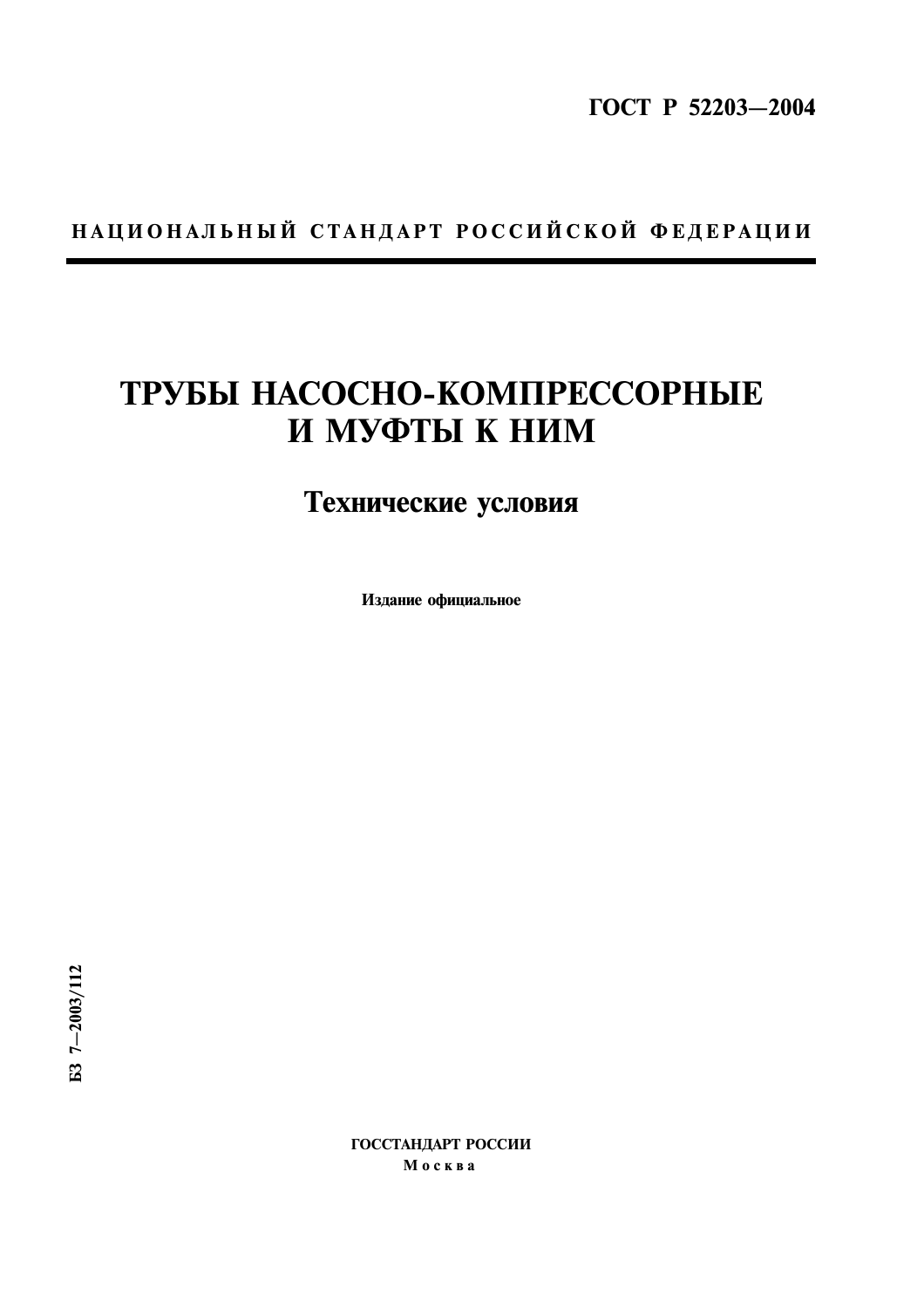#### Предисловие

1 РАЗРАБОТАН Центром науки и образования «Нефть и газ» Самарского государственного технического университета, независимой научно-технической компанией «Нефтепромдиагностика» и РосНИТИ

ВНЕСЕН Техническим комитетом по стандартизации ТК 357 «Стальные и чугунные трубы и баллоны»

2 УТВЕРЖДЕН И ВВЕДЕН В ДЕЙСТВИЕ Постановлением Госстандарта России от 19 января 2004 г. № 20-ст

3 ВВЕДЕН ВПЕРВЫЕ

© ИПК Издательство стандартов, 2004

Настоящий стандарт не может быть полностью или частично воспроизведен, тиражирован и распространен в качестве официального издания без разрешения Госстандарта России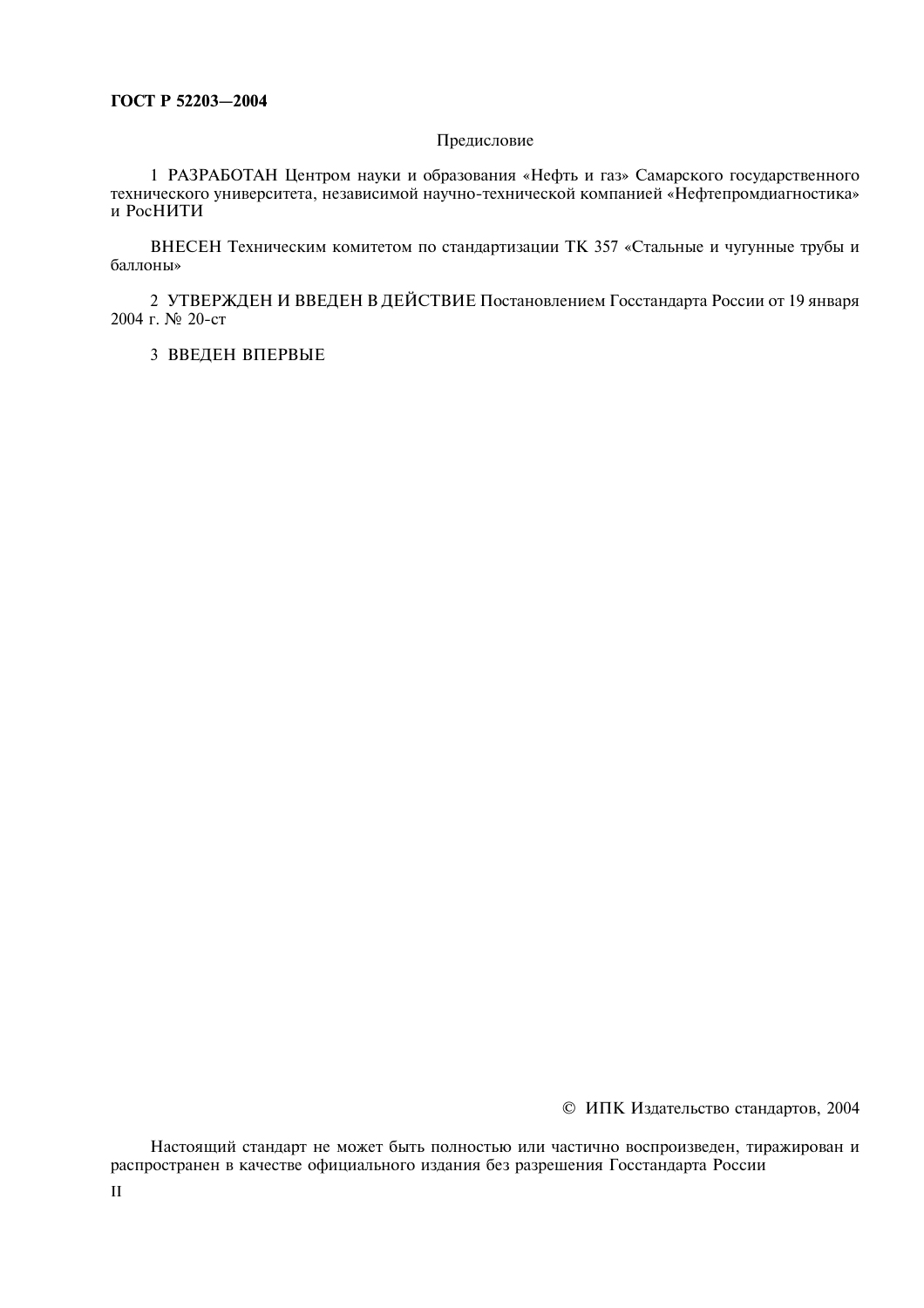# Содержание

| Приложение А Примеры условных обозначений насосно-компрессорных труб и муфт к ним46 |
|-------------------------------------------------------------------------------------|
|                                                                                     |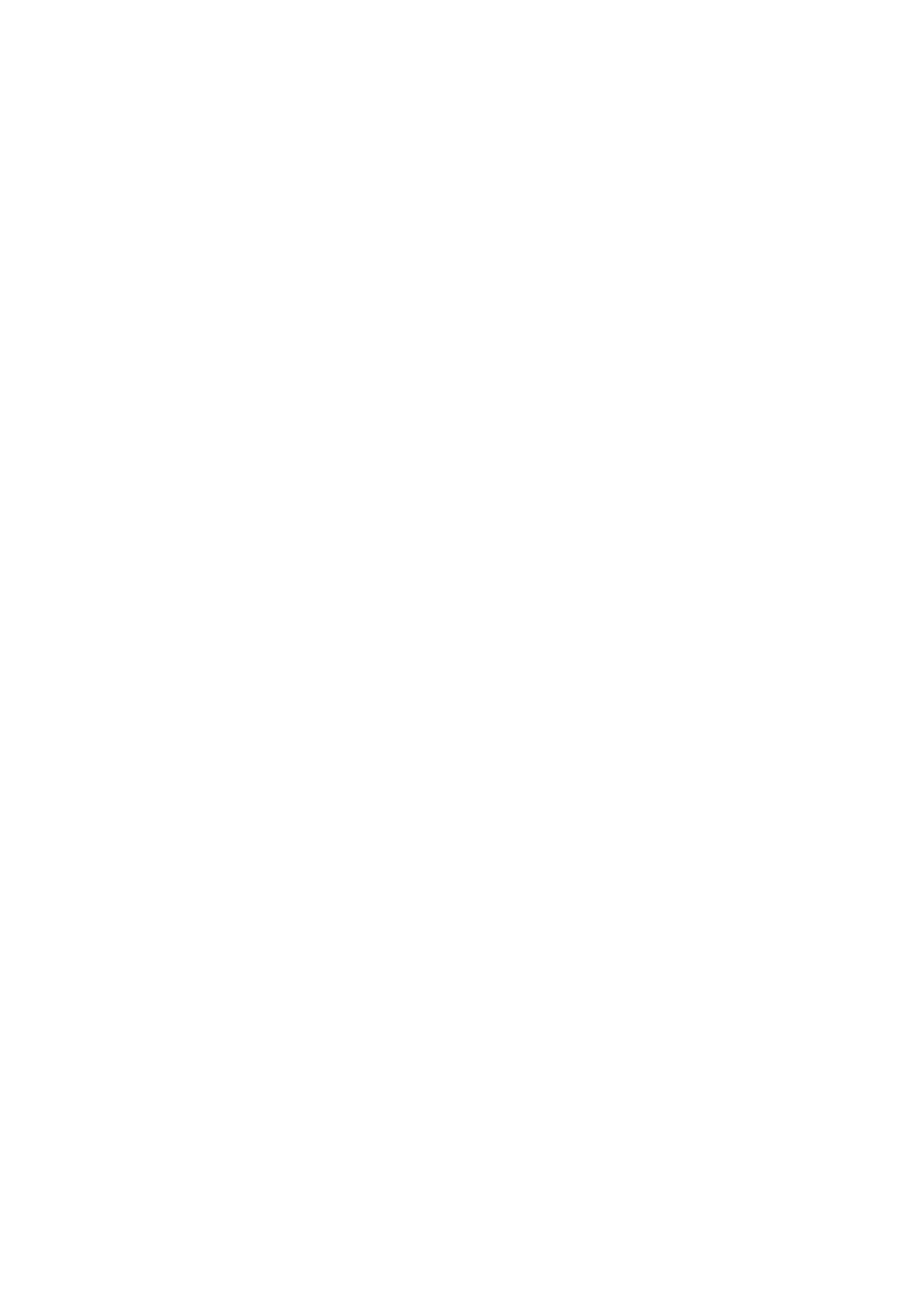### НАЦИОНАЛЬНЫЙ СТАНДАРТ РОССИЙСКОЙ ФЕДЕРАЦИИ

#### ТРУБЫ НАСОСНО-КОМПРЕССОРНЫЕ И МУФТЫ К НИМ

#### Технические условия

Tubing and coupling. Specifications

Дата введения 2004-09-01

#### 1 Область применения

Настоящий стандарт распространяется на стальные бесшовные и электросварные прямошовные насосно-компрессорные трубы и муфты к ним, применяемые при эксплуатации и ремонте нефтяных и газовых скважин, а также скважин другого назначения.

#### 2 Нормативные ссылки

В настоящем стандарте использованы ссылки на следующие стандарты:

ГОСТ 12.1.005-88 Система стандартов безопасности труда. Общие санитарно-гигиенические требования к воздуху рабочей зоны

ГОСТ 12.2.003-91 Система стандартов безопасности труда. Оборудование производственное. Обшие требования безопасности

ГОСТ 12.2.061-81 Система стандартов безопасности труда. Оборудование производственное. Общие требования безопасности к рабочим местам

ГОСТ 26.008-85 Шрифты для надписей, наносимых методом гравирования. Исполнительные размеры

ГОСТ 32-74 Масла турбинные. Технические условия

ГОСТ 162-90 Штангенглубиномеры. Технические условия

ГОСТ 166-89 (ИСО 3599-76) Штангенциркули. Технические условия

ГОСТ 427-75 Линейки измерительные металлические. Технические условия

ГОСТ 577-68 Индикаторы часового типа с ценой деления 0,01 мм. Технические условия

ГОСТ 6507-90 Микрометры. Технические условия

ГОСТ 7502-98 Рулетки измерительные металлические. Технические условия<br>ГОСТ 7565-81 (ИСО 377-2-89) Чугун, сталь и сплавы. Метод отбора проб для определения химического состава

ГОСТ 7661-67 Глубиномеры индикаторные. Технические условия

ГОСТ 8026-92 Линейки поверочные. Технические условия

ГОСТ 8695-75 Трубы. Метод испытания на сплющивание

ГОСТ 9012-59 (ИСО 410-82, ИСО 6506-81) Металлы. Метод измерения твердости по Бринеллю

ГОСТ 9013-59 (ИСО 6508-86) Металлы. Метод измерения твердости по Роквеллу

ГОСТ 10006-80 (ИСО 6892-84) Трубы металлические. Метод испытания на растяжение

ГОСТ 10007-80 Фторопласт-4. Технические условия

ГОСТ 10197-70 Стойки и штативы для измерительных головок. Технические условия

ГОСТ 10654-81 Калибры для треугольной резьбы насосно-компрессорных труб и муфт к ним. Типы. Основные размеры и допуски

ГОСТ 10692-80 Трубы стальные, чугунные и соединительные части к ним. Приемка, маркировка, упаковка, транспортирование и хранение

ГОСТ 11358-89 Толщиномеры и стенкомеры индикаторные с ценой деления 0.01 и 0.1 мм. Технические условия

Издание официальное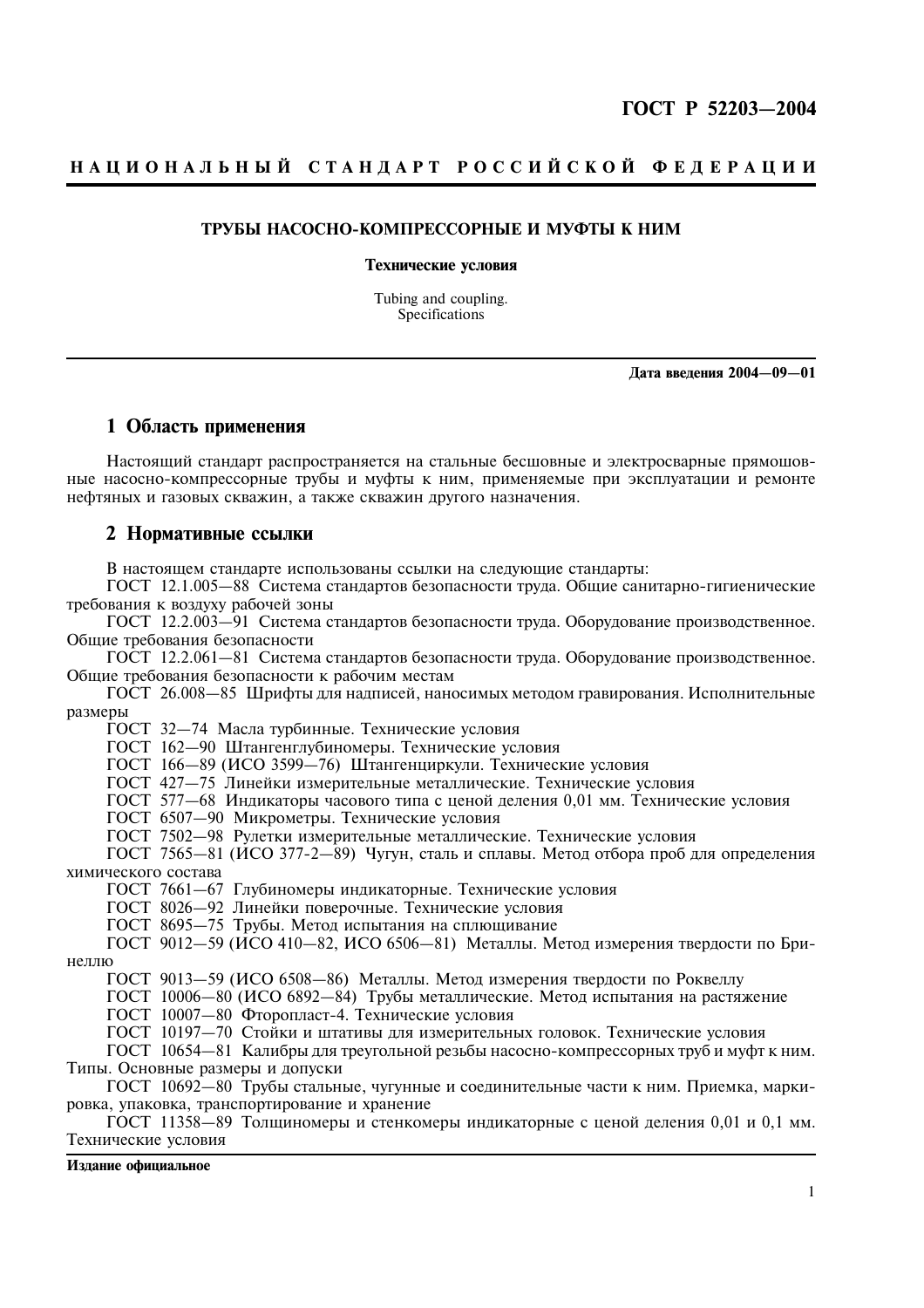ГОСТ 12345-2001 (ИСО 671-82, ИСО 4935-89) Стали легированные и высоколегированные. Методы определения серы

ГОСТ 12347-77 Стали легированные и высоколегированные. Методы определения фосфора

ГОСТ 14782-86 Контроль неразрушающий. Соединения сварные. Методы ультразвуковые

ГОСТ 15150-69 Машины, приборы и другие технические изделия. Исполнения для различных климатических районов. Категории, условия эксплуатации, хранения и транспортирования в

части воздействия климатических факторов внешней среды

ГОСТ 16350-80 Климат СССР. Районирование и статистические параметры климатических факторов для технических целей

ГОСТ 17410-78 Контроль неразрушающий. Трубы металлические бесшовные цилиндрические. Методы ультразвуковой дефектоскопии

ГОСТ 20799-88 Масла индустриальные. Технические условия

ГОСТ 25576-83 Калибры для соединений с трапецеидальной резьбой насосно-компрессорных труб и муфт к ним. Типы, основные размеры и допуски

ГОСТ 29329-92 Весы для статического взвешивания. Общие технические требования

ГОСТ 30432-96 Трубы металлические. Методы отбора проб, заготовок и образцов для механических и технологических испытаний

#### 3 Сортамент

3.1 Трубы по способу изготовления подразделяют на два типа: бесшовные и электросварные прямошовные.

3.2 В соответствии с заказом трубы должны быть:

- без резьбы — Н;

- гладкие с треугольной резьбой и муфтой - Г;

- с высаженными наружу концами с треугольной резьбой и муфтой - В;

- гладкие и с высаженными наружу концами и муфтами с треугольной резьбой и уплотнительными кольцами из неметаллических материалов - ПГ и ПВ;

- гладкие высокогерметичные с трапецеидальной резьбой и муфтой - Т;

- высокогерметичные безмуфтовые с высаженными наружу концами и трапецеидальной резь- $60$ й — Б.

Сортамент труб привелен в таблице 1.

Таблица 1 — Сортамент труб

В миллиметрах

| Условный      | Номинальный           | Номинальная                        | Группы прочности   |   |       |         |                           |                            |             |                      |  |  |
|---------------|-----------------------|------------------------------------|--------------------|---|-------|---------|---------------------------|----------------------------|-------------|----------------------|--|--|
| диаметр трубы | наружный<br>диаметр D | толщина стенки<br>$\boldsymbol{S}$ | $\rm \mathit{A}_c$ | Д | $K_c$ | $\bf K$ | $\frac{\rm E}{\rm E_c}$   | Л,<br>$\mathbf{J}_{\rm c}$ | M,<br>$M_c$ | $\Pr_{\mathbf{P_c}}$ |  |  |
| 27            | 26,7                  | 3,0                                |                    |   | B H   |         |                           |                            | H           |                      |  |  |
|               |                       | 4,0                                |                    |   |       |         | H                         |                            |             |                      |  |  |
| 33            | 33,4                  | 3,5                                |                    |   | BΓH   |         |                           |                            | H           |                      |  |  |
|               |                       | 4,5                                | H                  |   |       |         |                           |                            |             |                      |  |  |
| 42            | 42,2                  | 3,5                                | BΓH<br>H           |   |       |         |                           |                            |             |                      |  |  |
|               |                       | 5,0                                | H                  |   |       |         |                           |                            |             |                      |  |  |
|               |                       | 4,0                                | ВГН<br><b>BH</b>   |   |       |         |                           |                            |             |                      |  |  |
| 48            | 48,3                  | 5,0                                |                    |   |       |         |                           |                            |             |                      |  |  |
|               |                       | 6,5                                |                    |   |       |         | $\boldsymbol{\mathrm{H}}$ |                            |             |                      |  |  |
|               |                       | 8,0                                |                    |   |       |         |                           |                            |             |                      |  |  |
|               |                       | 5,0                                |                    |   |       |         | БВГНТ                     |                            |             |                      |  |  |
| 60            | 60,3                  | 6,5                                |                    |   |       |         |                           |                            |             |                      |  |  |
|               |                       | 7,5                                |                    |   |       |         | H                         |                            |             |                      |  |  |
|               |                       | 8,5                                |                    |   |       |         |                           |                            |             |                      |  |  |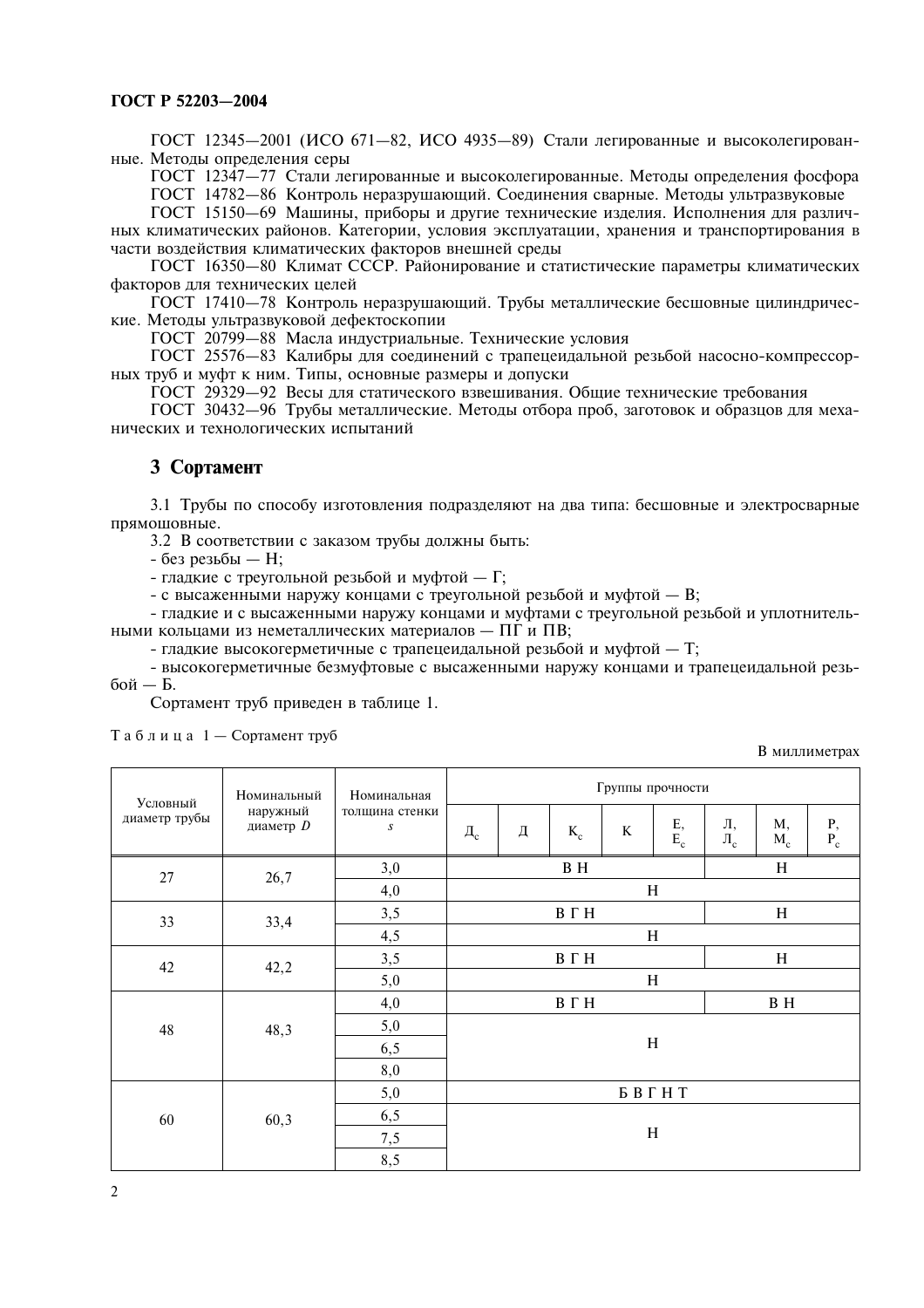#### Окончание таблицы 1

В миллиметрах

| Условный      | Номинальный                  | Номинальная                        |                            |       |          | Группы прочности |                            |                                |             |                                   |  |  |
|---------------|------------------------------|------------------------------------|----------------------------|-------|----------|------------------|----------------------------|--------------------------------|-------------|-----------------------------------|--|--|
| диаметр трубы | наружный<br>диаметр <i>D</i> | толщина стенки<br>$\boldsymbol{S}$ | $\rm \mathit{A}_c$         | Д     | $\rm Kc$ | $\bf K$          | $\mathop{\rm E{}}_{\rm c}$ | Л,<br>$\overline{\Pi}_{\rm c}$ | M,<br>$M_c$ | $\frac{\mathbf{P}}{\mathbf{P_c}}$ |  |  |
|               |                              | 5,5                                |                            | БВГНТ |          |                  |                            |                                |             |                                   |  |  |
|               |                              | $_{7,0}$                           |                            |       |          |                  |                            |                                |             |                                   |  |  |
| $73\,$        | 73,0                         |                                    |                            |       |          |                  |                            |                                |             |                                   |  |  |
|               |                              | 9,0                                |                            |       |          |                  | $\, {\rm H}$               |                                |             |                                   |  |  |
|               |                              | 10,0                               |                            |       |          |                  |                            |                                |             |                                   |  |  |
|               |                              |                                    |                            |       |          |                  |                            |                                |             |                                   |  |  |
|               |                              | 6,0                                | $\, {\bf H}$               |       |          |                  |                            |                                |             |                                   |  |  |
|               |                              | 6,5                                | $\mathbf B$ B $\Gamma$ H T |       |          |                  |                            |                                |             |                                   |  |  |
| 102           | 101,6                        | 8,5                                |                            |       |          |                  |                            |                                |             |                                   |  |  |
|               |                              | 10,5                               | H                          |       |          |                  |                            |                                |             |                                   |  |  |
|               |                              | 13,0                               |                            |       |          |                  |                            |                                |             |                                   |  |  |
|               |                              | 15,5                               |                            |       |          |                  |                            |                                |             |                                   |  |  |
|               |                              | 7,0                                |                            |       |          |                  | БВГНТ                      |                                |             |                                   |  |  |
|               |                              | 8,5                                |                            |       |          |                  |                            |                                |             |                                   |  |  |
| 114           | 114,3                        | 10,0                               |                            |       |          |                  |                            |                                |             |                                   |  |  |
|               |                              | 11,0                               |                            |       |          | $\, {\rm H}$     |                            |                                |             |                                   |  |  |
|               |                              | 13,0                               |                            |       |          |                  |                            |                                |             |                                   |  |  |
|               | 14,5                         |                                    |                            |       |          |                  |                            |                                |             |                                   |  |  |
|               | 16,0                         |                                    |                            |       |          |                  |                            |                                |             |                                   |  |  |

Примечания

1 Бесшовные трубы и муфты изготовляют групп прочности Д, К, Е, Л, М и Р; электросварные трубы -Д<sub>с</sub>, К<sub>с</sub>, Е<sub>с</sub>, Л<sub>с</sub>, М<sub>с</sub> и Р<sub>с</sub>.

2 Обозначения труб:

H - без резьбы;

Г - гладкие с треугольной резьбой и муфтой;

В - с высаженными наружу концами с треугольной резьбой и муфтой;

T - гладкие высокогерметичные с трапецеидальной резьбой и муфтой;

Б — высокогерметичные безмуфтовые с высаженными наружу концами и трапецеидальной резьбой.

3.3 Трубы и муфты к ним должны соответствовать размерам и массам, указанным:

- для труб без резьбы — в таблицах  $1-5$ ;

- для труб гладких с треугольной резьбой и муфт к ним — на рисунке 1 и в таблице 2;

- для труб с высаженными наружу концами с треугольной резьбой и муфт к ним - на рисунке 2 и в таблице 3;

- для труб гладких высокогерметичных с трапецеидальной резьбой и муфт к ним - на рисунке 3 и в таблице 4;

- для труб высокогерметичных безмуфтовых с высаженными наружу концами и трапецеидальной резьбой — на рисунке 4, в таблице 5 и в разделе 4 настоящего стандарта.

Примечание – Приопределении приведенной в таблицах 2–5 массы труб и муфт плотность стали принята равной 7,85 г/см<sup>3</sup>.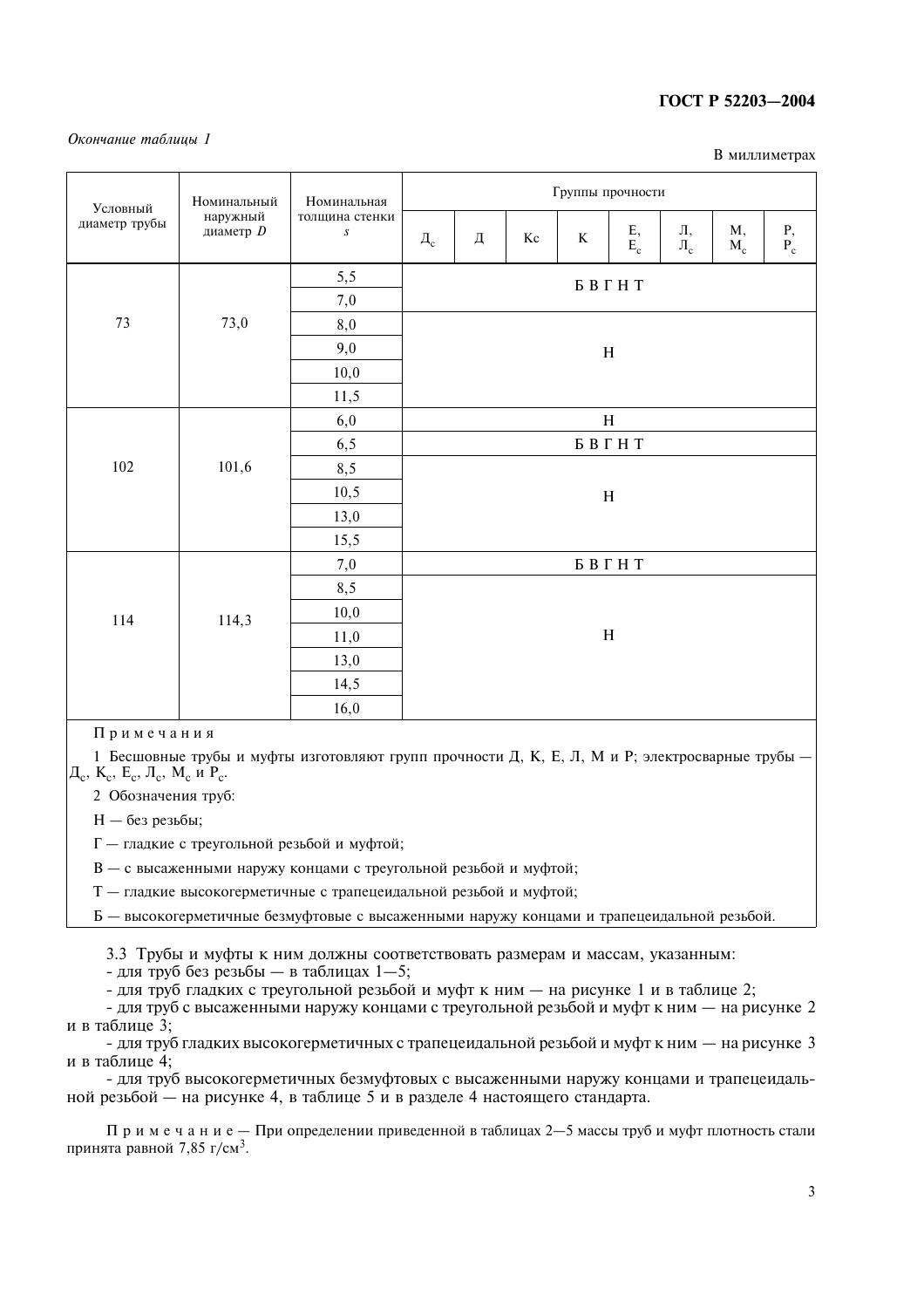

Рисунок 1 - Гладкая труба с треугольной резьбой и муфта к ней

|  |  |  | Таблица 2 — Размеры и массы гладких труб с треугольной резьбой и муфт к ним |  |
|--|--|--|-----------------------------------------------------------------------------|--|
|  |  |  |                                                                             |  |

В миллиметрах

| Условный                                                                                                       |                                        |                                    | Труба                          | Муфта                                  |                                 |                               |                                  |  |
|----------------------------------------------------------------------------------------------------------------|----------------------------------------|------------------------------------|--------------------------------|----------------------------------------|---------------------------------|-------------------------------|----------------------------------|--|
| диаметр<br>трубы                                                                                               | Номинальный<br>наружный<br>диаметр $D$ | Номинальная<br>толщина<br>стенки s | Внутренний<br>диаметр <i>d</i> | Теоретическая<br>масса 1 м $q$ ,<br>KГ | Наружный<br>диаметр $D_{\rm M}$ | Длина $L_{\rm M}$             | Масса, кг                        |  |
| 33<br>42<br>48<br>60                                                                                           | 33,4<br>42,2<br>48,3<br>60,3           | $3,5$<br>$3,5$<br>4,0<br>5,0       | 26,4<br>35,2<br>40,3<br>50,3   | $^{2,6}_{3,3}$<br>4,4<br>6,8           | 42,2<br>52,2<br>55,9<br>73,0    | 84,0<br>90,0<br>96,0<br>110,0 | $0,4$<br>$0,6$<br>$0,5$<br>$1,3$ |  |
| 73                                                                                                             | 73,0                                   | 5,5<br>7,0                         | 62,0<br>59,0                   | 9,2<br>11,4                            | 88,9                            | 132,0                         | 2,4                              |  |
| 89<br>102<br>114                                                                                               | 88,9<br>101,6<br>114,3                 | 6,5<br>6,5<br>7,0                  | 75,9<br>83,6<br>100,3          | 13,2<br>15,2<br>18,5                   | 108,0<br>120,6<br>132,1         | 146,0<br>150,0<br>156,0       | 3,6<br>$4,5$<br>$5,1$            |  |
| Примечание — теоретическую массу 1 м тела трубы q, кг, определяют по формуле<br>$q = 0.0246615$ (D-s)s,<br>(1) |                                        |                                    |                                |                                        |                                 |                               |                                  |  |

где  $D$  — номинальный наружный диаметр трубы, мм;

s - номинальная толщина стенки трубы, мм.

3.4 Кромки торцов труб без резьбы всех групп прочности с гладкими и высаженными наружу концами необходимо притупить.

3.5 По требованию потребителя муфты для труб с треугольной резьбой гладких и с высаженными наружу концами могут изготовляться с уплотнительными кольцами из неметаллических материалов с техническими требованиями не ниже указанных в ГОСТ 10007 для чистого политетрафторэтилена с 25 % стеклоткани (рисунок 5).

3.6 Трубы должны быть двух групп длин, приведенных в таблице 6.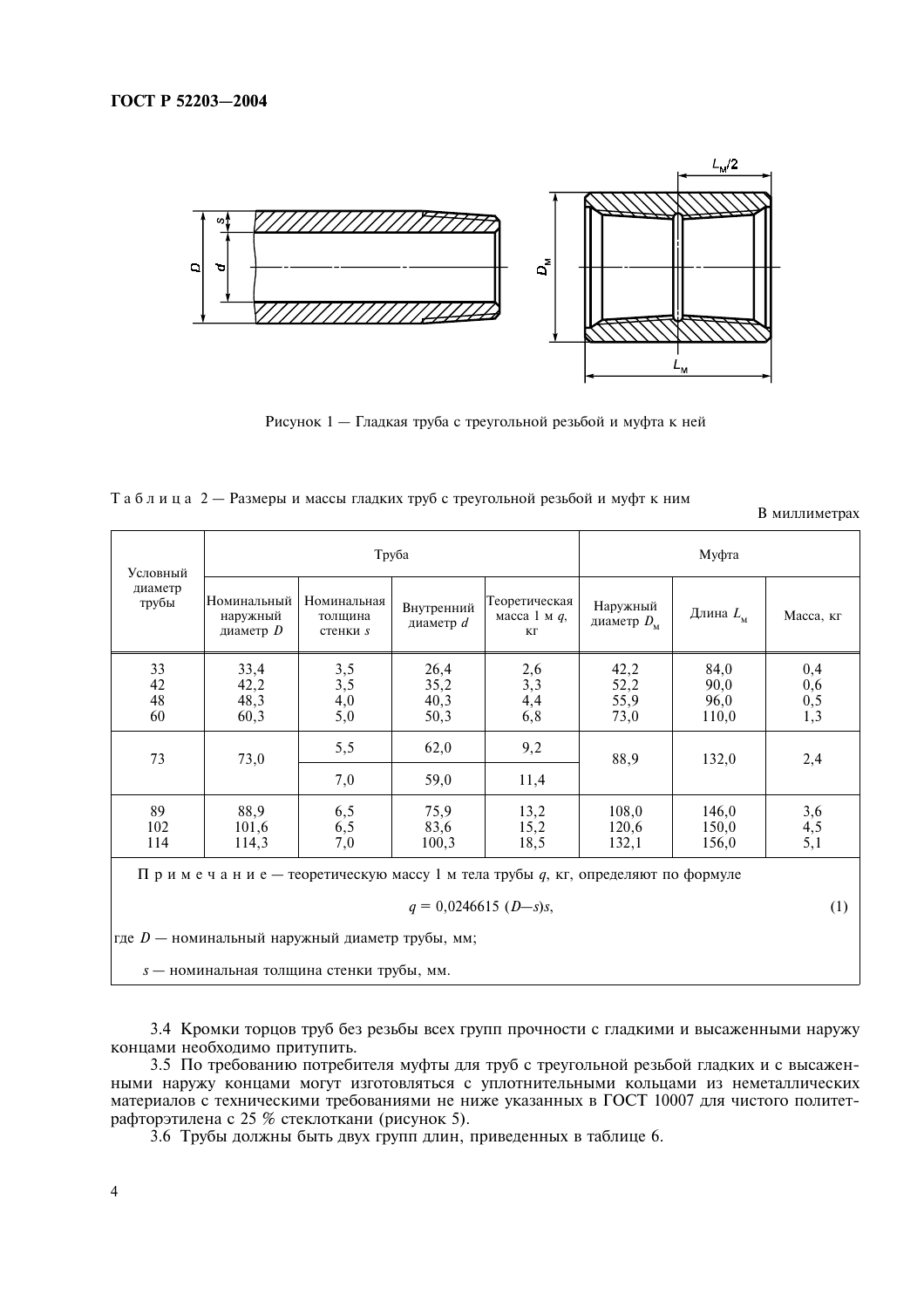

Рисунок 2 — Труба с высаженными наружу концами с треугольной резьбой и муфта к ней

| Таблица 3 - Размеры и массы труб с высаженными наружу концами с треугольной резьбой и муфт к ним |  |  |  |  |  |
|--------------------------------------------------------------------------------------------------|--|--|--|--|--|
|                                                                                                  |  |  |  |  |  |

|                                    |                                            |                                         |                                              | Труба                                                                   |                                              |                                                                |                                                                    |                                            | Муфта                                  |                                           |
|------------------------------------|--------------------------------------------|-----------------------------------------|----------------------------------------------|-------------------------------------------------------------------------|----------------------------------------------|----------------------------------------------------------------|--------------------------------------------------------------------|--------------------------------------------|----------------------------------------|-------------------------------------------|
| Условный<br>диаметр<br>трубы       | наружный диаметр $D$<br>Номинальный        | Номинальная толщина<br>стенки s         | Внутренний диаметр $d$                       | высаженной части $D_B$<br>Наружный диаметр<br>$+1,5$<br>откл.<br>(пред. | Длина высаженной<br>части l <sub>в</sub> min | z<br>Теоретическая масса 1<br>гладкой трубы, кг                | высадки обоих концов,<br>Увеличение массы<br>трубы вследствие<br>Ā | Наружный диаметр $D_M$                     | Длина $L_M$                            | Масса, кг                                 |
| 27<br>$33$<br>$42$<br>$48$<br>$60$ | $^{26,7}_{33,4}$<br>$42,2$<br>48,3<br>60,3 | $3,0$<br>$3,5$<br>$3,5$<br>$4,0$<br>5,0 | $20,7$<br>$26,4$<br>$35,2$<br>$40,3$<br>50,3 | 33,4<br>$\begin{array}{c} 37,3 \\ 46,0 \\ 53,2 \end{array}$<br>65,9     | 40,0<br>$45,0$<br>$51,0$<br>57,0<br>89,0     | $\begin{array}{c} 1,8 \\ 2,6 \\ 3,3 \end{array}$<br>4,4<br>6,8 | 0,1<br>$0,1$<br>$0,2$<br>0,4<br>0,7                                | $42,2$<br>$48,3$<br>$55,9$<br>63,5<br>77,8 | 84,0<br>90,0<br>96,0<br>100,0<br>126,0 | $0,4$<br>$0,5$<br>$0,7$<br>$0,8$<br>$1,5$ |
| 73                                 | 73,0                                       | 5,5<br>7,0                              | 62,0<br>59,0                                 | 78,6                                                                    | 95,0                                         | 9,2<br>11,4                                                    | 0,9                                                                | 93,2                                       | 134,0                                  | 2,8                                       |
| 89                                 | 88,9                                       | 6,5                                     | 75,9                                         | 95,2                                                                    |                                              | 13,2                                                           | 1,3                                                                | 114,3                                      | 146,0                                  | 4,2                                       |
|                                    |                                            | 8,0                                     | 72,9                                         |                                                                         | 102,0                                        | 16,0                                                           |                                                                    |                                            |                                        |                                           |
| 102                                | 101,6                                      | 6,5                                     | 88,6                                         | 108,0                                                                   |                                              | 15,2                                                           | 1,4                                                                | 127,0                                      | 154,0                                  | 5,0                                       |
| 114                                | 114,3                                      | 7,0                                     | 100,3                                        | 120,6                                                                   | 108,0                                        | 18,5                                                           | 1,6                                                                | 141,3                                      | 160,0                                  | 6,3                                       |

Для 1 % и менее от объема поставки электросварных труб допускается иметь отклонения по длине не более 0,25 м.

3.7 Предельные отклонения по размерам и массе труб и муфт к ним не должны превышать значений, приведенных в таблице 7.

В миллиметрах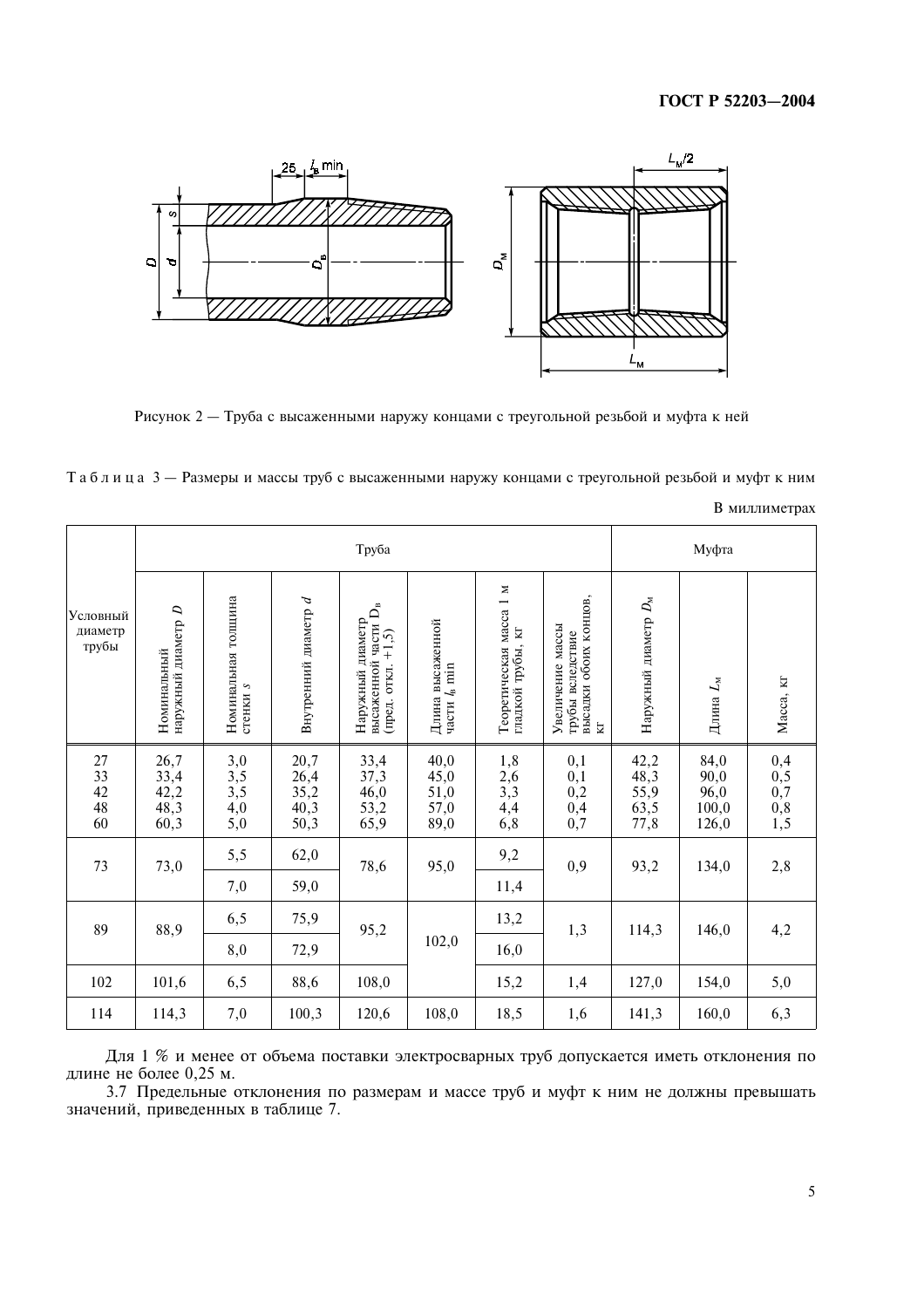

Рисунок 3 - Гладкая высокогерметичная труба с трапецеидальной резьбой и муфта к ней

Таблица 4 - Размеры и массы гладких высокогерметичных труб с трапецеидальной резьбой и муфт к ним

| Условный         |                                        | Труба                              |                         | Муфта         |                                 |                   |           |  |
|------------------|----------------------------------------|------------------------------------|-------------------------|---------------|---------------------------------|-------------------|-----------|--|
| диаметр<br>трубы | Номинальный<br>наружный<br>диаметр $D$ | Номинальная<br>толщина<br>стенки s | Внутренний<br>диаметр d | Масса 1 м, кг | Наружный<br>диаметр $D_{\rm M}$ | Длина $L_{\rm M}$ | Масса, кг |  |
| 60               | 60,3                                   | 5,0                                | 50,3                    | 6,8           | 73,0                            | 135,0             | 1,8       |  |
| 73               | 73,0                                   | 5,5                                | 62,0                    | 9,2           | 88,9                            | 135,0             | 2,5       |  |
|                  |                                        | 7,0                                | 59,0                    | 11,4          |                                 |                   |           |  |
| 89               | 88,9                                   | 6,5                                | 75,9                    | 13,2          | 108,0                           |                   | 4,1       |  |
|                  |                                        | 8,0                                | 72,9                    | 16,0          |                                 | 155,0             |           |  |
| 102              | 101,6                                  | 6,5                                | 88,6                    | 15,2          | 120,6                           |                   | 5,1       |  |
| 114              | 114,3                                  | 7,0                                | 100,3                   | 18,5          | 132,1                           | 205,0             | 7,4       |  |

В миллиметрах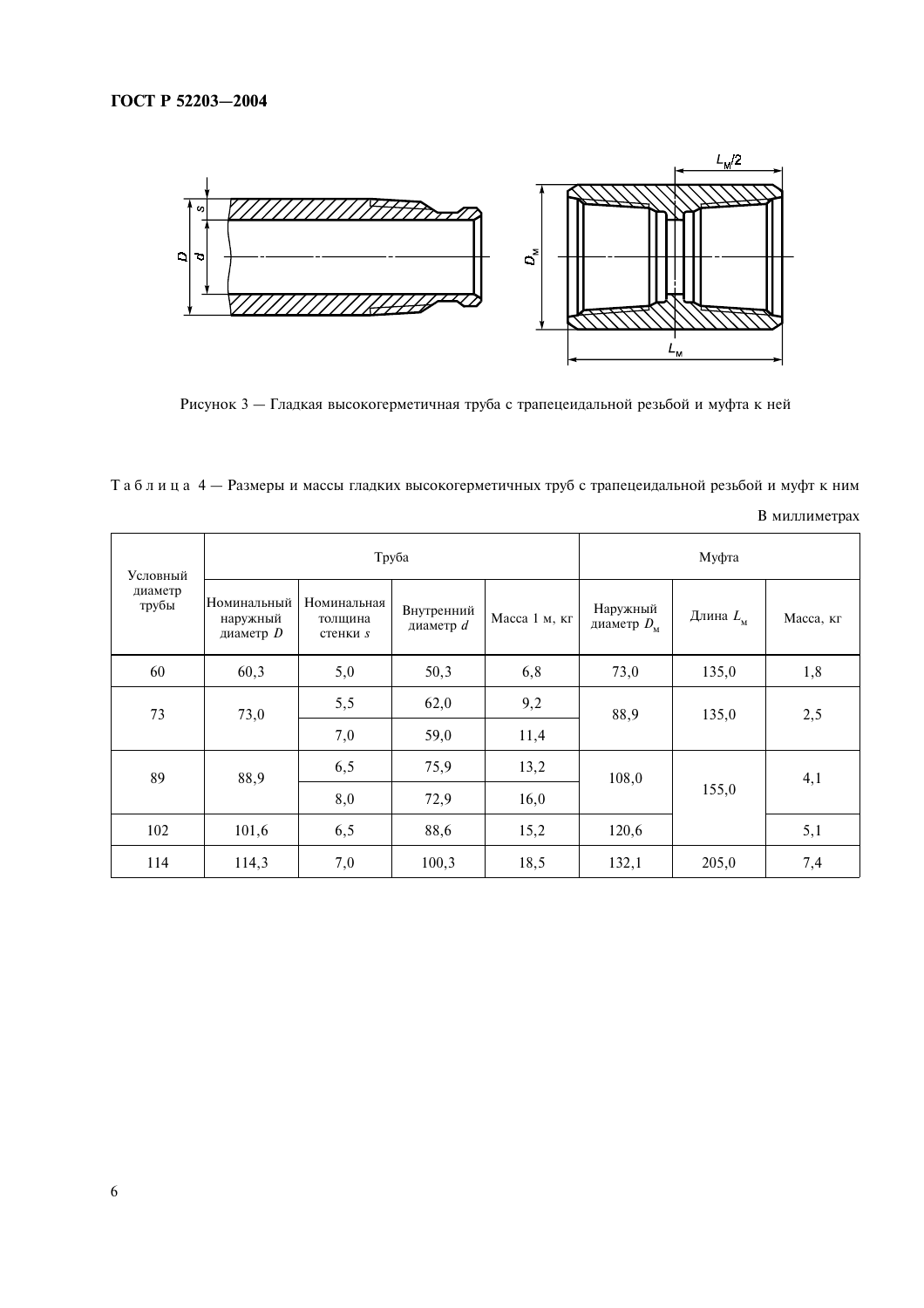

Рисунок 4 - Высокогерметичная безмуфтовая труба с высаженными наружу концами и трапецеидальной резьбой

Таблица 5 - Размеры и массы высокогерметичных безмуфтовых труб с высаженными наружу концами и трапецеидальной резьбой

| Условный диаметр трубы | D<br>наружный диаметр<br>Номинальный | Номинальная толщина<br>стенки s | Внутренний диаметр $d$ | $\vec{D}_\text{B}$<br>Наружный диаметр<br>части<br>(0,5)<br>(пред. откл. ±<br>высаженной | $\mathbf{u}$<br>Внутренний диаметр<br>ниппельного конца<br>плоскости торца<br>$d_{\rm BH}$ max | $\mathbf{u}$<br>Внутренний диаметр<br>высаженной<br>$d_{\rm B}$<br>конце<br>части | Длина высаженной<br>части l <sub>B</sub> min | м гладкой<br>K<br>$\overline{\phantom{0}}$<br>Масса<br>трубы, | учетом высадки<br>Увеличение массы<br>N<br>трубы с<br>концов, |
|------------------------|--------------------------------------|---------------------------------|------------------------|------------------------------------------------------------------------------------------|------------------------------------------------------------------------------------------------|-----------------------------------------------------------------------------------|----------------------------------------------|---------------------------------------------------------------|---------------------------------------------------------------|
| 60                     | 60,3                                 | 5,0                             | 50,3                   | 71,0                                                                                     | 53,5                                                                                           | 48,3                                                                              | 95,0                                         | 6,8                                                           | 1,8                                                           |
| 73                     | 73,0                                 | 5,5                             | 62,0                   | 84,0                                                                                     | 65,5                                                                                           | 60,0                                                                              |                                              | 9,2                                                           | 2,2                                                           |
|                        |                                      | 7,0                             | 59,0                   | 86,0                                                                                     | 63,0                                                                                           | 57,0                                                                              |                                              | 11,4                                                          | 2,6                                                           |
| 89                     | 88,9                                 | 6,5                             | 75,9                   | 102,0                                                                                    | 79,5                                                                                           | 73,9                                                                              | 100,0                                        | 13,2                                                          | 3,2                                                           |
|                        |                                      | 8,0                             | 72,9                   | 104,0                                                                                    | 77,0                                                                                           | 70,9                                                                              |                                              | 16,0                                                          | 3,7                                                           |
| 102                    | 101,6                                | 6,5                             | 88,6                   | 116,0                                                                                    | 92,0                                                                                           | 86,6                                                                              |                                              | 15,2                                                          | 4,0                                                           |
| 114                    | 114,3                                | 7,0                             | 100,3                  | 130,0                                                                                    | 104,0                                                                                          | 98,3                                                                              |                                              | 18,5                                                          | 4,8                                                           |

В миллиметрах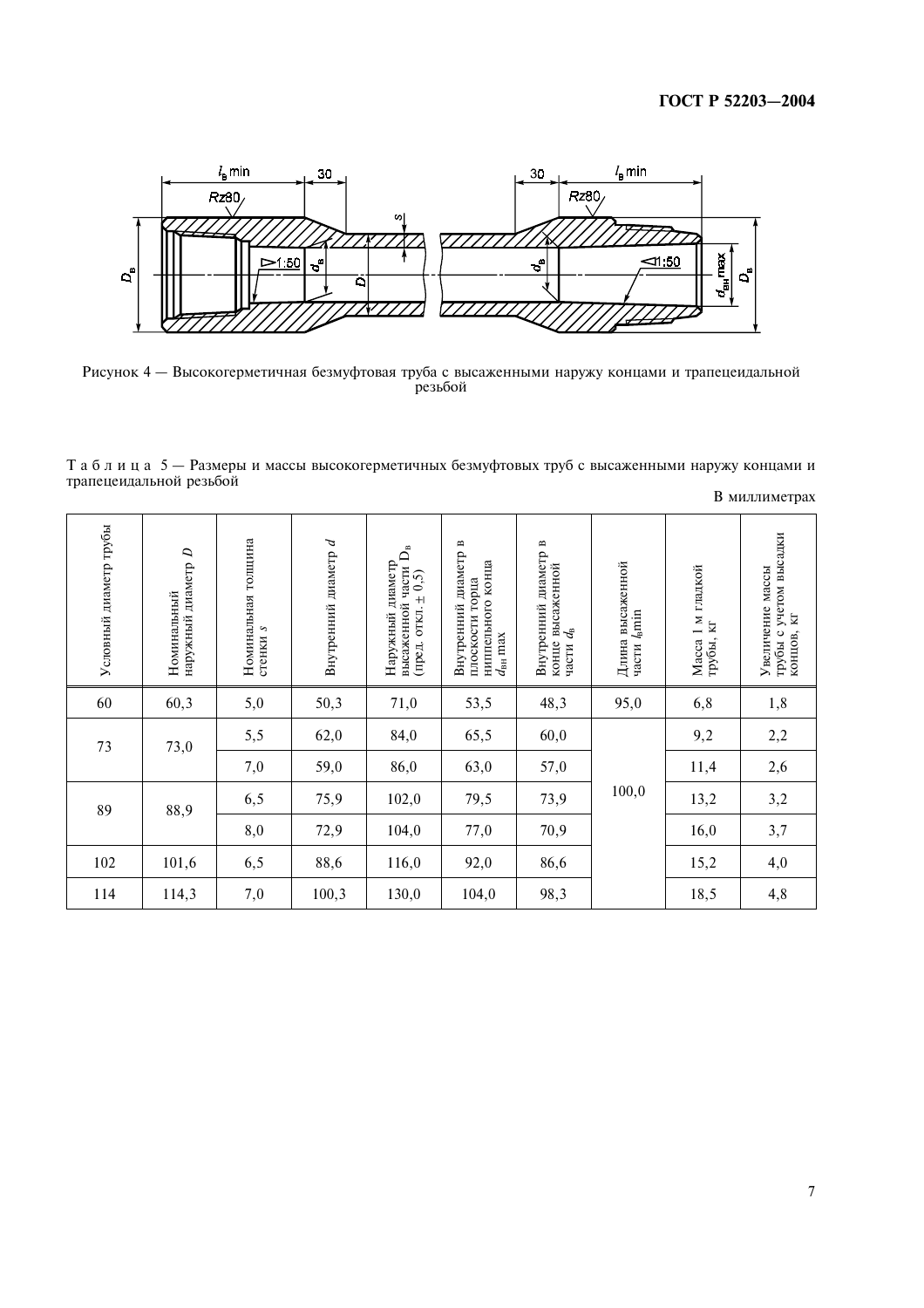

Рисунок 5 — Муфта с уплотнительным кольцом из неметаллического материала для гладких труб и труб с высаженными наружу концами

|  |  |  |  |  |  |  |  |  | Таблица 6 — Группы длин труб |  |  |
|--|--|--|--|--|--|--|--|--|------------------------------|--|--|
|--|--|--|--|--|--|--|--|--|------------------------------|--|--|

В метрах

| Наименование параметра                                                                                                                                                                                                                                                                                      | Группа длин |             |  |  |  |  |
|-------------------------------------------------------------------------------------------------------------------------------------------------------------------------------------------------------------------------------------------------------------------------------------------------------------|-------------|-------------|--|--|--|--|
|                                                                                                                                                                                                                                                                                                             |             | П           |  |  |  |  |
| Длина трубы L                                                                                                                                                                                                                                                                                               | $6,1-7,3$   | $8,3-10,0$  |  |  |  |  |
| Допустимое отклонение по длине отдельной<br>трубы в партии:                                                                                                                                                                                                                                                 |             |             |  |  |  |  |
| - бесшовной                                                                                                                                                                                                                                                                                                 | $\pm 0.05L$ |             |  |  |  |  |
| - электросварной прямошовной                                                                                                                                                                                                                                                                                |             | $\pm 0.01L$ |  |  |  |  |
| Примечания<br>1 Длина трубы L определяется как расстояние между ее торцами, а при наличии навинченной муфты $-$<br>расстояние от свободного торца муфты до конца сбега резьбы противоположного конца трубы.<br>2 По требованию потребителя допускается изготовление труб других длин, определяемых заказом. |             |             |  |  |  |  |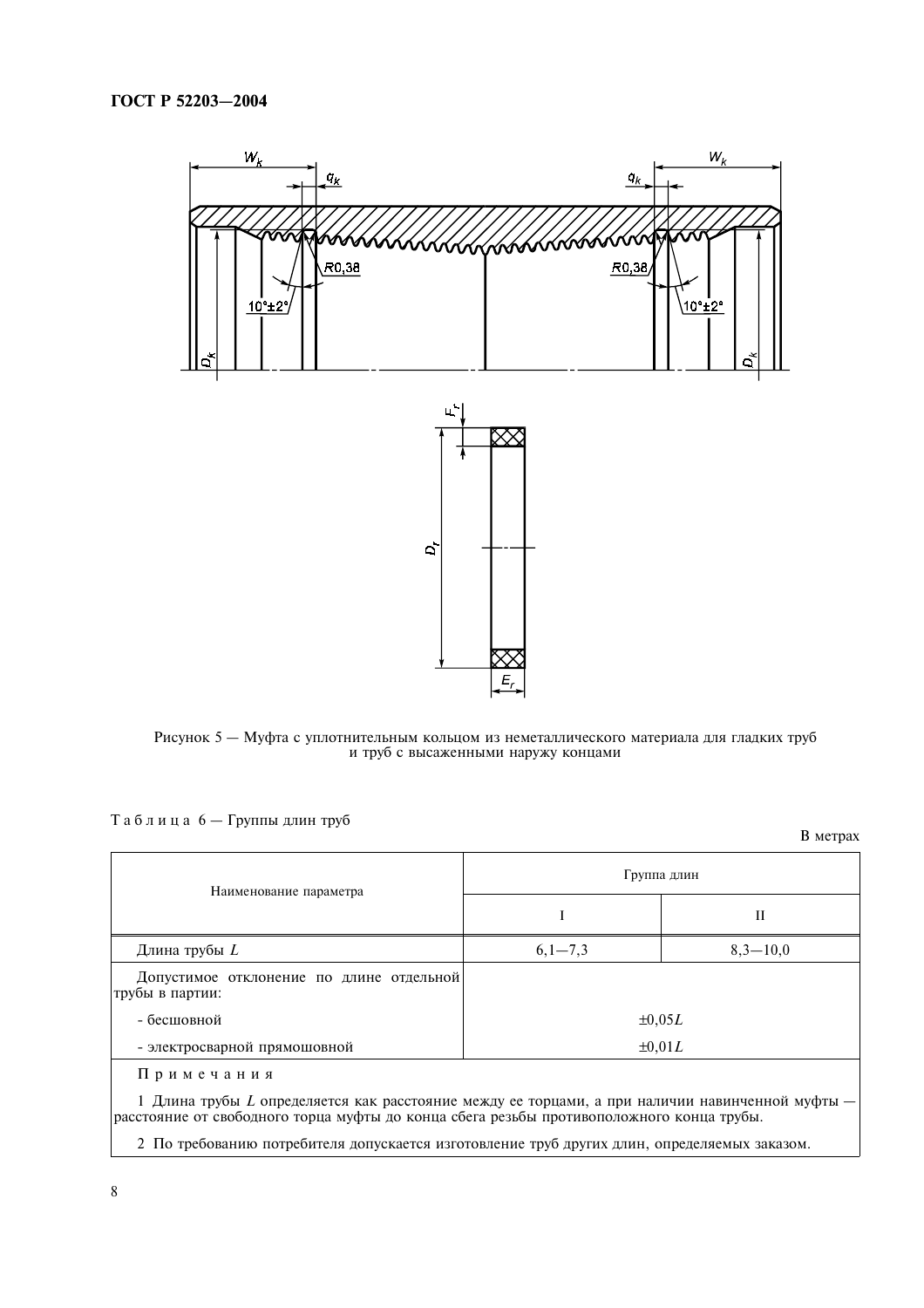| Показатель                             |                     | Предельное отклонение для труб |  |  |  |
|----------------------------------------|---------------------|--------------------------------|--|--|--|
|                                        | бесшовных           | электросварных                 |  |  |  |
| Номинальный наружный диаметр труб, мм: |                     |                                |  |  |  |
| ло 102 включ.                          | $\pm 0.8$ MM        | ±0,6%                          |  |  |  |
| 114                                    | $\pm 0.9$ MM        | $\pm 0.7$ MM                   |  |  |  |
| Номинальная толщина стенки, мм:        |                     |                                |  |  |  |
| до 8,0 включ.                          | $-12,5%$            | $\pm 0.35$ MM                  |  |  |  |
| CB. 8,0                                |                     | $\pm 0,40$ MM                  |  |  |  |
| Наружный диаметр муфты                 | $\pm 1,0\%$         |                                |  |  |  |
| Длина муфты                            |                     | $\pm 2,0$ MM                   |  |  |  |
| Масса для:                             |                     |                                |  |  |  |
| отдельной трубы                        | $+6,5%$             | $\pm 3.5$ %                    |  |  |  |
|                                        | $-3.5\%$            |                                |  |  |  |
| партии труб общей массой 60 т и более  | $-1,75\%$           |                                |  |  |  |
| партии труб общей массой до 60 т       | Не регламентируется |                                |  |  |  |

Таблица 7 — Предельные отклонения по размерам и массе труб и муфт к ним

Лопускается увеличение наружного лиаметра сверх плюсового лопуска ло 1.0 мм за переходным участком высадки на длине не более 100 мм для труб В и не более 150 мм для труб Б.

Плюсовые отклонения по толшине стенки трубы ограничиваются допусками по наружному диаметру и массе отдельной трубы.

3.8 На концевых участках, равных одной трети длины труб Г, Н и Т, и на расстоянии от 125 до 150 мм за переходным участком высадки труб Б и В не допускается изогнутость более 1,0 мм на 1 м длины.

Кривизна, измеренная на середине трубы диаметром 114 мм, не должна превышать 1/2000 ее длины; для труб других диаметров кривизна регламентируется прохождением цилиндрической оправки внутри трубы.

3.9 При заказе труб потребитель должен указать следующее:

- обозначение трубы по 3.2 настоящего стандарта;

- условный диаметр:
- толщину стенки;
- группу прочности:
- группу (диапазон) длины:
- массу (количество) труб;
- обозначение настоящего стандарта.

При заказе муфт потребитель должен указать:

- обозначение муфты для трубы: муфта для труб с гладкими Г или с высаженными наружу В концами с треугольной резьбой; муфты с треугольной резьбой и уплотнительным кольцом из неметаллических материалов П или без него; муфта для труб гладких высокогерметичных с трапецеидальной резьбой Т;

- условный диаметр трубы, соответствующий данной муфте;

 $-$  группу прочности:

- наличие проточки под уплотнительные кольца из неметаллических материалов и условия поставки колец (в муфтах и отдельно от них);

- количество:

- обозначение настоящего стандарта.

Примеры условных обозначений труб и муфт к ним приведены в приложении А.

3.10 При заказе потребитель может указывать дополнительные требования:

- контроль механических свойств (например по испытанию материала на ударный изгиб при пониженных температурах);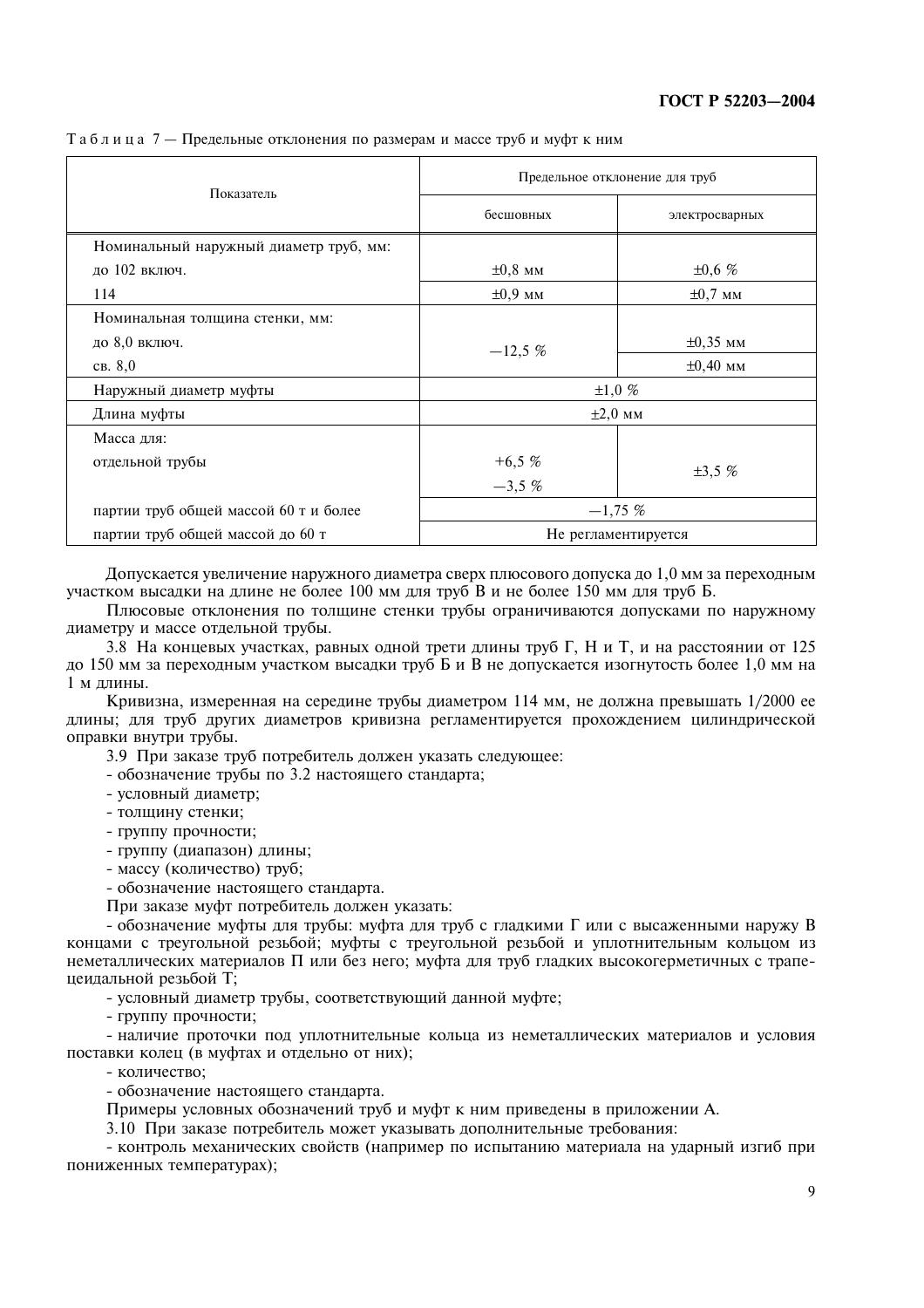- материал покрытия (кроме фосфатирования) резьбы муфты:

- нанесение защитных покрытий на внутреннюю поверхность труб;

- применение специальных смазок или уплотнителей при свинчивании резьбовых соединений в условиях изготовителя;

- величину испытательных гидравлических давлений;

- по маркировке и упаковке;

- по условиям проведения проверки труб у изготовителя (или поставщика), а также другие возможные дополнительные требования или соглашения.

#### 4 Технические требования

4.1 Трубы и муфты должны быть изготовлены в соответствии с требованиями настоящего станларта.

4.2 На наружной и внутренней поверхностях труб и муфт не должно быть плен, раскатанных загрязнений, раковин, закатов, расслоений, трещин, рванин, заусенцев и других дефектов, ведущих к снижению эксплуатационной надежности труб.

Заварка, зачеканка и заделка дефектных мест не допускаются.

На теле труб допускается наличие забоин, вмятин, рисок, остатков окалины и других обусловленных способом производства повреждений, а также произведенная вдоль оси трубы их вырубка и зачистка при условии, что все указанное не выводит толщину стенки конкретной трубы за предельное минусовое отклонение от ее номинальных значений.

У труб в местах, где толщина стенки *s* может быть измерена непосредственно, глубина этих повреждений может превышать предельные минусовые отклонения при условии сохранения минимальной толщины стенки, определяемой как разность между номинальной толщиной стенки трубы и предельным для нее минусовым отклонением, указанным в таблице 7.

4.3 На наружной и внутренней поверхностях высаженных наружу концов труб Б и В не должно быть более трех поврежденных мест (ремонтных или незаполненных металлом), при этом для каждого из них протяженность по окружности не должна быть более 25,0 мм, ширина — не более 15,0 мм и глубина — не более 2,0 мм.

4.4 Поверхность перехода от высаженной части к основному телу трубы Б или В должна быть плавной.

Толщина стенки в переходной части всех труб Б и В не должна быть меньше минимально допустимой толщины стенки гладкой части трубы.

На высаженных концах труб В на расстоянии  $(l_{\rm g}$  min  $\pm$  25) мм от каждого из ее торцов допускается внутренняя технологическая конусность не более 1:50.

4.5 Электросварные прямошовные трубы должны иметь не более одного продольного сварного **IIIR**a

4.6 Бесшовные трубы должны изготовляться групп прочности Д, К, Е, Л, М и Р, а электросварные — групп прочности Д<sub>с</sub>, К<sub>с</sub>, Е<sub>с</sub>, Л<sub>с</sub>, М<sub>с</sub> и Р<sub>с</sub>.

Марка стали должна быть выбрана изготовителем с учетом выполнения требований по механическим свойствам, указанным в таблице 8.

4.7 Муфты труб всех групп прочности должны изготовляться только из бесшовных труб.

Допускается изготовлять муфты из индивидуальных муфтовых заготовок.

Механические свойства сталей муфт должны соответствовать свойствам сталей труб, для которых они предназначены.

4.8 Механические свойства металла трубы и муфты должны соответствовать характеристикам, приведенным в таблице 8.

4.9 Массовые доли серы и фосфора, %, должны быть в сталях групп прочности:

- Д<sub>с</sub>, Д, К<sub>с</sub>, К, Е<sub>с</sub> и Е — не более 0,025 каждого элемента;<br>- Л<sub>с</sub>, Л, М<sub>с</sub>, М, Р<sub>с</sub> и Р — не более 0,020 фосфора и не более 0,015 серы.

По требованию потребителя содержание массовых долей серы и фосфора в сталях в соответствии с заказом может быть ниже.

4.10 Безмуфтовые трубы Б и трубы с высаженными наружу концами В всех групп прочности, а также все трубы групп прочности К., К и выше и муфты (муфтовые заготовки) к ним должны быть подвергнуты термической или термомеханической обработке по всей длине. Для электросварных труб групп прочности Д. и К. допускается локальная термическая обработка сварного соединения после снятия грата при температуре не ниже 538 °С.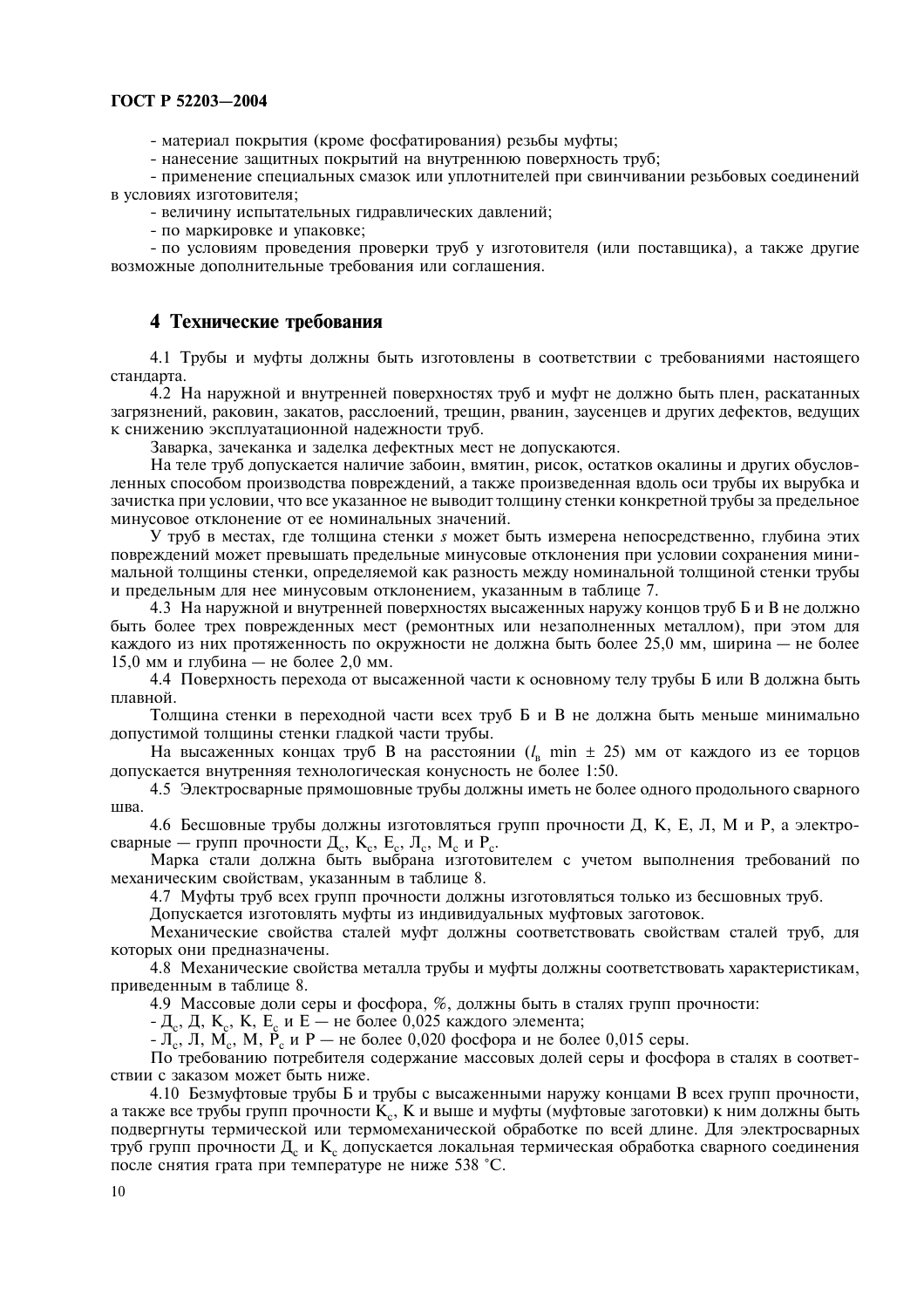|                                                                                 |               |                |                | Группа прочности труб |               |                |                |                  |
|---------------------------------------------------------------------------------|---------------|----------------|----------------|-----------------------|---------------|----------------|----------------|------------------|
| Наименование показателя                                                         | $\Box_c$      | Д              | $K_c$          | K                     | $E,$<br>$E_c$ | Л,<br>$\Pi_c$  | Μ,<br>$M_c$    | P,<br>$P_c$      |
| МПа<br>Временное<br>сопротивление<br>$\sigma_{\rm B}$<br>$(KTC/MM2)$ , не менее | 517<br>(52,7) | 655<br>(66, 8) | 595<br>(60, 6) | 687<br>(70,0)         | 689<br>(70,3) | 758<br>(77,3)  | 823<br>(83,9)  | 1000<br>(101, 9) |
| Предел текучести $\sigma_r$ , МПа (кгс/мм <sup>2</sup> ):<br>не менее           |               | 379<br>(38,7)  | 491<br>(50,0)  |                       | 552<br>(56,2) | 654<br>(66, 8) | 724<br>(73, 8) | 930<br>(94, 9)   |
| не более                                                                        | 552<br>(56,2) |                | 600<br>(61,0)  | 600<br>(61,0)         | 758<br>(77,3) | 862<br>(87,9)  | 921<br>(93,9)  | 1137<br>(116,0)  |
| Относительное удлинение $\delta_{5}$ , %, не менее                              | 18            | 14,3           | 15,0           | 14,0                  | 13,0          | 12,3           | 11,3           | 9,5              |
| Число твердости по Виккерсу HV, не<br>более                                     |               |                | Не определяют  |                       | 235           | 255            | 277            | 320              |

Таблица 8 — Механические свойства основного металла труб и муфт к ним при температуре (20 $\pm$ 3) °С

Примечания

1 Значения временного сопротивления для металла тела электросварных труб групп прочности Д<sub>с</sub>, К<sub>с</sub>, Е<sub>с</sub>, Л<sub>с</sub>, М<sub>с</sub> и Р<sub>с</sub> по согласованию между изготовителем и потребителем могут отличаться от приведенных в настоящей таблице.

2 По требованию потребителя испытания на уларный изгиб могут проволиться при пониженных температурах, при этом значения температуры и ударной вязкости принимаются по согласованию потребителя с изготовителем.

4.11 Для электросварных труб изготовителем должны быть разработаны нормативные документы по процессу выполнения контактной сварки, обеспечивающие качественную характеристику сварных соединений для труб всех типоразмеров и групп прочности, характерных для конкретного производства.

4.12 Для электросварных труб групп прочности М<sub>с</sub> и Р<sub>с</sub> производитель обязан согласовать план контроля качества произволства труб с потребителем.

4.13 Наружный и внутренний грат должны быть удалены заподлицо с основным металлом.

Допускается наличие у труб внутреннего грата высотой не более 0.30 мм.

В месте снятия грата допускается утонение стенки трубы, не выводящее толщину за предел минусового допуска.

4.14 Значения временного сопротивления сварного соединения должны быть не менее значений, приведенных в таблице 8 для соответствующих групп прочности.

4.15 Значения твердости металла в зонах сварного соединения электросварных труб групп прочности Е, и выше и металла бесшовных труб и муфт не должны превышать значений, указанных в таблице 8.

4.16 Электросварные трубы должны выдерживать испытание на сплющивание.

Расстояние между параллельными плоскостями после испытания не должно быть более значений, указанных в таблице 9.

4.17 При поставке труб с муфтами последние должны быть закреплены на трубах на муфтонаверточном станке.

По требованию потребителя допускается поставка труб с муфтами, навинченными вручную, и поставка как труб, так и муфт раздельно.

4.18 Резьбы и уплотнительные конические расточки муфт должны иметь фосфатное, цинковое или другое согласованное с потребителем покрытие толщиной от 6 до 20 мкм.

Толщина покрытия должна обеспечиваться изготовителем технологией производства труб и муфт.

Покрытия резьбы и уплотнительных конических поверхностей труб Б должны согласовываться потребителем с изготовителем.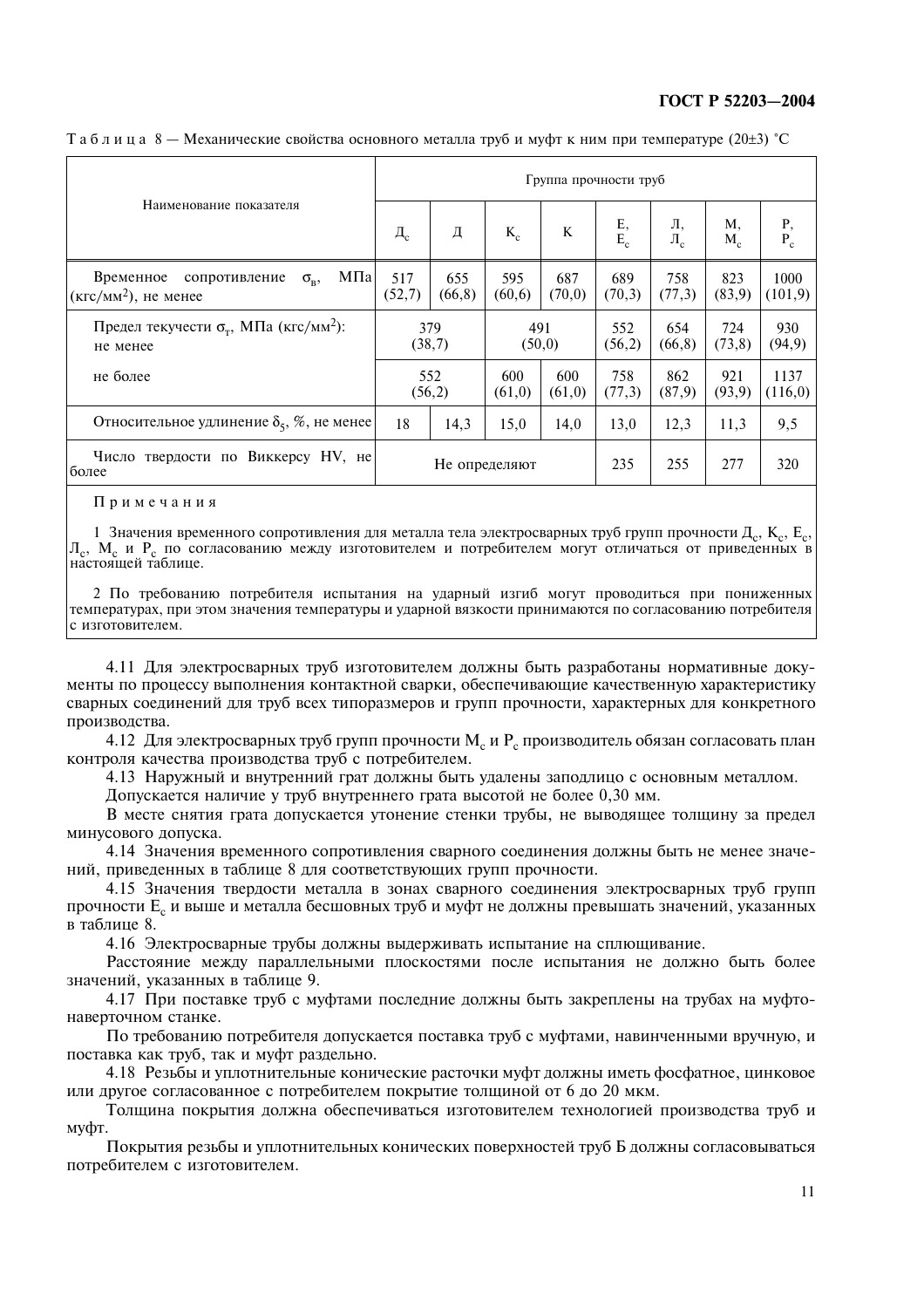Таблица 9 — Расстояние между параллельными плоскостями после испытания на сплющивание образцов электросварных труб

| Условный диаметр трубы                        | Группа прочности       | Расстояние между параллельными<br>плоскостями |
|-----------------------------------------------|------------------------|-----------------------------------------------|
| $27-89$ ; 102 (кроме толщины стенки 6,0 мм) и | $\mu_{\rm c}$          | $D(0,98-0,0206 D/s)$                          |
| 114 (кроме толщины стенки 7,0 мм)             | $K_c$ и Е <sub>с</sub> | $D(1,074-0,0194 D/s)$                         |
|                                               | $\rm{JI}_c$            | $D(1,086-0,0163)$ $D/s$ )                     |
| 102 (с толщиной стенки 6,0 мм) и 114 (с       | $\rm\,M_{c}$           | 0,70 D                                        |
| толщиной стенки 7,0 мм)                       | $K_c$ и Е <sub>с</sub> | 0.75 D                                        |
|                                               | $\rm{J}_{1c}$          | 0.78 D                                        |
|                                               |                        |                                               |

#### В миллиметрах

#### Примечания

1 Расстояния между параллельными плоскостями для электросварных труб групп прочности М. и Р. устанавливаются по согласованию изготовителя и потребителя.

2 Обозначения:

 $D$  — номинальный наружный диаметр труб, мм;

s - номинальная толщина стенки трубы, мм.

4.19 С целью предохранения от коррозии при транспортировании наружная поверхность каждой трубы и муфты должна быть окрашена.

По требованию потребителя допускается изготовление труб и муфт без окраски или с покрытием нейтральной смазкой.

4.20 По требованию потребителя трубы могут изготовляться с защитными покрытиями внутренней поверхности, выполненными в соответствии с технической документацией, утвержденной в установленном порядке.

4.21 При свинчивании труб с муфтами должна применяться резьбовая смазка по [1], обеспечивающая герметичность соединения и предохраняющая резьбу от задиров.

По требованию потребителя могут применяться специальные смазки или уплотнители резьбовых соединений.

4.22 Трубы после высадки, а также термической обработки (при проведении) с навинченными муфтами, а также трубы, поставляемые без муфт, должны выдерживать по всей длине испытание внутренним гидравлическим давлением без образования течи.

Расчетные значения испытательных давлений для труб указаны в таблице 10.

| Таблица 10 — Значения внутренних гидравлических испытательных давлений труб |  |  |
|-----------------------------------------------------------------------------|--|--|
|-----------------------------------------------------------------------------|--|--|

| Условный<br>диаметр | Номинальная<br>толщина |                 | Испытательное давление р, МПа (кгс/см <sup>2</sup> ), для труб групп прочности |                 |                                                       |                 |                 |  |
|---------------------|------------------------|-----------------|--------------------------------------------------------------------------------|-----------------|-------------------------------------------------------|-----------------|-----------------|--|
| трубы, мм           | стенки s, мм           | Д, Д $_{\rm c}$ | $K, K_c$                                                                       | $E, E_c$        | Л, Л <sub>с</sub>                                     | $M, M_c$        | $P, P_c$        |  |
| 27                  | 3,0                    | 68,1<br>(696)   | 88,3<br>(899)                                                                  | 99,2<br>(1010)  | 117,6<br>(1201)                                       |                 | 122,6<br>(1250) |  |
|                     | 4,0                    | 90,8<br>(928)   | 103,0<br>(1199)                                                                |                 |                                                       | 122,6<br>(1250) |                 |  |
| 33                  | 3,5                    | 63,5<br>(649)   | 82,3<br>(838)                                                                  | 92,6<br>(942)   | 122,6<br>109,7<br>121,4<br>(1250)<br>(1120)<br>(1237) |                 |                 |  |
|                     | 4,5                    | 81,7<br>(834)   | 105,8<br>(1078)                                                                | 119,0<br>(1211) | 122,6<br>(1250)                                       |                 |                 |  |
| 42                  | 3,5                    | 50,5<br>(515)   | 65,2<br>(665)                                                                  | 73,6<br>(750)   | 86,8<br>(886)                                         | 96,1<br>(979)   | 122,6<br>(1250) |  |
|                     | 5,0                    | 71,8<br>(734)   | 93,1<br>(948)                                                                  | 107,6<br>(1065) |                                                       | 122,6<br>(1250) |                 |  |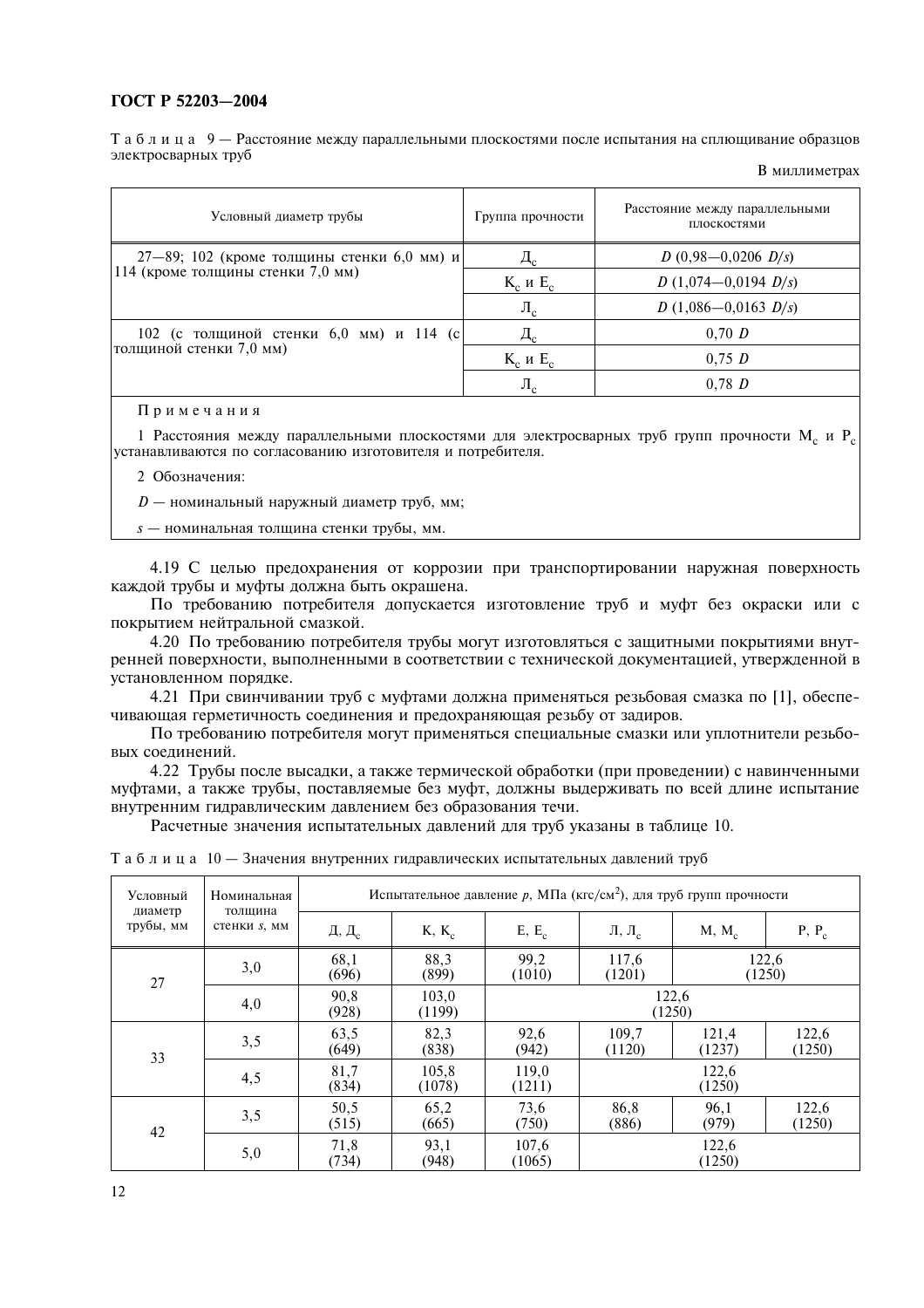#### Продолжение таблицы 10

| Условный<br>диаметр | Номинальная<br>толщина |                        |                 |                 | Испытательное давление р, МПа (кгс/см <sup>2</sup> ), для труб групп прочности |                 |                 |  |  |
|---------------------|------------------------|------------------------|-----------------|-----------------|--------------------------------------------------------------------------------|-----------------|-----------------|--|--|
| трубы, мм           | стенки s, мм           | Д, $\Box$ <sub>с</sub> | $K, K_c$        | $E, E_c$        | Л, Л <sub>с</sub>                                                              | $M, M_c$        | $P, P_c$        |  |  |
|                     | 4,0                    | 50,2<br>(513)          | 65,1<br>(663)   | 73,1<br>(745)   | 86,7<br>(885)                                                                  | 95,9<br>(978)   | 122,6<br>(1250) |  |  |
| 48                  | 5,0                    | 62,8<br>(641)          | 81,3<br>(828)   | 91,4<br>(931)   | 108,3<br>(1106)                                                                | 119,9<br>(1222) | 122,6<br>(1250) |  |  |
|                     | 6,5                    | 81,6<br>(833)          | 105,7<br>(1077) | 118,9<br>(1210) |                                                                                | 122,6<br>(1250) |                 |  |  |
|                     | 8,0                    | 100,4<br>(1026)        |                 |                 | 122,6<br>(1250)                                                                |                 |                 |  |  |
|                     | 5,0                    | 50,3<br>(513)          | 65,1<br>(663)   | 73,2<br>(746)   | 86,8<br>(886)                                                                  | 96,1<br>(979)   | 122,6<br>(1250) |  |  |
| 60                  | 6,5                    | 65,4<br>(667)          | 84,7<br>(862)   | 95,2<br>(969)   | 112,8<br>(1152)                                                                |                 | 122,6<br>(1250) |  |  |
|                     | 7,5                    | 75,4<br>(770)          | 97,7<br>(995)   | 109,9<br>(1118) |                                                                                | 122,6<br>(1250) |                 |  |  |
|                     | 8,5                    | 85,5<br>(873)          | 110,7<br>(1128) |                 | (1250)                                                                         | 122,6           |                 |  |  |
|                     | 5,5                    | 45,7<br>(467)          | 59,2<br>(603)   | 66,5<br>(677)   | 78,8<br>(805)                                                                  | 87,3<br>(890)   | 112,1<br>(1144) |  |  |
| 73                  | 7,0                    | 58,1<br>(594)          | 75,3<br>(767)   | 84,7<br>(862)   | 100,3<br>(1025)                                                                | 111,1<br>(1132) | 122,6<br>(1250) |  |  |
|                     | 8,0                    | 66,5<br>(679)          | 86,1<br>(877)   | 96,8<br>(985)   | 114,7<br>(1171)                                                                |                 | 122,6<br>(1250) |  |  |
|                     | 9,0                    | 74,8<br>(763)          | 96,9<br>(986)   | 108,9<br>(1109) |                                                                                | 122,6<br>(1250) |                 |  |  |
|                     | 10,0                   | 83,1<br>(848)          | 107,6<br>(1096) | 121,0<br>(1232) | 122,6<br>(1250)                                                                |                 |                 |  |  |
|                     | 11,5                   | 95,5<br>(975)          |                 | 122,6<br>(1250) |                                                                                |                 |                 |  |  |
|                     | 6,0                    | 40,9<br>(453)          | 53,0<br>(540)   | 59,6<br>(607)   | 70,6<br>(721)                                                                  | 78,2<br>(797)   | 100,4<br>(1025) |  |  |
|                     | 6,5                    | 44,3<br>(453)          | 57,4<br>(585)   | 64,6<br>(657)   | 76,5<br>(781)                                                                  | 84,7<br>(863)   | 108,8<br>(1110) |  |  |
|                     | 7,5                    | 51,2<br>(522)          | 66,3<br>(675)   | 74,5<br>(759)   | 88,3<br>(902)                                                                  | 97,7<br>(996)   | 122,6<br>(1250) |  |  |
| 89                  | 8,0                    | 54,6<br>(557)          | 70,7<br>(720)   | 79,5<br>(809)   | 94,2<br>(962)                                                                  | 104,2<br>(1063) | 122,6<br>(1250) |  |  |
|                     | 9,5                    | 64,8<br>(662)          | 84,0<br>(855)   | 94,4<br>(961)   | 122,6<br>111,8<br>(1142)<br>(1250)                                             |                 |                 |  |  |
|                     | 11,0                   | 75,0<br>(766)          | 97,2<br>(990)   | 109,3<br>(1113) |                                                                                | 122,6<br>(1250) |                 |  |  |
|                     | 12,0                   | 81,9<br>(836)          | 106,0<br>(1080) | 119,2<br>(1214) |                                                                                | 122,6<br>(1250) |                 |  |  |
|                     | 13,5                   | 92,1<br>(940)          | 119,3<br>(1215) |                 | 122,6<br>(1250)                                                                |                 |                 |  |  |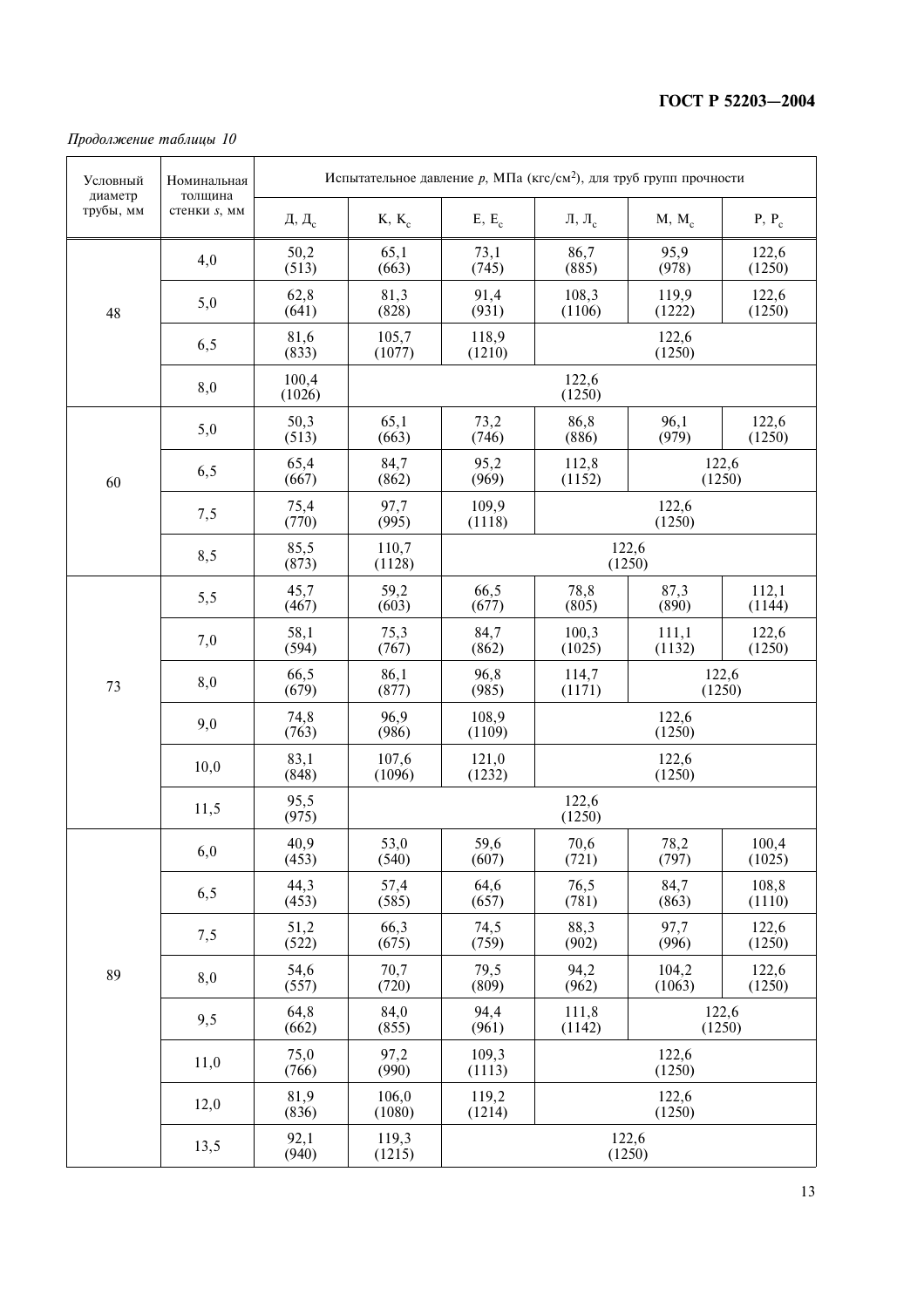#### Окончание таблицы 10

| Условный<br>диаметр | Номинальная<br>толщина |                        |                 | Испытательное давление р, МПа (кгс/см <sup>2</sup> ), для труб групп прочности |                   |                 |                 |
|---------------------|------------------------|------------------------|-----------------|--------------------------------------------------------------------------------|-------------------|-----------------|-----------------|
| трубы, мм           | стенки s, мм           | Д, $\Box$ <sub>с</sub> | $K, K_c$        | $E, E_c$                                                                       | Л, Л <sub>с</sub> | $M, M_c$        | $P, P_c$        |
|                     | 6,0                    | 35,8<br>(366)          | 46,4<br>(472)   | 52,2<br>(531)                                                                  | 61,8<br>(631)     | 68,4<br>(697)   | 87,9<br>(897)   |
|                     | 6,5                    | 38,8<br>(396)          | 50,3<br>(512)   | 56,5<br>(575)                                                                  | 66,9<br>(684)     | 74,1<br>(755)   | 95,2<br>(971)   |
| 102                 | 8,5                    | 50,7<br>(518)          | 65,7<br>(669)   | 73,9<br>(752)                                                                  | 87,5<br>(894)     | 96,9<br>(988)   | 122,6<br>(1250) |
|                     | 10,5                   | 62,7<br>(640)          | 81,2<br>(827)   | 91,3<br>(929)                                                                  | 108,1<br>(1105)   | 119,7<br>(1220) | 122,6<br>(1250) |
|                     | 13,0                   | 77,6<br>(792)          | 100,5<br>(1024) |                                                                                | (1250)            | 122,6           |                 |
|                     | 15,5                   | 92,5<br>(945)          | 119,9<br>(1220) |                                                                                | (1250)            | 122,6           |                 |
|                     | 7,0                    | 37,1<br>(379)          | 48,1<br>(490)   | 54,1<br>(551)                                                                  | 64,1<br>(655)     | 70,9<br>(723)   | 91,1<br>(930)   |
|                     | 8,5                    | 45,1<br>(460)          | 58,4<br>(595)   | 65,7<br>(669)                                                                  | 77,8<br>(795)     | 86,1<br>(878)   | 110,7<br>(1129) |
|                     | 10,0                   | 53,1<br>(542)          | 68,7<br>(700)   | 77,3<br>(787)                                                                  | 91,5<br>(935)     | 101,3<br>(1033) | 122,6<br>(1250) |
| 114                 | 11,0                   | 58,4<br>(596)          | 75,6<br>(770)   | 85,0<br>(865)                                                                  | 100,7<br>(1029)   | 111,5<br>(1136) | 122,6<br>(1250) |
|                     | 13,0                   | 69,0<br>(704)          | 89,4<br>(910)   | 100,5<br>119,0<br>122,6<br>(1023)<br>(1216)<br>(1250)                          |                   |                 |                 |
|                     | 14,5                   | 76,9<br>(786)          | 99,7<br>(1015)  | 112,0<br>(1141)                                                                |                   | 122,6<br>(1250) |                 |
|                     | 16,0                   | 84,9<br>(867)          | 110,0<br>(1120) |                                                                                | (1250)            | 122,6           |                 |

Примечание - Приведенные значения внутренних гидравлических испытательных давлений р, МПа  $(Krc/cM<sup>2</sup>)$ , определяют по формулам:

$$
p = \frac{2sR}{D};
$$
 (2)

$$
p = \frac{200sR}{D},\tag{3}
$$

где s — номинальная толщина стенки, мм;

 $D$  — номинальный наружный диаметр трубы, мм;

 $R$  — допускаемое напряжение, МПа (кгс/см<sup>2</sup>), принимаемое равным 0,8  $\sigma_r$  min.

Если расчетное испытательное давление превышает 68,6 МПа (700 кгс/см<sup>2</sup>), труба испытывается давлением не более 68,6 МПа (700 кгс/см<sup>2</sup>).

По требованию потребителя испытательное давление принимают равным расчетному, но в любом случае давление не должно быть свыше 122,6 МПа (1250 кгс/см<sup>2</sup>).

По согласованию изготовителя с потребителем испытательное давление может ограничиваться значением:

19,7 МПа (200 кгс/см<sup>2</sup>) — для труб групп прочности Д<sub>с</sub>, Д, К<sub>с</sub>, К;

29,4 МПа (300 кгс/см<sup>2</sup>) — для труб групп прочности  $E_c$  и выше.

4.23 Основные размеры соединений гладких труб с треугольной резьбой и муфт к ним приведены на рисунках 6—8 и в таблицах 11—14.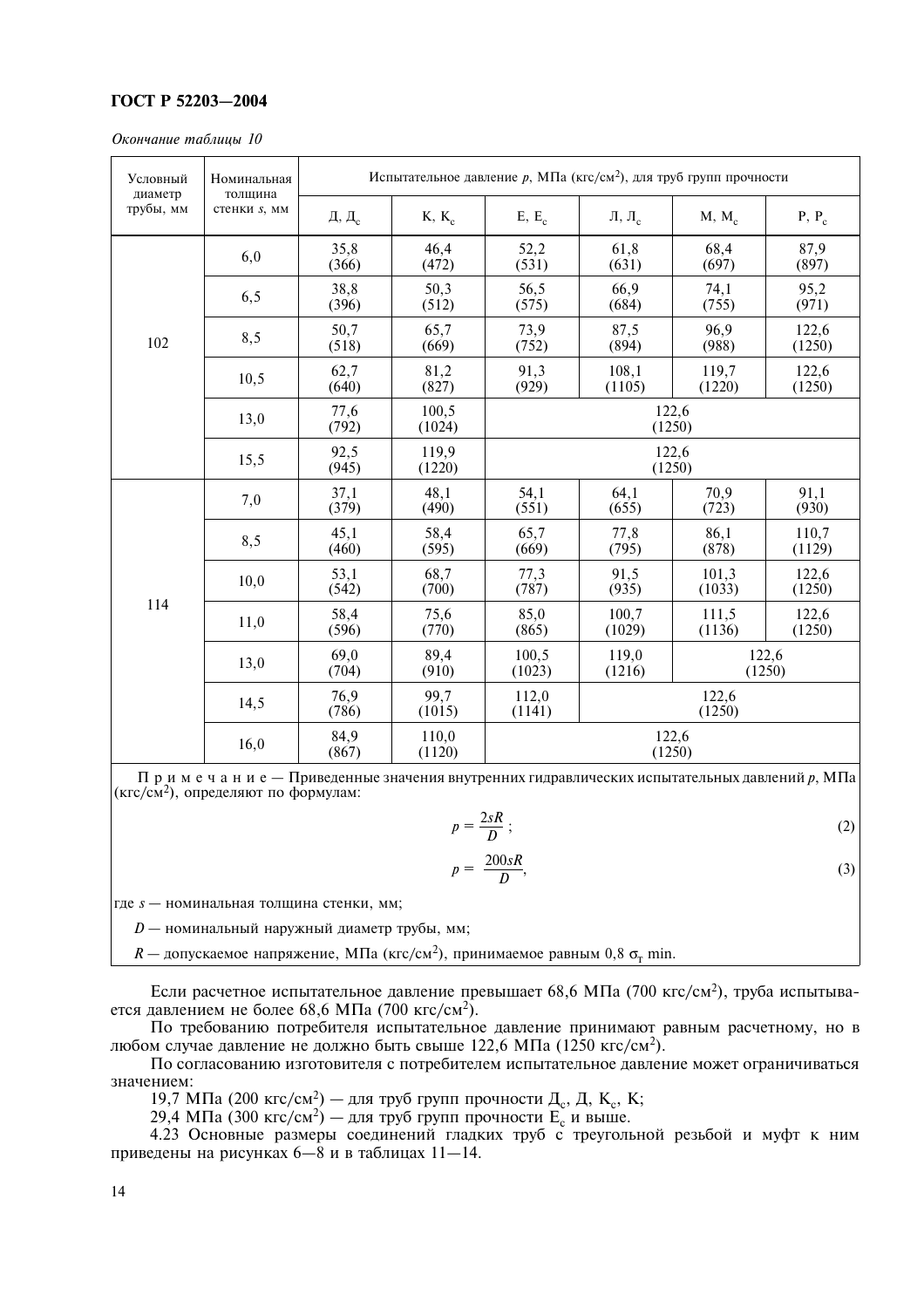

\*Размеры для справок.

 $1-$ линия, параллельная оси резьбы трубы или муфты; 2 — линия среднего диаметра резьбы трубы или муфты; 3 — ось резьбы трубы или муфты

Рисунок 6 — Форма профиля резьбы гладких труб и труб с высаженными наружу концами и муфт к ним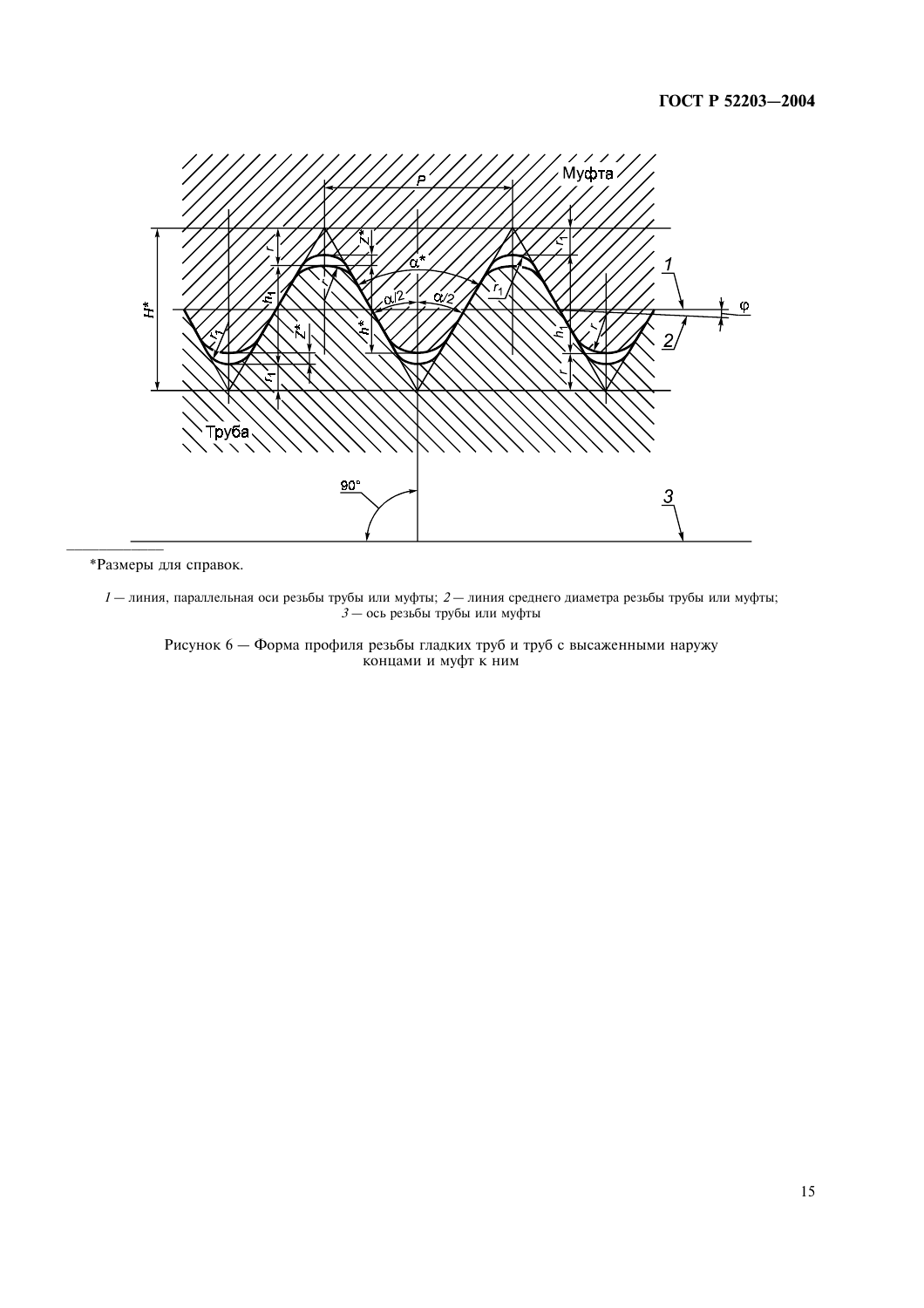

\*Размеры для справок.

 $l-$ конец сбега резьбы трубы или муфты; 2 — нитки резьбы со срезанными вершинами; 3 — основная плоскость резьбы трубы или муфты; 4 — линия среднего диаметра резьбы трубы или муфты

Рисунок 7 - Размеры резьбы и соединений гладких труб и труб с высаженными наружу концами и муфт к ним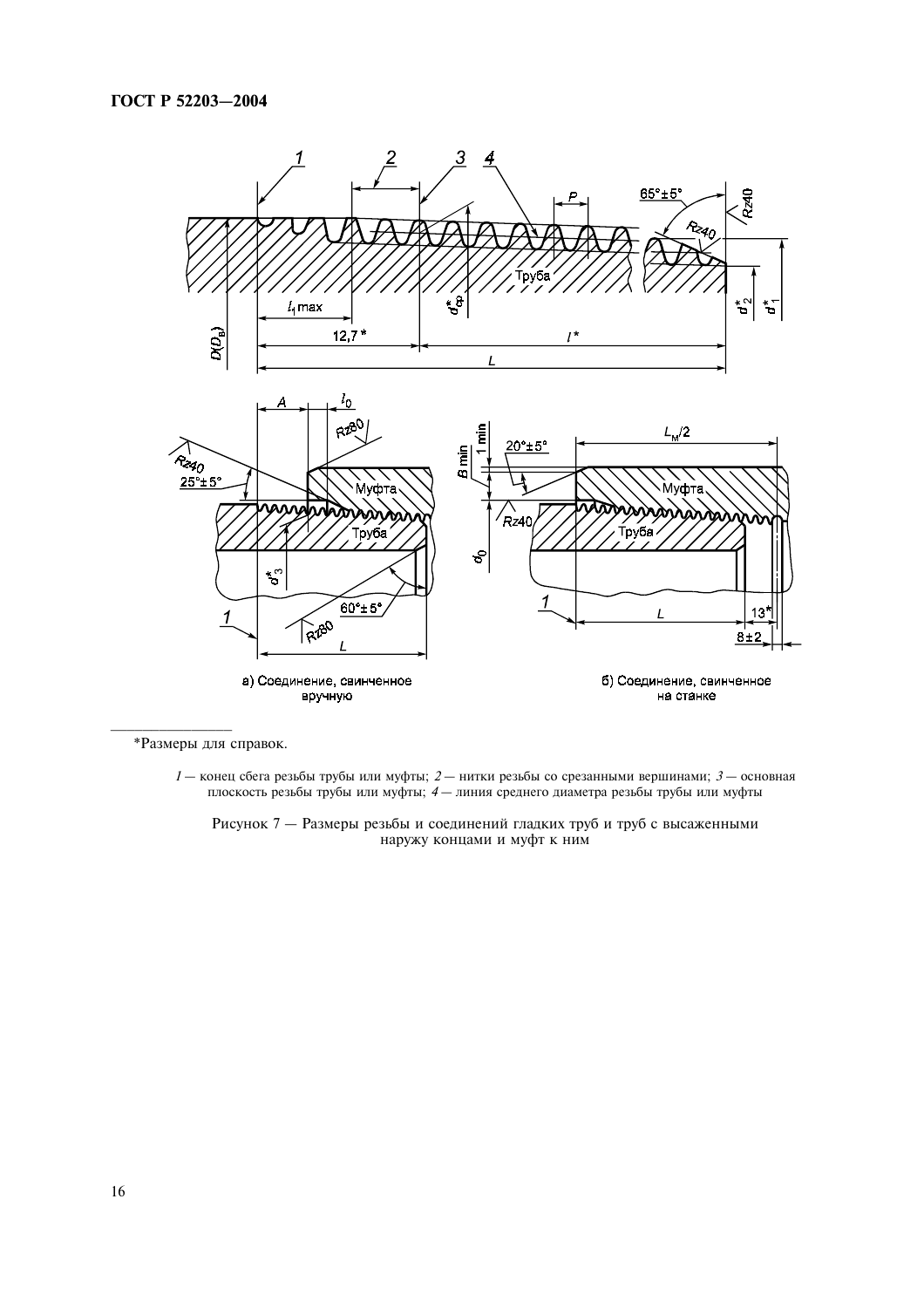

 $1-$  измерительная плоскость резьбового калибра-кольца;  $2-$  резьбовой калибр-кольцо;  $3-$  труба;<br> $4-$  резьбовой калибр-пробка;  $5-$  муфта;  $6-$  измерительная плоскость резьбового калибра-пробки

Рисунок 8 — Схема определения натяга резьбы гладких труб и труб с высаженными наружу концами и муфт к ним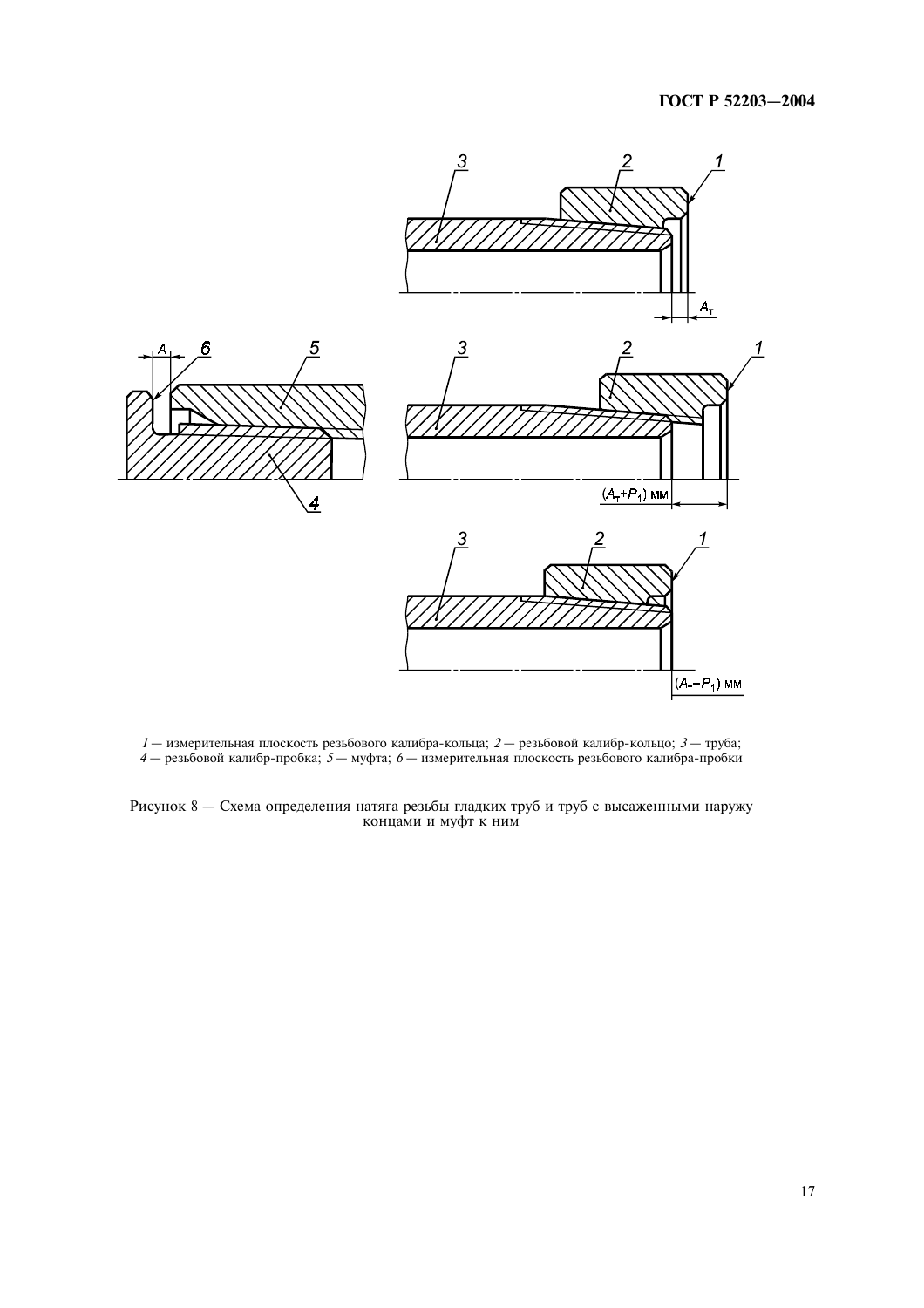Таблица 11 - Размеры резьбы гладких труб и труб с высаженными наружу концами и муфт к ним

В миллиметрах

| Наименование показателя                                                                                                                              |                         | Значение показателя при числе ниток резьбы<br>(на длине 25,4 мм) |
|------------------------------------------------------------------------------------------------------------------------------------------------------|-------------------------|------------------------------------------------------------------|
|                                                                                                                                                      | 10                      | 8                                                                |
| Шаг резьбы $P$                                                                                                                                       | 2,540                   | 3,175                                                            |
| Высота исходного профиля $H^*$                                                                                                                       | 2,200                   | 2,750                                                            |
| Высота профиля $h_1$                                                                                                                                 | $1,412_{-0,10}^{+0,05}$ | $1,810_{-0.10}^{+0.05}$                                          |
| Рабочая высота профиля $h^*$                                                                                                                         | 1,336                   | 1,734                                                            |
| Угол профиля $\alpha^*$                                                                                                                              |                         | $60^{\circ}$                                                     |
| Угол наклона стороны профиля α/2                                                                                                                     |                         | $30^\circ \pm 1^\circ$                                           |
| Радиус закругления:                                                                                                                                  |                         |                                                                  |
| вершины профиля r                                                                                                                                    | $0,432^{+0,045}$        | $0,508^{+0,045}$                                                 |
| впадины профиля r <sub>1</sub>                                                                                                                       | $0,356_{-0,045}$        | $0,432_{-0,045}$                                                 |
| Зазор $z^*$                                                                                                                                          |                         | 0,076                                                            |
| Угол уклона ф                                                                                                                                        |                         | 1°47'24''                                                        |
| Конусность 2 tg ф                                                                                                                                    |                         | 1:16                                                             |
| *Размеры для справок.                                                                                                                                |                         |                                                                  |
| Примечания                                                                                                                                           |                         |                                                                  |
| 1 Шаг резьбы Р измеряют параллельно оси резьбы трубы и муфты.                                                                                        |                         |                                                                  |
| 2 Предельные отклонения значений радиусов <i>r</i> и r <sub>1</sub> даны для проектирования резьбообразующего<br>инструмента и контролю не подлежат. |                         |                                                                  |

Таблица 12 - Предельные отклонения от номинальных размеров для треугольной резьбы гладких труби труб с высаженными наружу концами и муфт к ним

В миллиметрах

|                         |                                           | Предельное отклонение |                                     |
|-------------------------|-------------------------------------------|-----------------------|-------------------------------------|
| шага резьбы             |                                           |                       | конусности (на длине резьбы 100 мм) |
| на длине резьбы 25,4 мм | на всей длине резьбы<br>с полным профилем | трубы                 | муфты                               |
| $\pm 0.075$             | $\pm 0,120$                               | $+0,36$<br>-0,22      | $+0,22$<br>$-0,36$                  |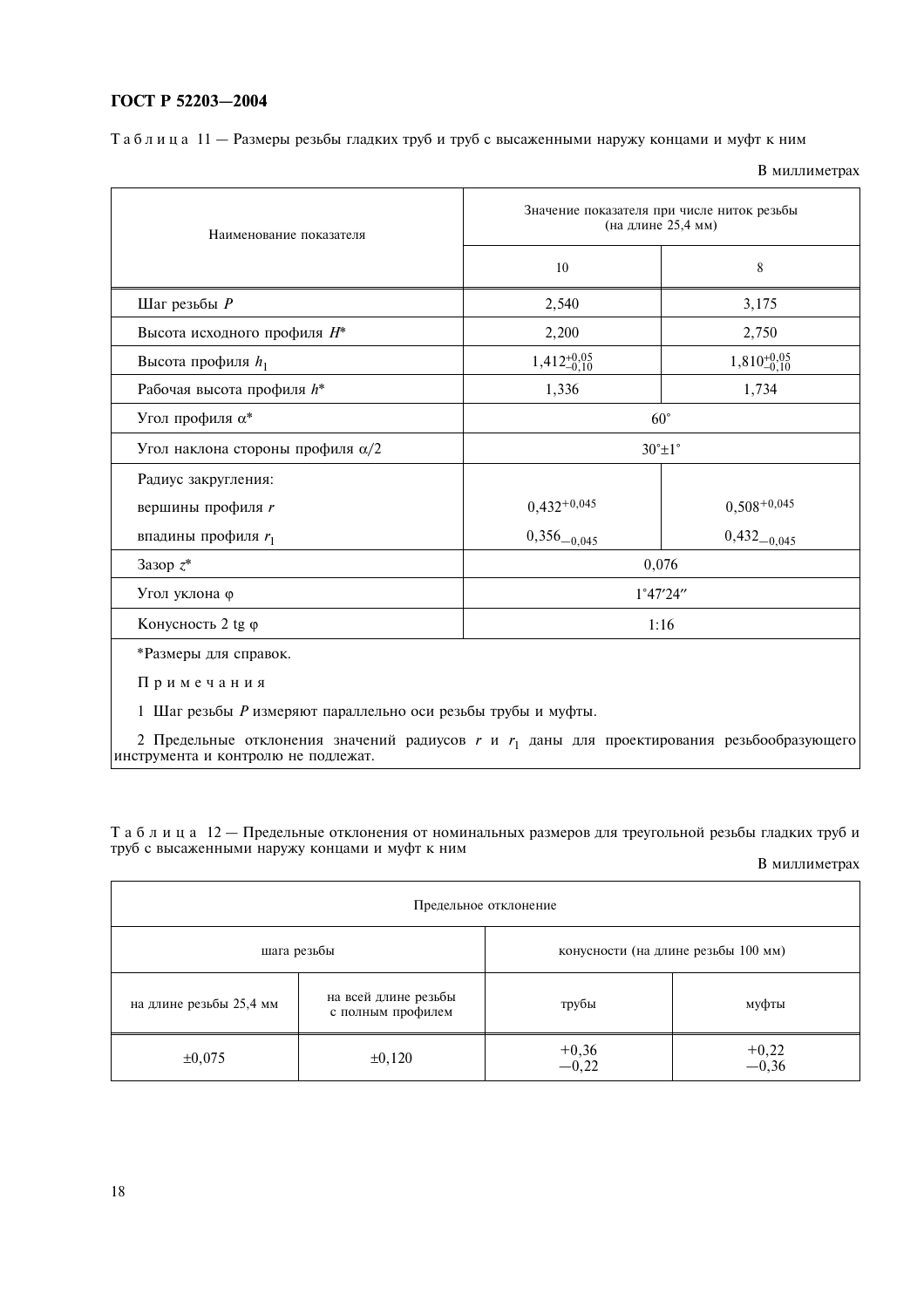|                                  |                                                      |                 | основной                                                    |                                                          | Диаметр<br>резьбы в                                      |                                              | Длина резьбы трубы          |                                                                              |                       | плоскости                                                 | муфты                                                    |                                                     | $B$ min                                      | сбега                                                                                      |
|----------------------------------|------------------------------------------------------|-----------------|-------------------------------------------------------------|----------------------------------------------------------|----------------------------------------------------------|----------------------------------------------|-----------------------------|------------------------------------------------------------------------------|-----------------------|-----------------------------------------------------------|----------------------------------------------------------|-----------------------------------------------------|----------------------------------------------|--------------------------------------------------------------------------------------------|
|                                  |                                                      |                 | $\mathbf{m}$                                                |                                                          | плоскости<br>торца трубы                                 |                                              | общая (до<br>конца сбега) L | полным                                                                       |                       | $\mathbf{m}$                                              | расточки                                                 | Глубина<br>выточки                                  |                                              | конца                                                                                      |
| Условный диаметр трубы           | $\overline{a}$<br>Наружный диаметр трубы             | ٩<br>Шаг резьбы | резьбы<br>диаметр<br>$d_{\rm cp}$ *<br>плоскости<br>Средний | ∗<br>наружный $d_1$                                      | $d_2$ *<br>внутренний                                    | номинальная                                  | <b>OTKJI</b><br>пред.       | $\hat{\sigma}$<br>плоскости<br>профилем) $l^*$<br>основной<br>$\overline{a}$ | сбег резьбы $l_1$ max | резьбы<br>диаметр<br>$d_3$ *<br>горца муфты<br>Внутренний | цилиндрической<br>откл. плюс 0,8)<br>Диаметр<br>ф (пред. | муфты<br>$l_0$ , пред.<br>откл.<br>$+1,5$<br>$-0,5$ | Ширина торцовой плоскости муфты              | резьбы на грубе при свинчивании вручную<br>(натяг) А<br>муфты до<br>торца<br>Расстояние от |
| 33<br>42<br>48<br>60<br>73<br>89 | $33,4$<br>$42,2$<br>$48,3$<br>$60,3$<br>73,0<br>88,9 | 2,540           | 32,065<br>40,828<br>46,924<br>58,989<br>71,689<br>87,564    | 32,382<br>40,948<br>46,866<br>58,494<br>70,506<br>85,944 | 29,568<br>38,124<br>44,042<br>55,670<br>67,682<br>83,120 | 29,0<br>32,0<br>35,0<br>42,0<br>53,0<br>60,0 | $\pm 2,5$                   | $\frac{16,3}{19,3}$<br>$22,3$<br>$29,3$<br>$40,3$<br>47,3                    | 8,0                   | 31,210<br>39,973<br>46,069<br>58,134<br>70,834<br>86,709  | 35,0<br>43,8<br>$^{49,9}_{61,9}$<br>74,6<br>90,5         | 8,0                                                 | $^{2,0}_{2,5}$<br>$1,5$<br>4,0<br>5,5<br>6,5 | 5,0                                                                                        |
| 102                              | 101,6                                                | 3,175           | 99,866                                                      | 98,519 94,899                                            |                                                          | 62,0                                         | $\pm 3,2$                   | 49,3                                                                         | 10,0                  | 98,519                                                    | 103,2                                                    | 9,5                                                 | 6,5                                          | 6,5                                                                                        |
| 114                              | 114,3                                                |                 |                                                             |                                                          | 112,566 111,031 107,411                                  | 65,0                                         |                             | 52,3                                                                         |                       | 111,219                                                   | 115,9                                                    |                                                     | 6,0                                          |                                                                                            |

#### Таблица 13 - Размеры резьбовых соединений гладких труб и муфт к ним

В миллиметрах

\*Размеры для справок.

Примечание — За конец сбега резьбы принята точка пересечения образующей конуса ее сбега с образующей цилиндра, диаметр которого равен наружному диаметру трубы.

Таблица 14 - Размеры уплотнительного кольца, устанавливаемого в муфтах гладких труб, и внутренней проточки (канавки) для него

В миллиметрах

|                              |                                                 | Расстояние<br>от торца                                                              |                                                        |                                                           |                                                         | Уплотнительное кольцо                       |                                            |
|------------------------------|-------------------------------------------------|-------------------------------------------------------------------------------------|--------------------------------------------------------|-----------------------------------------------------------|---------------------------------------------------------|---------------------------------------------|--------------------------------------------|
| Условный<br>диаметр<br>трубы | Номинальный<br>наружный<br>диаметр<br>трубы $D$ | муфты до<br>плоскости<br>окончания<br>проточки $W_k$<br>(пред. откл.<br>$\pm 3, 2)$ | Ширина<br>проточки $q_k$<br>(пред. откл.<br>$\pm 0.13$ | Диаметр<br>проточки $D_k$<br>(пред. откл.<br>$\pm 0,25$ ) | Наружный<br>диаметр $D_r$<br>(пред. откл.<br>$\pm 0.19$ | Толщина $E_r$<br>(пред. откл.<br>плюс 0,38) | Высота $F_r$<br>(пред. откл.<br>плюс 0,38) |
| 33<br>42<br>48               | 33,4<br>42,2<br>48,3                            | 20,7                                                                                | 3,96                                                   | 34,19<br>42,95<br>48,74                                   | 34,62<br>43,38<br>49,20                                 | 2,03                                        | 3,18                                       |
| 60<br>73<br>89               | 60,3<br>73,0<br>88,9                            | 25,4                                                                                | 4,78                                                   | 60,81<br>73,51<br>89,38                                   | 61,26<br>73,96<br>89,84                                 |                                             | 3,96                                       |
| 102<br>114                   | 101,6<br>114,3                                  | 28,6                                                                                | 4,78                                                   | 102,31<br>115,01                                          | 102,77<br>115,47                                        | 2,54                                        |                                            |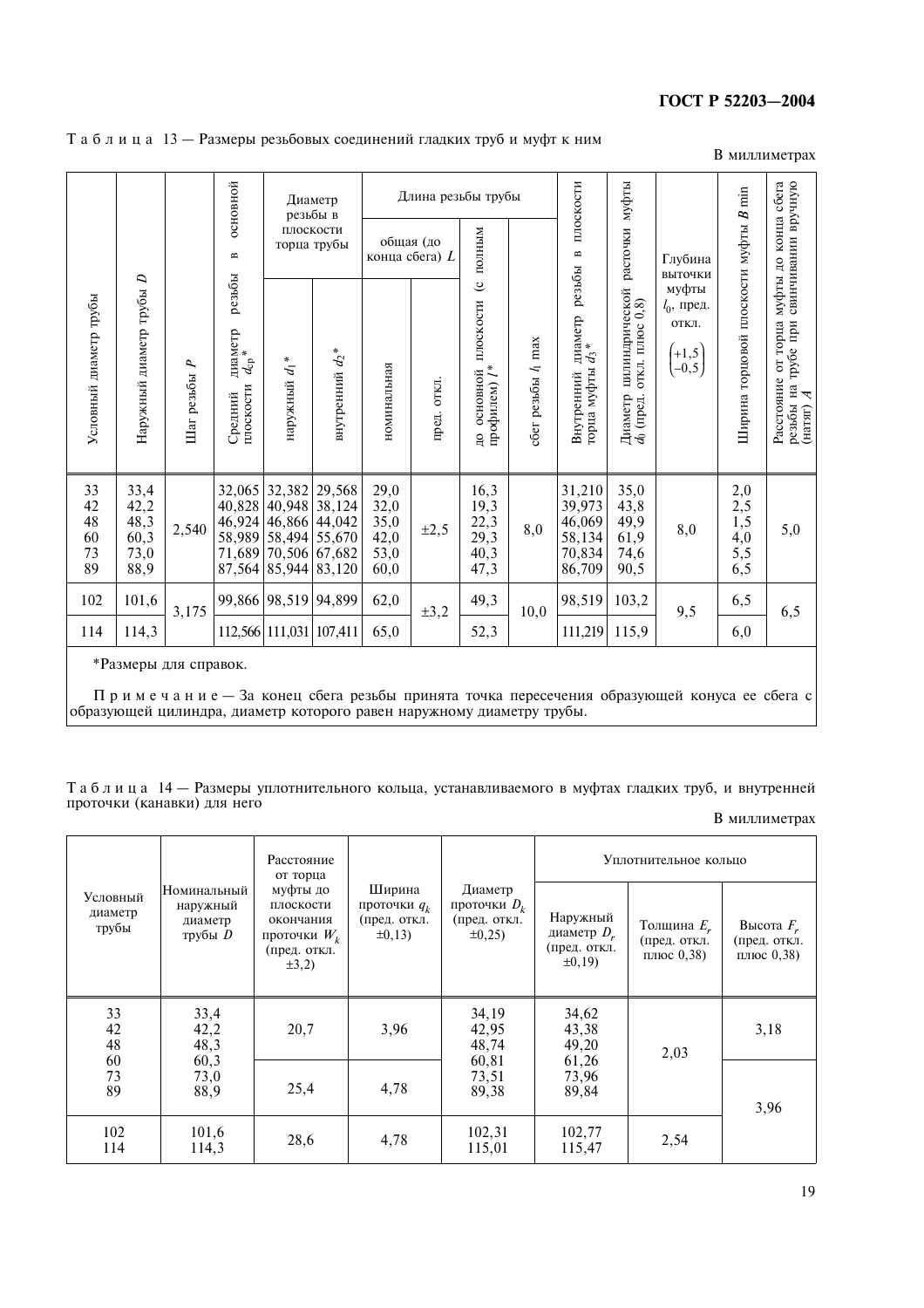4.23.1 Форма и размеры профиля резьбы гладких труб и муфт к ним должны соответствовать указанным на рисунке 6 и в таблице 11.

4.23.2 Размеры соединений гладких труб и муфт к ним должны соответствовать указанным на рисунках 7 и 8 и в таблицах 11-14.

4.23.3 Минимальную толщину стенки под резьбой в плоскости торца трубы t, мм, следует вычислять (округляя до 0,1 мм) по формуле

$$
t = 0.875 s - 0.5 \{(D + \Delta) - d_2\},\tag{4}
$$

где s - номинальная толщина стенки, мм;

- $D$  номинальный наружный диаметр трубы, мм;
- Д значение верхнего предельного отклонения наружного диаметра трубы, мм (указано в таблице 7):
- $d_2$  внутренний диаметр резьбы в плоскости торца трубы, мм.

Если расчетное значение *t* окажется менее 1,0 мм для труб условным диаметром до 48 мм (включительно) и менее 2,0 мм для остальных диаметров труб, то это значение должно приниматься равным 1,0 и 2,0 мм соответственно.

4.23.4 Образование острой кромки на торце трубы при схождении наружной и внутренней фасок не допускается.

4.23.5 Размеры внутренней проточки (канавки) в муфте для установки уплотнительного кольца из неметаллического материала и размеры самого кольца приведены на рисунке 5 и в таблице 14.

4.23.6 Для выхода резьбообразующего инструмента на середине муфты может быть проточена канавка на глубину, не превышающую высоту профиля  $h_1$  более чем на 0,5 мм. Канавка не должна иметь острых углов (подрезов).

При отсутствии канавки допускается перерез встречных ниток на расстоянии, считая от середины муфты в обе стороны, не более  $(13, 0-P)$  мм.

4.23.7 У торца муфты допускается коническая выточка, образующая которой должна быть параллельна образующей конуса резьбы.

Наименьший диаметр конической выточки должен быть равен  $d_0$  цилиндрической выточки муфты.

4.23.8 Предельные отклонения от номинальных размеров для треугольной резьбы должны соответствовать значениям, указанным в таблице 12.

Предельные отклонения шага резьбы на длине, не превышающей 25,4 мм, допускаются для расстояния между любыми двумя нитками с полным профилем.

Для расстояния между нитками более 25,4 мм допускается увеличение предельных отклонений пропорционально увеличению расстояния, но не свыше указанных в таблице 12 для всей длины резьбы с полным профилем.

Предельные отклонения конусности (отклонения от разности двух диаметров) приняты на длине резьбы 100 мм и относятся к среднему диаметру резьбы трубы и муфты, а также к наружному диаметру резьбы трубы и внутреннему диаметру резьбы муфты.

4.23.9 Натяг резьбы муфты по резьбовому калибру-пробке должен быть равен натягу А, принятому для свинчивания муфт с трубами вручную, в соответствии с рисунком 7 и приведенному в таблице 13.

Предельные отклонения натяга не должны превышать  $\pm P_1$ .

Примечание - Значение  $P_1$  соответствует шагу резьбы и принято равным 2,5 мм - для труб и муфт с шагом резьбы 2.540 мм и 3.2 мм – для труб и муфт с шагом резьбы 3.175 мм.

4.23.10 Натяг резьбы трубы  $A_r$  по резьбовому калибру-кольцу должен быть равен  $P$ .

Предельные отклонения натяга не должны превышать  $\pm P_1$ .

4.23.11 При свинчивании вручную муфт с трубами натяг в соответствии с рисунком 8 должен быть равен значению А, приведенному в таблице 13.

Предельные отклонения натяга при свинчивании вручную муфты с трубой не должны превышать  $\pm P_1$ .

4.23.12 После свинчивания трубы и муфты на станке торец муфты должен совпадать с концом сбега резьбы на трубе в соответствии с рисунком 7.

Предельные отклонения натяга не должны превышать  $\pm P_1$ .

4.24 Основные размеры соединений труб с высаженными наружу концами с треугольной резьбой и муфт к ним приведены на рисунках 5-8 и в таблицах 11, 12, 15 и 16.

20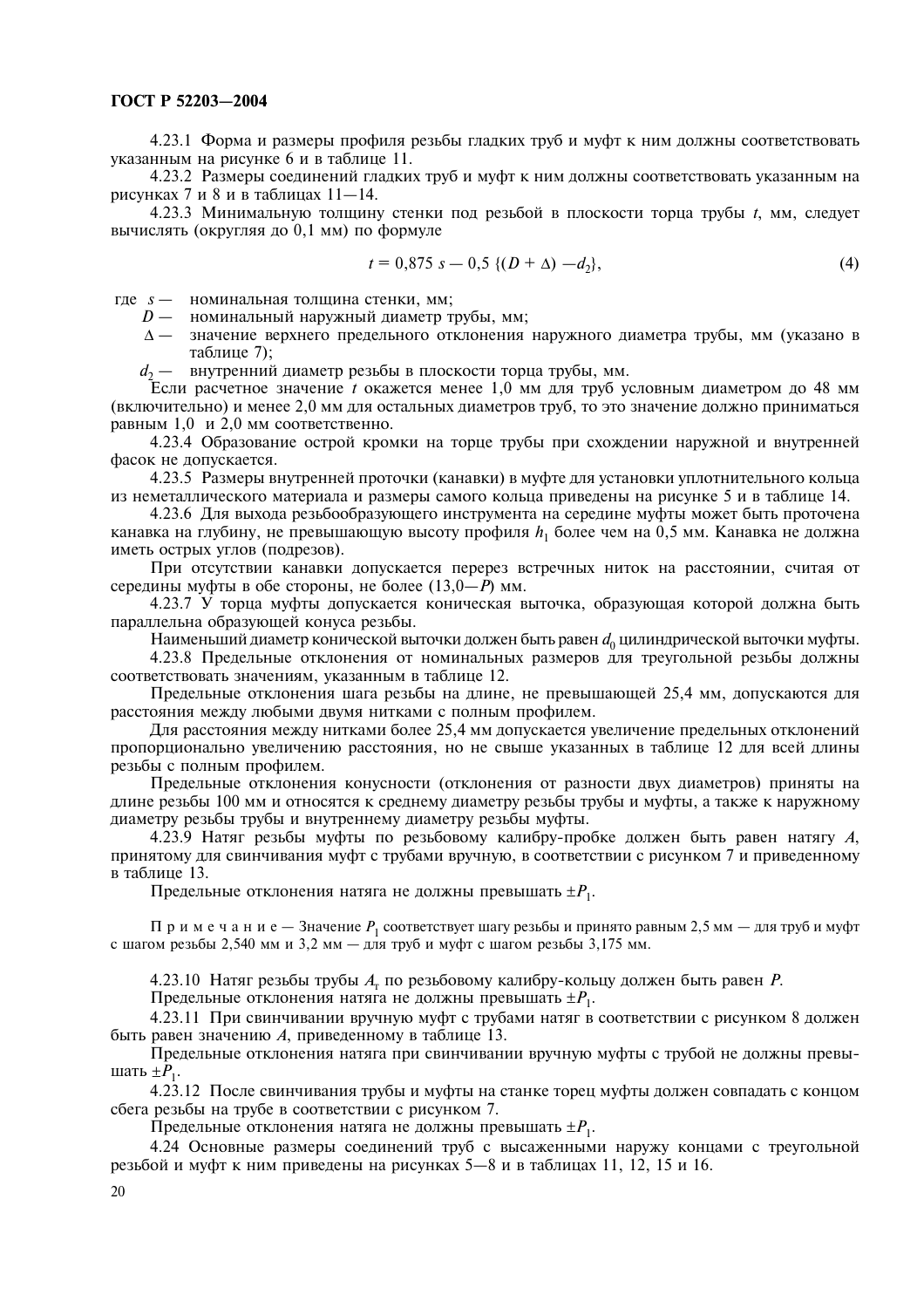Таблица 15 - Размеры соединений труб с высаженными наружу концами с треугольной резьбой и муфт к ним

В миллиметрах

|                  |                                        |                 |                                                                                  | Диаметр                  | резьбы в           |                                    |                | Длина резьбы трубы                                                                           |                           |                                                         |                                                        |                                                                                  |                                                | Расстояние<br>от торца                                                 |
|------------------|----------------------------------------|-----------------|----------------------------------------------------------------------------------|--------------------------|--------------------|------------------------------------|----------------|----------------------------------------------------------------------------------------------|---------------------------|---------------------------------------------------------|--------------------------------------------------------|----------------------------------------------------------------------------------|------------------------------------------------|------------------------------------------------------------------------|
| Условный         |                                        |                 | Средний<br>диаметр                                                               | плоскости торца<br>трубы |                    | общая (до конца<br>сбега) <i>L</i> |                | $\frac{1}{2}$                                                                                |                           | Внутрен-<br>НИЙ                                         | рической<br>Диаметр<br>цилинд-                         | Глубина<br>выточки                                                               | Ширина                                         | муфты до<br>конца<br>сбега                                             |
| диаметр<br>трубы | Наружный<br>трубы $\bar{D}$<br>диаметр | резьбы Р<br>Шаг | основной<br>резьбы в<br>плоскости<br>$a_{\rm cp}$                                | наружный                 | внутренний $d_2^*$ | нальная<br>номи-                   | пред.<br>откл. | профилем)<br>$\int_{l}^{*}$<br>основной<br>плоскости<br>С ПОЛНЫМ                             | резьбы<br>$l1$ max<br>c6e | муфты $d_3$<br>поскости<br>резьбы в<br>диаметр<br>торца | муфты ф<br>плюс $(0,8)$<br>расточки<br>(пред.<br>откл. | муфты $l_0$ ,<br>пред.<br>$\begin{pmatrix} -1.5 \\ -0.5 \end{pmatrix}$<br>OTKJI. | плоскости<br>горцовой<br>муфты<br><i>B</i> min | (натяг) $A$<br>на трубе<br>окньха<br>свинчи-<br>резьбы<br>вании<br>при |
| 27               | 33,4                                   |                 | 32,065                                                                           | 32,383                   | 29,568             | 29,0                               |                | 16,3                                                                                         |                           | 31,210                                                  | 35,0                                                   |                                                                                  | 2,0                                            |                                                                        |
| 33               | 37,3                                   |                 | 35,970                                                                           | 36,100                   | 33,276             | 32,0                               |                | 19,3                                                                                         |                           | 35,115                                                  | 38,9                                                   |                                                                                  | 3,0                                            |                                                                        |
| 42               | 46,0                                   | 2,540           | 44,701                                                                           | 44,643                   | 41,819             | 35,0                               | $\pm 2,5$      | 22,3                                                                                         | 8,0                       | 43,846                                                  | 47,6                                                   | 8,0                                                                              | 2,5                                            | 5,0                                                                    |
| 48               | 53,2                                   |                 | 51,845                                                                           | 51,662                   | 48,833             | 37,0                               |                | 24,3                                                                                         |                           | 50,990                                                  | 54,8                                                   |                                                                                  | 2,5                                            |                                                                        |
| $\Im$            | 65,9                                   |                 | 64,148                                                                           | 63,551                   | 59,931             | 50,0                               |                | 37,3                                                                                         |                           | 62,801                                                  | 67,5                                                   |                                                                                  | 3,5                                            |                                                                        |
| 73               | 78,6                                   |                 | 76,848                                                                           | 76,001                   | 72,381             | 54,0                               |                | 41,3                                                                                         |                           | 75,501                                                  | 80,2                                                   |                                                                                  | 4,5                                            |                                                                        |
| 89               | 95,2                                   | 3,175           | 93,516                                                                           | 92,294                   | 88,674             | 60,0                               | ±3,2           | 47,3                                                                                         | 10,0                      | 92,169                                                  | 96,9                                                   | 9,5                                                                              | 6,5                                            | 6,5                                                                    |
| 102              | 108,0                                  |                 | 106,216                                                                          | 104,744                  | 101,124            | 64,0                               |                | 51,3                                                                                         |                           | 104,869                                                 | 109,6                                                  |                                                                                  | 6,5                                            |                                                                        |
| 114              | 120,6                                  |                 | 118,916                                                                          | 117,256                  | 113,636            | 67,0                               |                | 54,3                                                                                         |                           | 117,569                                                 | 122,3                                                  |                                                                                  | 7,5                                            |                                                                        |
|                  | *Размеры для справок.                  |                 |                                                                                  |                          |                    |                                    |                |                                                                                              |                           |                                                         |                                                        |                                                                                  |                                                |                                                                        |
|                  |                                        |                 | Примечание — За конец сбега резьбы<br>равен наружному диаметру высаженной части. |                          |                    |                                    |                | принята точка пересечения образующей конуса ее сбега с образующей цилиндра, диаметр которого |                           |                                                         |                                                        |                                                                                  |                                                |                                                                        |

FOCT P 52203-2004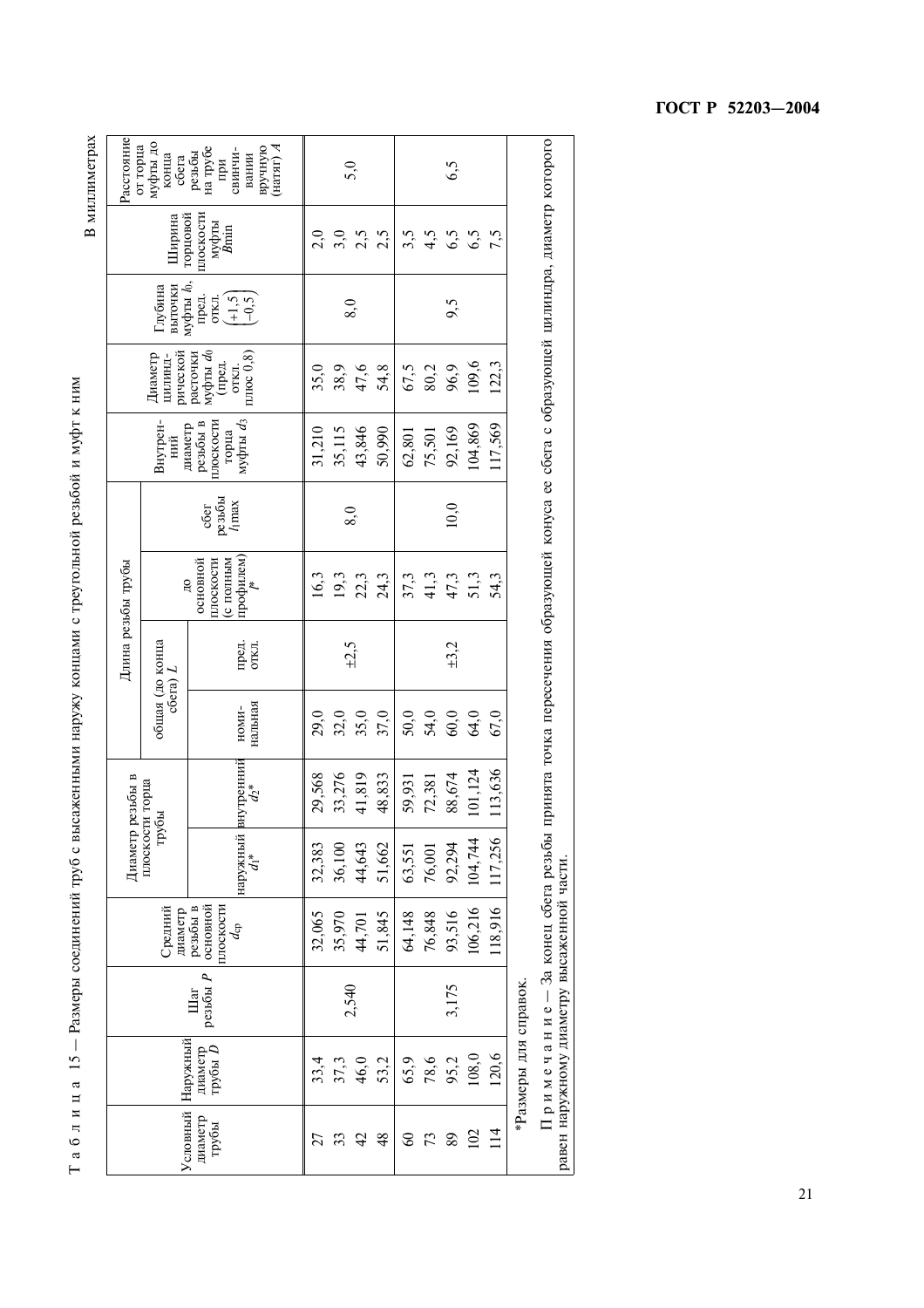Таблица 16 — Размеры уплотнительного кольца, устанавливаемого в муфте труб с высаженными наружу концами, и внутренней проточки (канавки) для него

В миллиметрах

|                              |                                               | Расстояние<br>от торца                                                              |                                                        |                                                           |                                                         | Уплотнительное кольцо                        |                                                       |
|------------------------------|-----------------------------------------------|-------------------------------------------------------------------------------------|--------------------------------------------------------|-----------------------------------------------------------|---------------------------------------------------------|----------------------------------------------|-------------------------------------------------------|
| Условный<br>диаметр<br>трубы | Номинальный<br>наружный<br>диаметр<br>трубы D | муфты до<br>плоскости<br>окончания<br>проточки $W_k$<br>(пред. откл.<br>$\pm 3, 2)$ | Ширина<br>проточки $q_k$<br>(пред. откл.<br>$\pm 0.13$ | Диаметр<br>проточки $D_k$<br>(пред. откл.<br>$\pm 0.25$ ) | Наружный<br>диаметр $D_r$<br>(пред. откл.<br>$\pm 0.19$ | Толщина $E_r$<br>(пред. откл.<br>плюс 0,127) | Высота $F_r$ ,<br>пред. откл.<br>$(+0,38)$<br>$-0,13$ |
| 27<br>33                     | 26,7<br>33,4                                  | 22,2                                                                                | 3,96                                                   | 34,09<br>38,00                                            | 34,54<br>38,43                                          | 2,03                                         | 3,18                                                  |
| 42<br>48                     | 42,2<br>48,3                                  | 22,2                                                                                |                                                        | 46,74<br>53,87                                            | 47,17<br>54,31                                          | 2,03                                         |                                                       |
| 60<br>73<br>89<br>102<br>114 | 60,3<br>73,0<br>88,9<br>101,6<br>114,3        | 28,6                                                                                | 4,78                                                   | 66,60<br>79,30<br>95,96<br>108,66<br>121,36               | 67,06<br>79,76<br>96,42<br>109,12<br>121,82             | 2,54                                         | 3,96                                                  |

4.24.1 Форма и размеры профиля резьбы труб с высаженными наружу концами и муфт к ним должны соответствовать указанным на рисунке 6 и в таблице 11.

4.24.2 Предельные отклонения от номинальных размеров для резьбы должны соответствовать требованиям. приведенным в 4.23.2.

4.24.3 Размеры соединений труб с высаженными наружу концами и муфт к ним приведены на рисунках 5 и 7 и в таблицах 3 и 15.

4.24.4 Канавка на середине муфты и коническая выточка у ее торца должны соответствовать требованиям, приведенным в 4.23.6 и 4.23.7, соответственно.

4.24.5 Размеры внутренней проточки (канавки) в муфте для установки уплотнительного кольца из неметаллического материала и размеры кольца приведены на рисунке 5 и в таблице 16.

4.24.6 Натяг резьбы муфты по резьбовому калибру-пробке должен быть равен натягу A, принятому для свинчивания муфт с трубами вручную, в соответствии с рисунком 8 и приведенному в таблине 15.

Предельные отклонения натяга не должны превышать  $\pm P_1$ .

4.24.7 Натяг резьбы трубы  $A_r$  по резьбовому калибру-кольцу должен быть равен  $P_1$ .

Предельные отклонения натяга не должны превышать  $\pm P_1$ .

4.24.8 При свинчивании вручную муфт с трубами натяг должен быть равен А в соответствии с рисунком 7 и значением, приведенным в таблице 15.

Предельные отклонения натяга при свинчивании вручную муфты с трубой не должны превышать  $\pm P_1$ .

4.24.9 После свинчивания трубы и муфты на станке торец муфты должен совпадать с концом сбега резьбы на трубе в соответствии с рисунком 7.

Предельные отклонения натяга не должны превышать ±P.

4.25 Основные размеры соединений гладких высокогерметичных труб с трапецеидальной резьбой Т и муфт к ним приведены на рисунках 9—12 и в таблицах 17—20.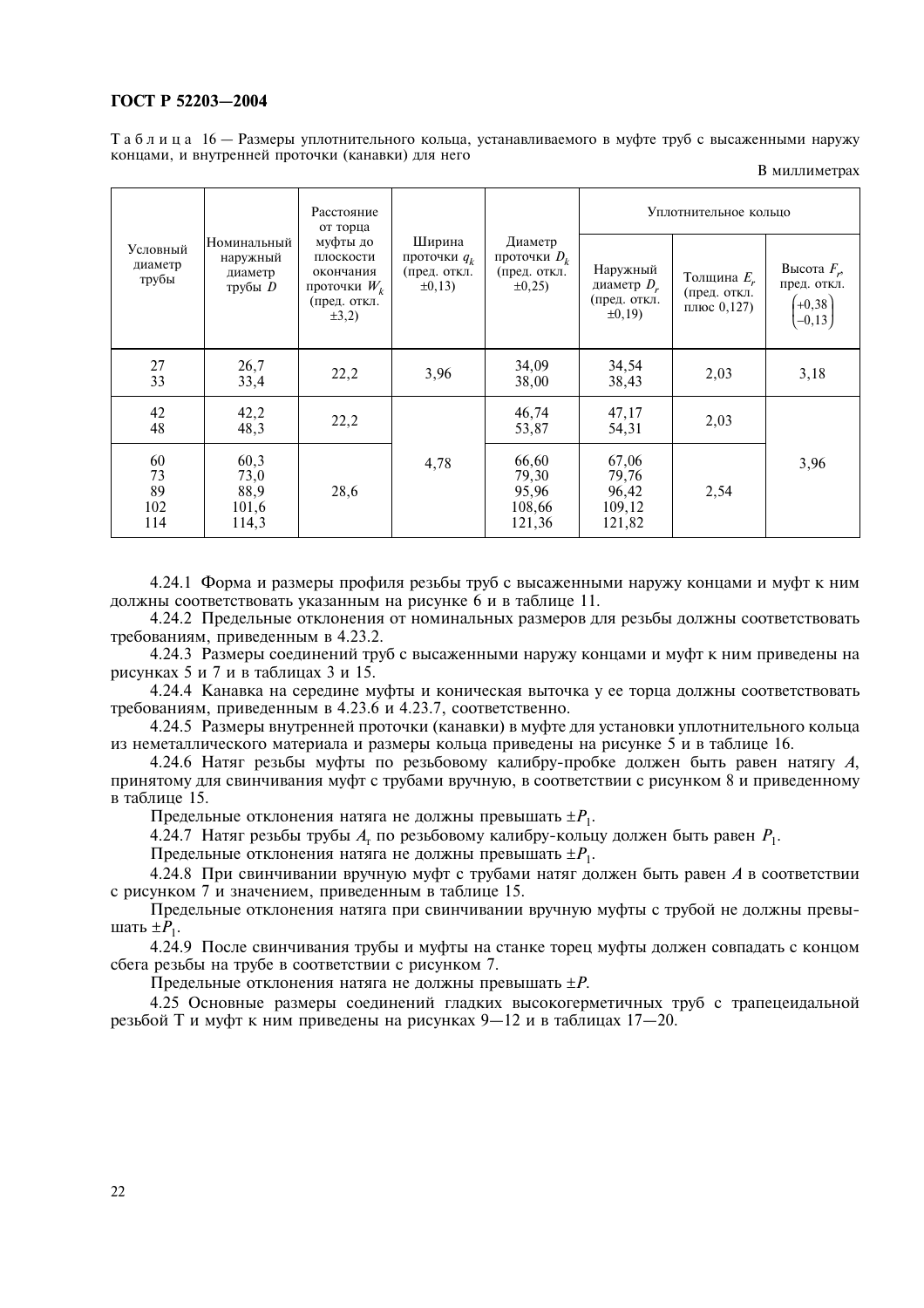

\*Размеры для справок.

 $1$ — ось резьбы трубы Т или ниппельного конца трубы Б; 2— линия, параллельная оси резьбы трубы Т или ниппельного конца трубы Б; 3— ось резьбы муфты для трубы Т или раструбного конца трубы Б; 3— ось резьбы муфты для трубы Т или раструбного конца трубы Б

Рисунок 9 — Форма профиля трапецеидальной резьбы гладких высокогерметичных труб Т условным диаметром от 60 до 102 мм (включительно) и муфт к ним и всех диаметров безмуфтовых труб Б с высаженными наружу концами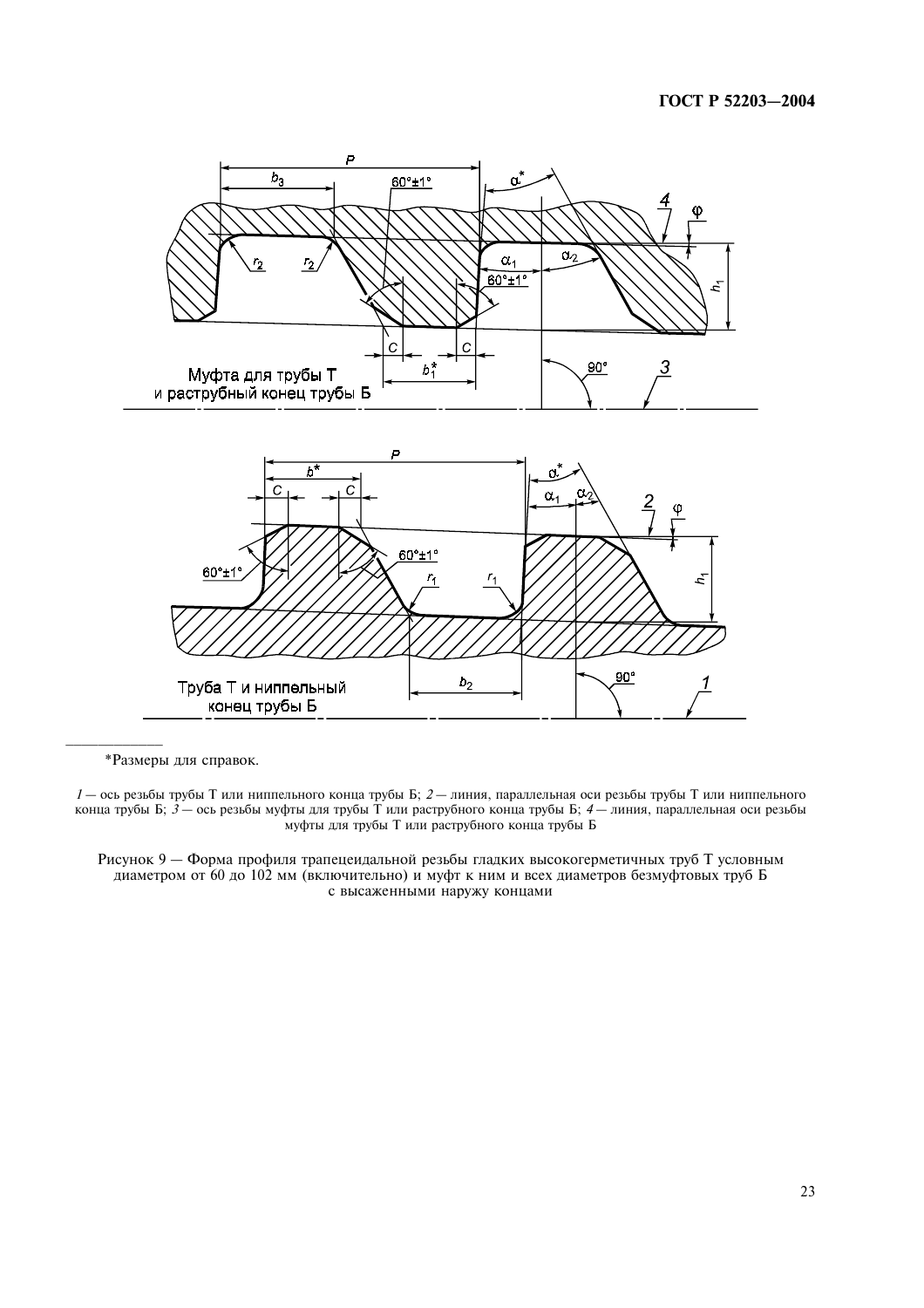

\*Размеры для справок.

 $I-$ ось резьбы муфты для трубы Т;  $2-$ линия, параллельная оси резьбы муфты для трубы Т;  $3-$ ось резьбы трубы Т;  $4-$ линия, параллельная оси резьбы трубы Т

Рисунок 10 — Форма профиля трапецеидальной резьбы гладких высокогерметичных труб условным диаметром 114 мм и муфт к ним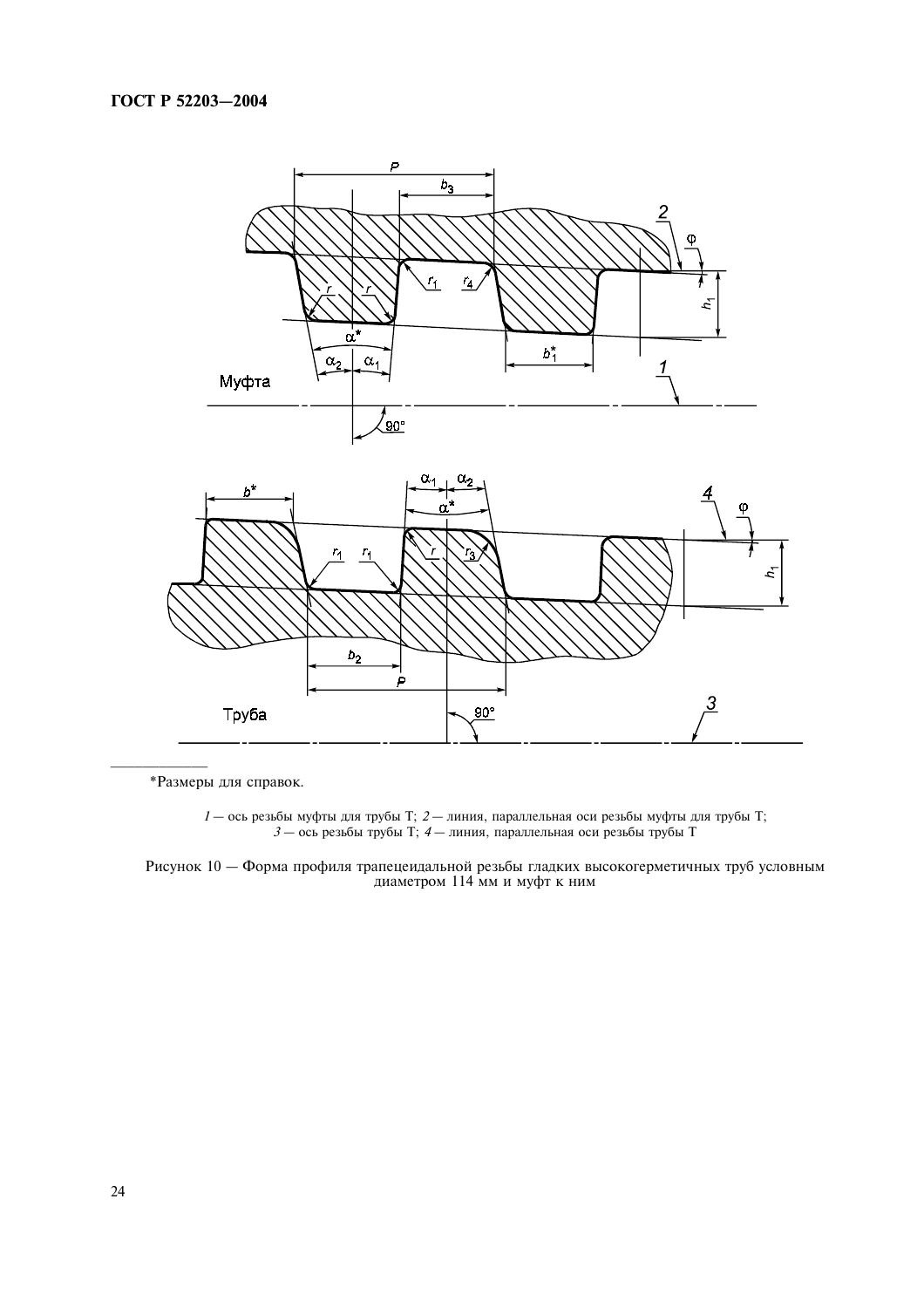



\*Размеры для справок.

 $1-$  конец сбега резьбы;  $2-$  нитки резьбы со срезанными вершинами;  $3-$  основная плоскость резьбы трубы или муфты; 4 — длина резьбы с полным профилем; 5 — сбег резьбы; 6 — расчетная плоскость

Рисунок 11 - Размеры резьбовых соединений гладких высокогерметичных труб с трапецеидальной резьбой и муфт к ним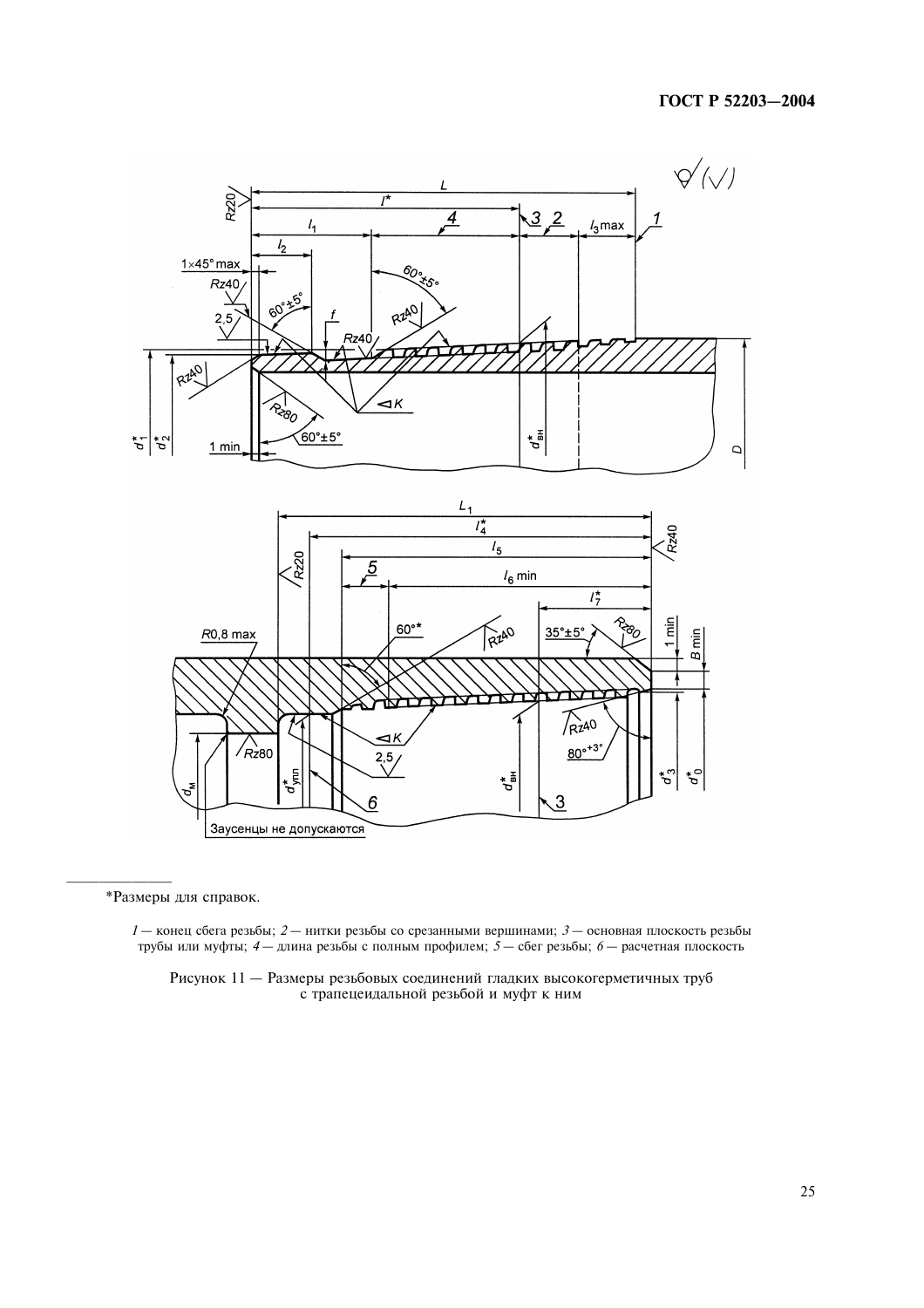

Положение калибров при определении натяга резьбы труб Т и муфт к ним



\*Размер для справок.

 $1$ — измерительная плоскость резьбового калибра-кольца;  $2$  — резьбовой или гладкий калибр-кольцо;  $3$  — труба;<br> $4$  — резьбовой калибр-пробка;  $5$  — гладкий калибр-пробка;  $6$  — муфта;  $7$  — измерительная плоскость резьб труб условным диаметром от 60 до 102 мм включительно;  $10-$ гладкий калибр-кольцо для проверки труб условным диаметром 114 мм;  $11$  - измерительная плоскость гладкого калибра-кольца;  $12$  - конец сбега резьбы;  $13-$  соединение, свинченное вручную;  $14-$  соединение, свинченное на станке

> Рисунок 12 - Схема определения натяга трапецеидальной резьбы гладких высокогерметичных труб и муфт к ним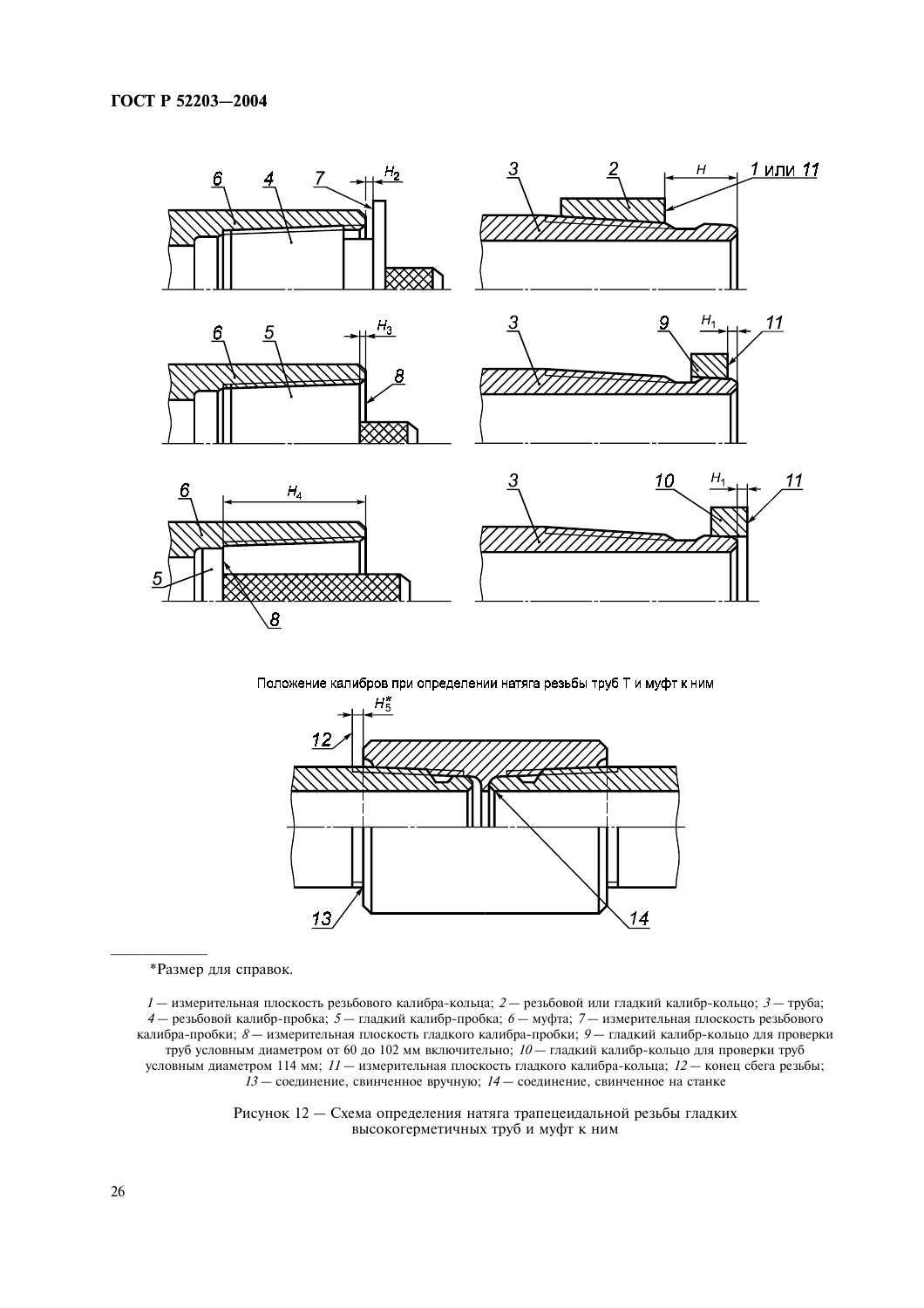Таблица 17 - Размеры профиля трапецеидальной резьбы гладких высокогерметичных труб и муфт к ним и безмуфтовых труб с высаженными наружу концами

|  | В миллиметрах |
|--|---------------|
|--|---------------|

|                               | Значение показателя                                                                                            |                                                      |  |  |  |
|-------------------------------|----------------------------------------------------------------------------------------------------------------|------------------------------------------------------|--|--|--|
| Наименование показателя       | для труб Т условным диаметром<br>от 60 до 102 мм (включительно)<br>и муфт к ним и для всех<br>диаметров труб Б | для труб Т условным диаметром<br>114 мм и муфт к ним |  |  |  |
| Шаг резьбы $\it P$            | 4,233                                                                                                          | 5,080                                                |  |  |  |
| Высота профиля $h_1$ :        |                                                                                                                |                                                      |  |  |  |
| наружная резьба               | $1,20^{+0,05}$                                                                                                 | $1,60 \pm 0,03$                                      |  |  |  |
| внутренняя резьба             | $1,30^{+0,05}$                                                                                                 |                                                      |  |  |  |
| Угол профиля $\alpha$ *       | $33^\circ$                                                                                                     | $13^\circ$                                           |  |  |  |
| Угол наклона стороны профиля: |                                                                                                                |                                                      |  |  |  |
| $\alpha_1$                    |                                                                                                                | $3^{\circ}$ $\pm$ 1 $^{\circ}$                       |  |  |  |
| $\alpha_2$                    | $30^{\circ}$ ±1°                                                                                               | $10^{\circ}$ ± $1^{\circ}$                           |  |  |  |
| Радиус закругления профиля:   |                                                                                                                |                                                      |  |  |  |
| $\boldsymbol{r}$              |                                                                                                                | $0,20^{+0,05}$                                       |  |  |  |
| $r_1$                         | $0,20_{-0,05}$                                                                                                 |                                                      |  |  |  |
| r <sub>2</sub>                | $0,25_{-0,05}$                                                                                                 |                                                      |  |  |  |
| r <sub>3</sub>                |                                                                                                                | $0,80^{+0,05}$                                       |  |  |  |
| $r_4\,$                       |                                                                                                                | $0,80_{-0,05}$                                       |  |  |  |
| Ширина фаски с                | $0,30^{+0,05}$                                                                                                 |                                                      |  |  |  |
| Ширина вершины профиля:       |                                                                                                                |                                                      |  |  |  |
| $b^*$                         | 1,659                                                                                                          | 2,29                                                 |  |  |  |
| $b_1^*$                       | 1,600                                                                                                          |                                                      |  |  |  |
| Ширина впадины профиля:       |                                                                                                                |                                                      |  |  |  |
| b <sub>2</sub>                | $1,800^{+0,05}$                                                                                                | $2,43^{+0,05}$                                       |  |  |  |
| $b_3$                         | $1,794^{+0,05}$                                                                                                |                                                      |  |  |  |
| Угол наклона ф                | 2°23'09"                                                                                                       | 1°47'24"                                             |  |  |  |
| Конусность 2 tg ф             | 1:12                                                                                                           | 1:16                                                 |  |  |  |

\*Размеры для справок.

Примечания

1 Шаг резьбы Р измеряют параллельно оси резьбы трубы и муфты.

2 Все предельные отклонения на элементы профиля резьбы, за исключением предельных отклонений на углы наклона сторон и высоту профиля, даны для проектирования резьбообразующего инструмента и контролю не подлежат.

3 Высота профиля наружной резьбы  $h_1$  безмуфтовых труб Б контролю не подлежит.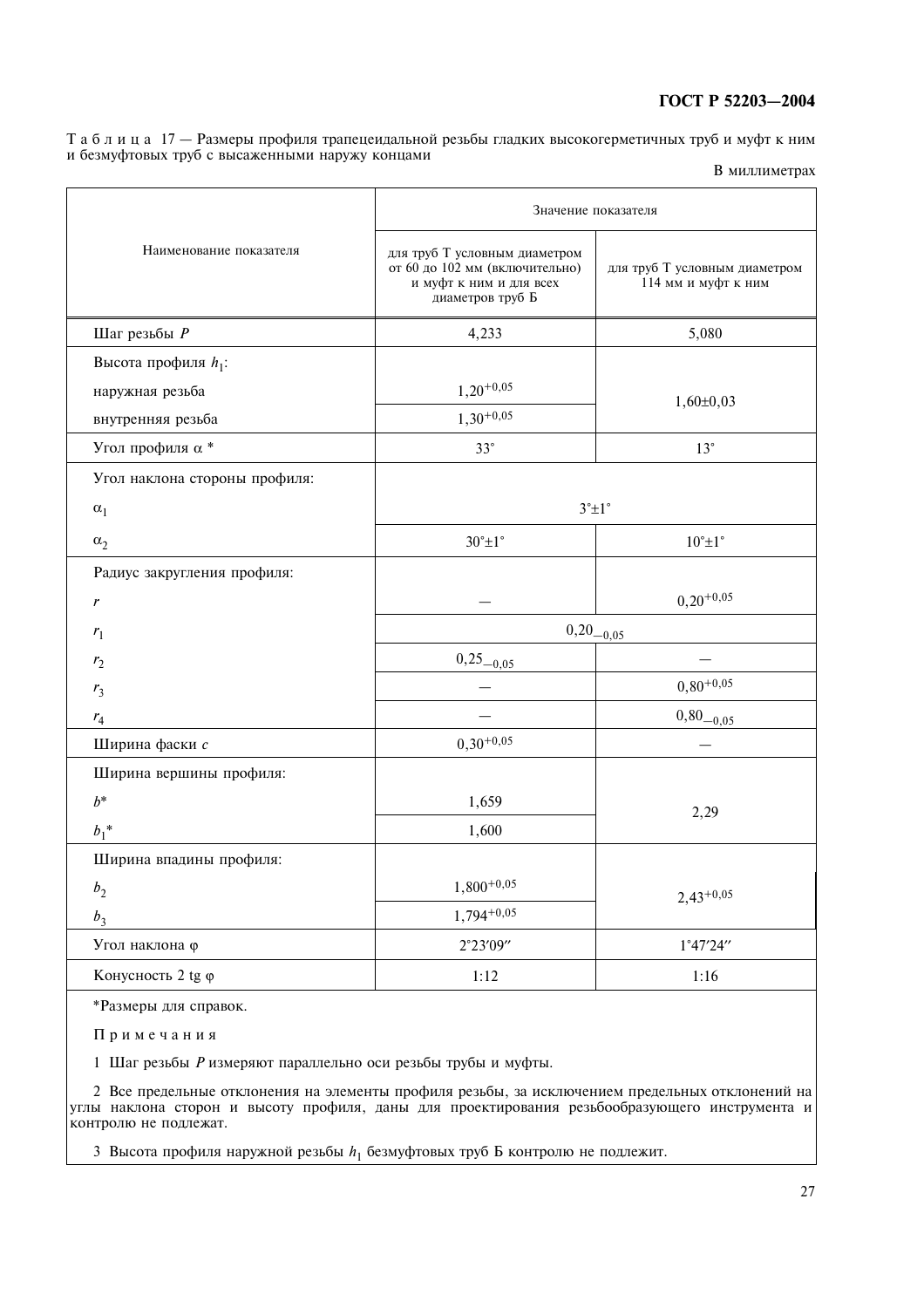Таблица 18 — Размеры<br>высокогерметичных труб

соединений

трапецеидальной

резьбы ниппельных

концов

гладких

В миллиметрах

| Условный диаметр трубы | $\overline{D}$<br>Наружный диаметр | ×<br>Конусность | Внутренний диаметр резьбы в основ-<br>ной плоскости d <sub>вн</sub> * | TIJOC-<br>$\mathbf{m}$<br>резьбы<br>диаметр<br>кости торца $d_1^*$<br>Наружный | плоскости<br>Диаметр уплотнительного<br>$\mathbf{r}$<br>$\begin{array}{c} \text{m.} \\ \text{m.} \\ \text{m.} \end{array}$<br>конического<br>торца трубы | сбега<br>до конца<br>откл.<br>от торца<br>(пред.<br>$3,0$ MM $)$<br>Расстояние<br>резьбы $L$<br>плюс | основной<br>$\mathbf{Q}$<br>торца<br>5<br>плоскости $\mathcal{I}^*$<br>Расстояние | торца до<br>h<br>5<br>начала резьбы<br>Расстояние | уплотнительного<br>4<br>конического пояска<br>Длина<br>(пред. откл.<br>минус 1,0 мм) | Сбег резьбы $l_3$ тах | канавки $f$ (пред. откл.<br>(MW<br>плюс 0,25<br>Глубина |
|------------------------|------------------------------------|-----------------|-----------------------------------------------------------------------|--------------------------------------------------------------------------------|----------------------------------------------------------------------------------------------------------------------------------------------------------|------------------------------------------------------------------------------------------------------|-----------------------------------------------------------------------------------|---------------------------------------------------|--------------------------------------------------------------------------------------|-----------------------|---------------------------------------------------------|
| 60<br>73<br>89<br>102  | 60,3<br>73,0<br>88,9<br>101,6      | 1:12            | 57,925<br>70,625<br>86,500<br>99,200                                  | 56,575<br>69,275<br>84,317<br>97,017                                           | 54,175<br>66,875<br>81,917<br>94,617                                                                                                                     | 65,0<br>65,0<br>75,0<br>75,0                                                                         | 45,0<br>45,0<br>$\frac{55,0}{55,0}$                                               | 20,0                                              | 10,0                                                                                 | 10,0                  | 1,6                                                     |
| 114                    | 114,3                              | 1:16            | 111,100                                                               | 110,175                                                                        | 106,375                                                                                                                                                  | 98,0                                                                                                 | 66,0                                                                              | 29,0                                              | 14,0                                                                                 | 13,0                  | 2,0                                                     |

\*Размеры для справок.

Примечание – За конец сбега резьбы принято окончание стороны впадины исчезающей нитки,<br>наиболее удаленной от торца трубы.

Таблица 19 - Размеры соединений трапецеидальной резьбы муфт для гладких высокогерметичных труб

|                        |                 |                                                                       |                                                                    |                                                    |                                                                             |                                                                 |                                                                                                                                 |                                                                                              |                                                                          |                                                         |                                                                               | итллимстрал                     |
|------------------------|-----------------|-----------------------------------------------------------------------|--------------------------------------------------------------------|----------------------------------------------------|-----------------------------------------------------------------------------|-----------------------------------------------------------------|---------------------------------------------------------------------------------------------------------------------------------|----------------------------------------------------------------------------------------------|--------------------------------------------------------------------------|---------------------------------------------------------|-------------------------------------------------------------------------------|---------------------------------|
| Условный диаметр трубы | ×<br>Конусность | Внутренний диаметр резьбы в основ-<br>ной плоскости $d_{\text{BH}}$ * | TITOC-<br>диаметр резьбы в<br>$d_3^*$<br>Внутренний<br>кости торца | плоскости<br>коничес-<br>уплотнительной<br>Диаметр | фаски плоскости торца<br>$1,0$ MM $)$<br>откл. плюс<br>ао (пред.<br>Диаметр | диаметр $d_M$<br>(0,5)<br>$+1$<br>Внутренний<br>откл.<br>(пред. | упорного<br>ЙW<br>$\overline{0}$ .<br>откл. плюс<br>$\mathbf{q}$<br>торца<br>L <sub>1</sub> (пред.<br>5<br>Расстояние<br>уступа | расчетной<br>$\overline{A}$<br>торца<br>$\sigma_{\ast}^{\rm eff}$<br>Расстояние<br>плоскости | конуса $l_5$ 1,0 мм)<br>Длина резьбового конуса<br>откл. минус<br>(пред. | полным профилем<br>$\circ$<br>Длина резьбы<br>$l_6$ min | основной<br>$\overline{a}$<br>торца<br>5<br>плоскости $l\tau^*$<br>Расстояние | Ширина торцовой плоскости В min |
| 60<br>73<br>89         | 1:12            | 57,925<br>70,625<br>86,500                                            | 59,225<br>71,875<br>87,700                                         | 54,475<br>67,125<br>82,117                         | $62,5$<br>75,0<br>91,0                                                      | $\substack{50,0\\60,0}$<br>74,0                                 | 63,0                                                                                                                            | 57,0                                                                                         | 53,0                                                                     | 43,0                                                    | 15,6<br>15,0<br>14,4                                                          | $3,5$<br>5,0<br>6,5<br>6,5      |
| 102                    | 99,200          | 100,350                                                               | 94,767                                                             | 104,0                                              | 88,0                                                                        | 73,0                                                            | 67,0                                                                                                                            | 63,0                                                                                         | 53,0                                                                     | 13,8                                                    |                                                                               |                                 |
| 114                    | 1:16            | 111,100                                                               | 112,475                                                            | 106,425                                            | 116,5                                                                       | 100,0                                                           | 96,0                                                                                                                            | 88,0                                                                                         | 82,0                                                                     | 72,0                                                    | 22,0                                                                          | 5,5                             |
|                        |                 |                                                                       |                                                                    |                                                    |                                                                             |                                                                 |                                                                                                                                 |                                                                                              |                                                                          |                                                         |                                                                               |                                 |

В миллиметрах

\*Размеры для справок.

Примечание - Конец сбега резьбы может находиться на факсе, расположенной между резьбой и уплотнительной конической расточкой.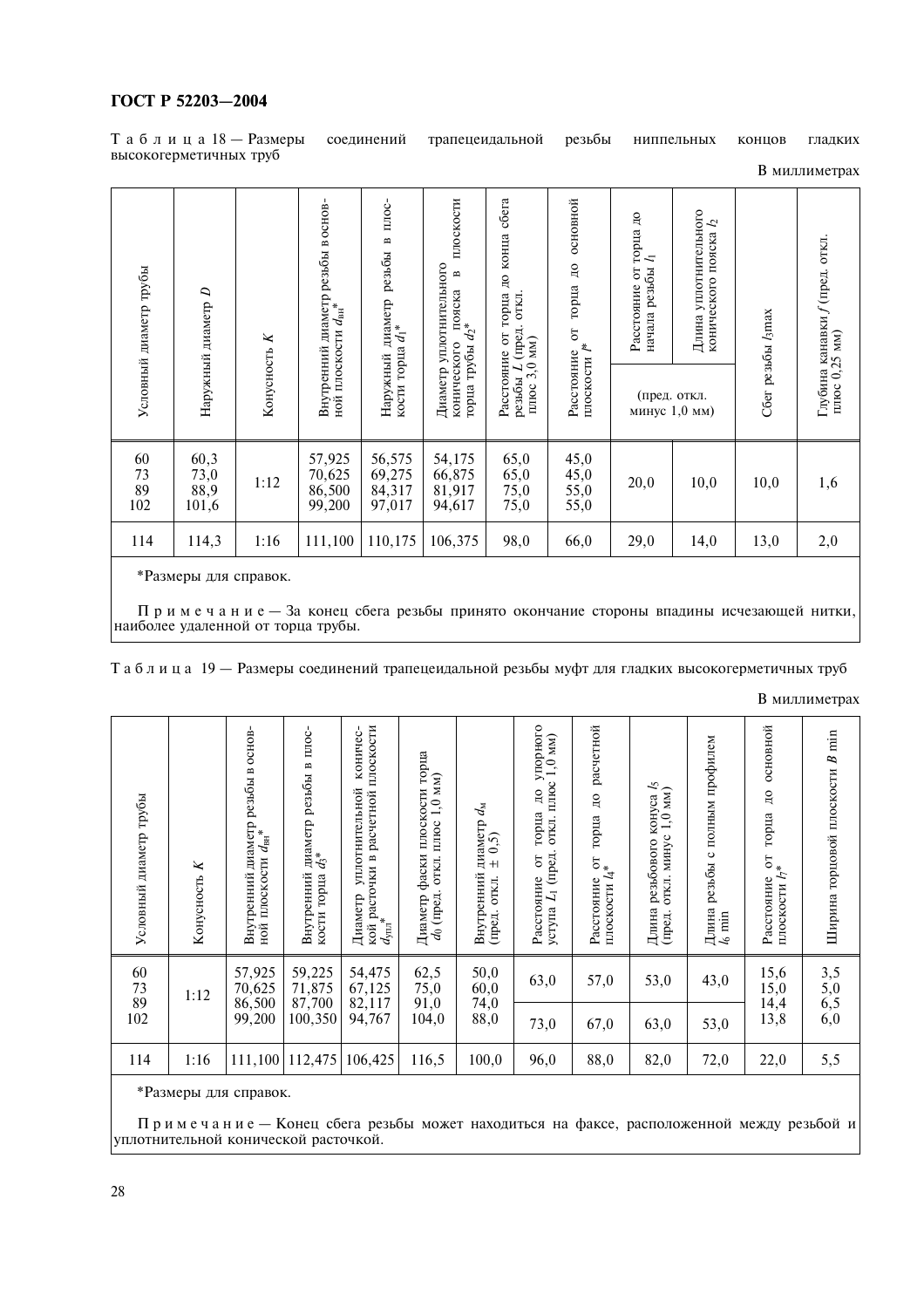Таблица 20 — Предельные отклонения от номинальных размеров трапецеидальной резьбы гладких высокогерметичных труб и муфт к ним и безмуфтовых труб с высаженными наружу концами

В миллиметрах

|            | Предельное отклонение      |                                           |                                     |            |  |  |  |  |  |
|------------|----------------------------|-------------------------------------------|-------------------------------------|------------|--|--|--|--|--|
| Шаг резьбы |                            | шага резьбы                               | конусности (на длине резьбы 100 мм) |            |  |  |  |  |  |
|            | на длине резьбы<br>25,4 MM | на всей длине резьбы<br>с полным профилем | наружной                            | внутренней |  |  |  |  |  |
| 4,233      | $\pm 0.04$                 | $\pm 0.08$                                | $+0,15$                             | $-0,15$    |  |  |  |  |  |
| 5,080      | $\pm 0.05$<br>$\pm 0, 10$  |                                           |                                     |            |  |  |  |  |  |

Примечание - Предельные отклонения конусности (отклонения от разности двух диаметров) приняты на длине резьбы 100 мм и относятся к наружному диаметру резьбы.

4.25.1 Размеры профиля трапецеидальной резьбы труб Т и муфт к ним и безмуфтовых труб Б приведены на рисунках 9-10 и в таблице 17.

Формы и размеры профиля и резьбовых соединений труб Т условным диаметром от 60 до 102 мм (включительно) и муфт к ним должны соответствовать указанным на рисунке 9 и в таблицах 17 и 20, а для труб условным диаметром 114 мм и муфт к ним — указанным на рисунке 10 и в таблицах 18 и 20.

Фаску с профиля выступа резьбы трубы Т и резьбы муфты к ней допускается заменять радиусом закругления  $r = 0,2^{+0.05}$  мм.

4.25.2 Размеры соединений должны соответствовать указанным на рисунке 11 и в таблице 18 - для труб и на рисунке 11 и в таблице 19 - для муфт к ним.

У торца муфт допускается замена фаски радиусом закругления 35°  $\pm$  5° при условии сохранения при этой замене ширины фаски.

4.25.3 Минимальную толщину стенки уплотнительного конического пояска в плоскости торца трубы *t* следует вычислять как в 4.23.3, при этом за  $d_2$  принимают диаметр уплотнительного конического пояска в плоскости торца трубы.

Если вычисленное значение *t* окажется менее 1,8 мм, то *t* принимают равным 18 мм, кроме труб диаметрами 60 и 73 мм (толщиной стенки 5,5 мм), для которых *t* принимают равным 1,2 и 1,5 мм соответственно.

4.25.4 Предельные отклонения от номинальных размеров трапецеидальной резьбы гладких высокогерметичных труб Т и муфт к ним и безмуфтовых труб Б должны соответствовать указанным в таблице 20.

4.25.5 Предельные отклонения шага трапецеидальной резьбы на длине, не превышающей 25,4 мм, допускаются для расстояния между любыми двумя нитками с полным профилем.

На длине между нитками, превышающей 25,4 мм, допускается увеличение предельных отклонений шага резьбы пропорционально увеличению расстояния, но не более значений для всей длины резьбы с полным профилем, указанных в таблице 20.

4.25.6 Предельные отклонения конусности на всей длине уплотнительного конического пояска труб не должны превышать ±0,03 мм, а на длине уплотнительной конической расточки муфт к ним — плюс 0,06 мм.

Конусность по внутреннему диаметру резьбы муфт для труб Т должна проверяться на длине резьбы с полным профилем и со срезанными вершинами (до начала сбега резьбы).

4.25.7 При определении натяга резьбы трубы измерительная плоскость калибра-кольца должна находиться на расстоянии  $H$  от ее торца в соответствии с рисунком 12:

- для труб условным диаметром от 60 до 102 мм включительно:

 $20_{-12}$  мм — при использовании резьбового калибра-кольца с полным или неполным профилем,

20<sub>-2.4</sub> мм - при использовании гладкого калибра-кольца;

- для труб условным диаметром 114 мм;

 $24_{-25}$  мм — как при использовании резьбового, так и гладкого калибра-кольца.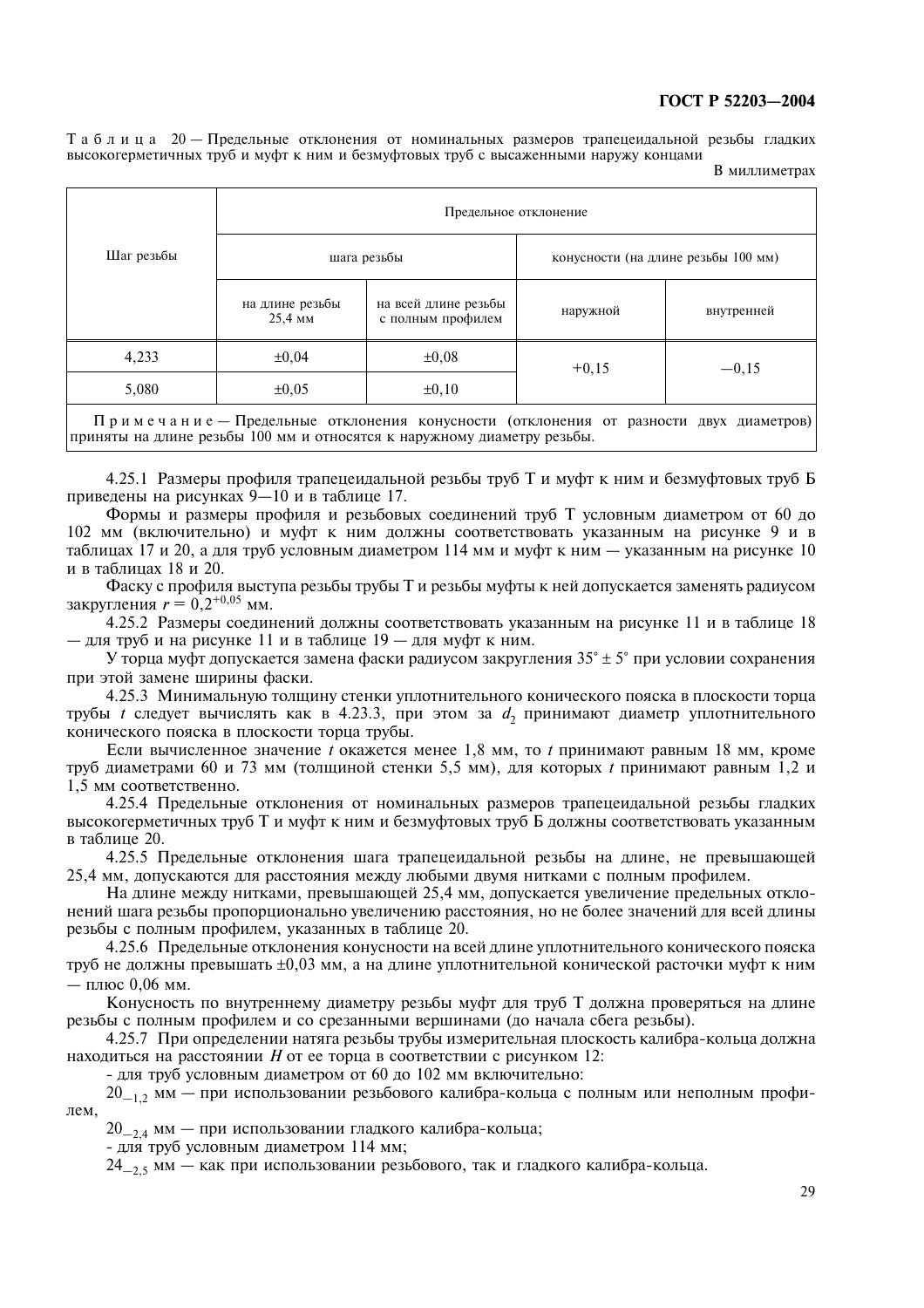4.25.8 При определении диаметра уплотнительного конического пояска труб условным диаметром от 60 до 102 мм включительно измерительная плоскость гладкого калибра-кольца должна совпадать с торцом трубы или переходить за торец не более чем на значение  $H_1 = 1,2$  мм в соответствии с рисунком 12.

Для труб условным диаметром 114 мм измерительная плоскость гладкого калибра-кольца должна совпадать с торцом трубы или не доходить до торца на значение  $H_1 = 1.6$  мм в соответствии с рисунком 12.

4.25.9 Натяг резьбы муфты к трубам Т по резьбовому калибру-пробке должен быть равен  $H_2$  в соответствии с рисунком 12:

5,0<sub>-1,2</sub> мм - для муфт к трубам условным диаметром от 60 до 102 мм включительно;<br>6,0<sub>-2,5</sub> мм - для муфт к трубам условным диаметром 114 мм.

Измерительная плоскость гладкого калибра-пробки при проверке натяга резьбы муфт гладких высокогерметичных труб Т условным диаметром от 60 до 102 мм включительно должна совпадать с торцом муфты или утопать относительно торца муфты не более чем на  $H_3$ , равное 1,2 мм, в соответствии с рисунком 12.

При проверке натяга резьбы муфт труб Т условным диаметром 114 мм измерительная плоскость гладкого калибра-пробки должна утопать относительно торца муфты на значение  $H_3$ , ограниченное диапазоном от 6,0 до 8,5 мм в соответствии с рисунком 12.

4.25.10 При определении диаметра уплотнительной конической расточки муфты измерительная плоскость гладкого калибра-пробки должна находиться от торца муфты на расстоянии  $H_4$  в соответствии с рисунком 12, равном:  $\sim$   $\sim$ 

|                       |               |  | $45_{-1.2}$ мм — для труб условными диаметрами 60 и 73 мм; |
|-----------------------|---------------|--|------------------------------------------------------------|
| $55_{-1.2}$ MM        |               |  | 89 и 102 мм;                                               |
| $84^{+1.6}_{-0.8}$ MM | $\rightarrow$ |  | $114$ MM.                                                  |

4.25.11 При свинчивании вручную гладкой высокогерметичной трубы с муфтой с нанесенным на ее резьбу фосфатным или цинковым покрытием натяг должен быть равен  $H_5$  в соответствии с рисунком 12:

|        |   |   | 4,4 мм — для труб условным диаметром 60 мм; |           |
|--------|---|---|---------------------------------------------|-----------|
| 5,0 мм |   |   | ≫                                           | 73 MM:    |
| 5,6 мм | ≫ | ≫ | ≫                                           | 89 мм;    |
| 6,2 мм | ≫ | ≫ | ≫                                           | 102 мм;   |
| 8,0 мм |   |   | ≫                                           | $114$ MM. |
|        |   |   |                                             |           |

Предельные отклонения натяга не должны превышать  $\pm 2.0$  мм.

4.25.12 После свинчивания трубы и муфты на станке должно быть обеспечено сопряжение торца трубы и упорного уступа муфты по всему периметру стыка упорных поверхностей в соответствии с рисунком 12.

4.25.13 Торцы трубы и упорные уступы муфты должны быть перпендикулярны к оси резьбы.

Предельные отклонения от перпендикулярности и от плоскостности на ширине упорных поверхностей не должны превышать 0,06 мм.

4.25.14 Оси резьбы и уплотнительных конических поверхностей труб и муфт должны совпадать. Предельное отклонение от соосности не должно превышать 0,04 мм.

4.26 Основные размеры резьбовых соединений высокогерметичных безмуфтовых труб с высаженными наружу концами и трапецеидальной резьбой приведены на рисунках 9, 13 и 14 и в таблицах 17, 20 - 22.

4.26.1 Форма и размеры профиля резьбы ниппельного и раструбного концов труб Б должны соответствовать указанным на рисунке 9 и в таблицах 17, 20-22.

4.26.2 Размеры соединений труб Б должны соответствовать указанным на рисунке 13 и в таблице 21 — для ниппельного и на рисунке 13 и в таблице 22 — для раструбного концов соответственно.

4.26.3 Предельные отклонения от номинальных размеров трапецеидальной резьбы должны соответствовать указанным в таблице 20.

4.26.4 Предельные отклонения конусности на всей длине уплотнительной конической расточки раструбного конца труб Б должны быть не более 0,06 мм, а уплотнительного конического пояска ниппельного конца труб — не более 0,03 мм.

4.26.5 При определении натяга резьбы ниппельного конца трубы Б измерительная плоскость гладкого и резьбового калибров-колец с полным и неполным профилем не должна отступать от торца трубы более чем на 18<sub>+12</sub> мм в соответствии с рисунком 14.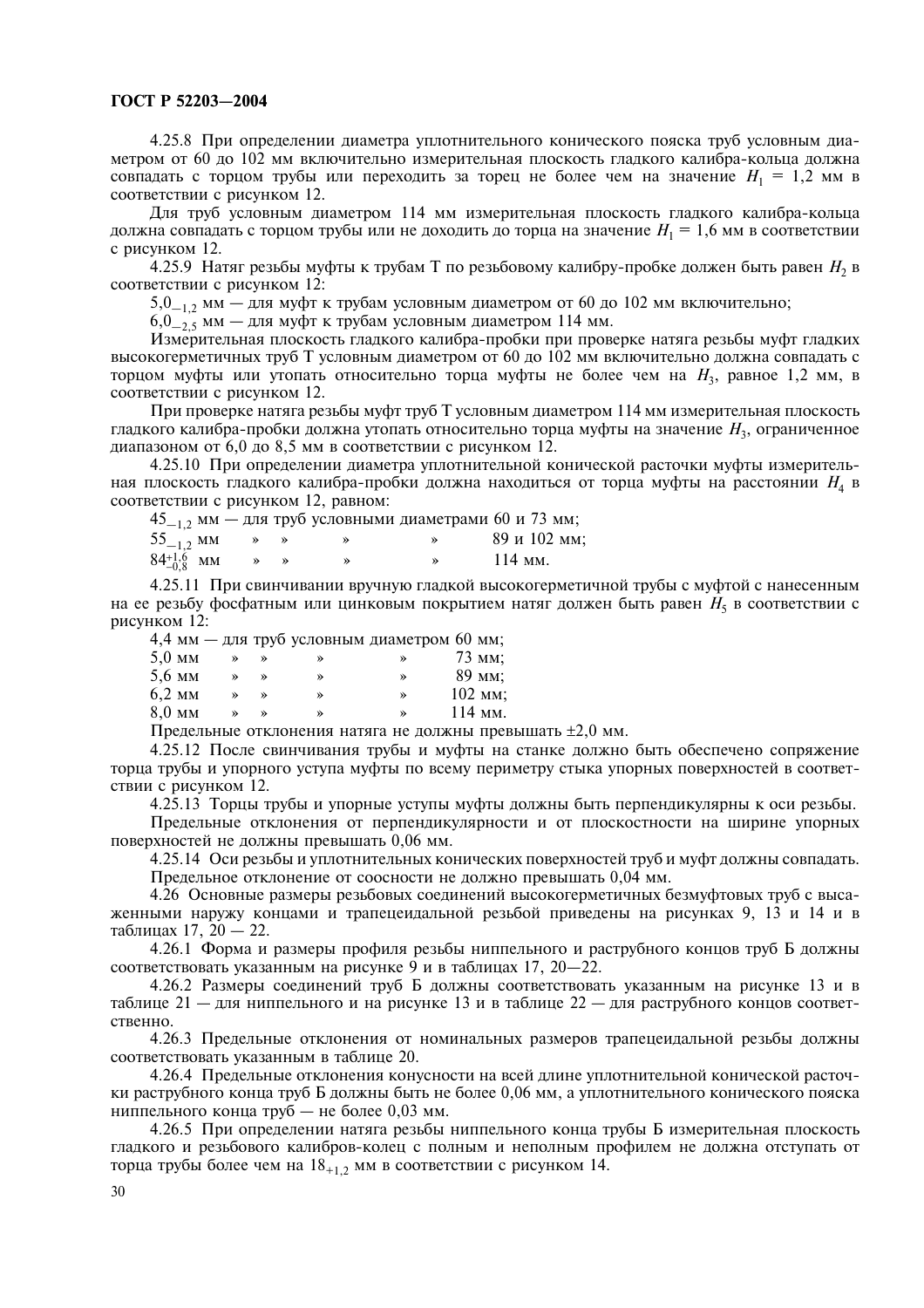



\*Размеры для справок.

 $1-$  основная плоскость резьбы;  $2-$  сбег резьбы;  $3-$  расчетная плоскость

Рисунок 13 - Размеры резьбовых соединений высокогерметичных безмуфтовых труб с высаженными наружу концами и трапецеидальной резьбой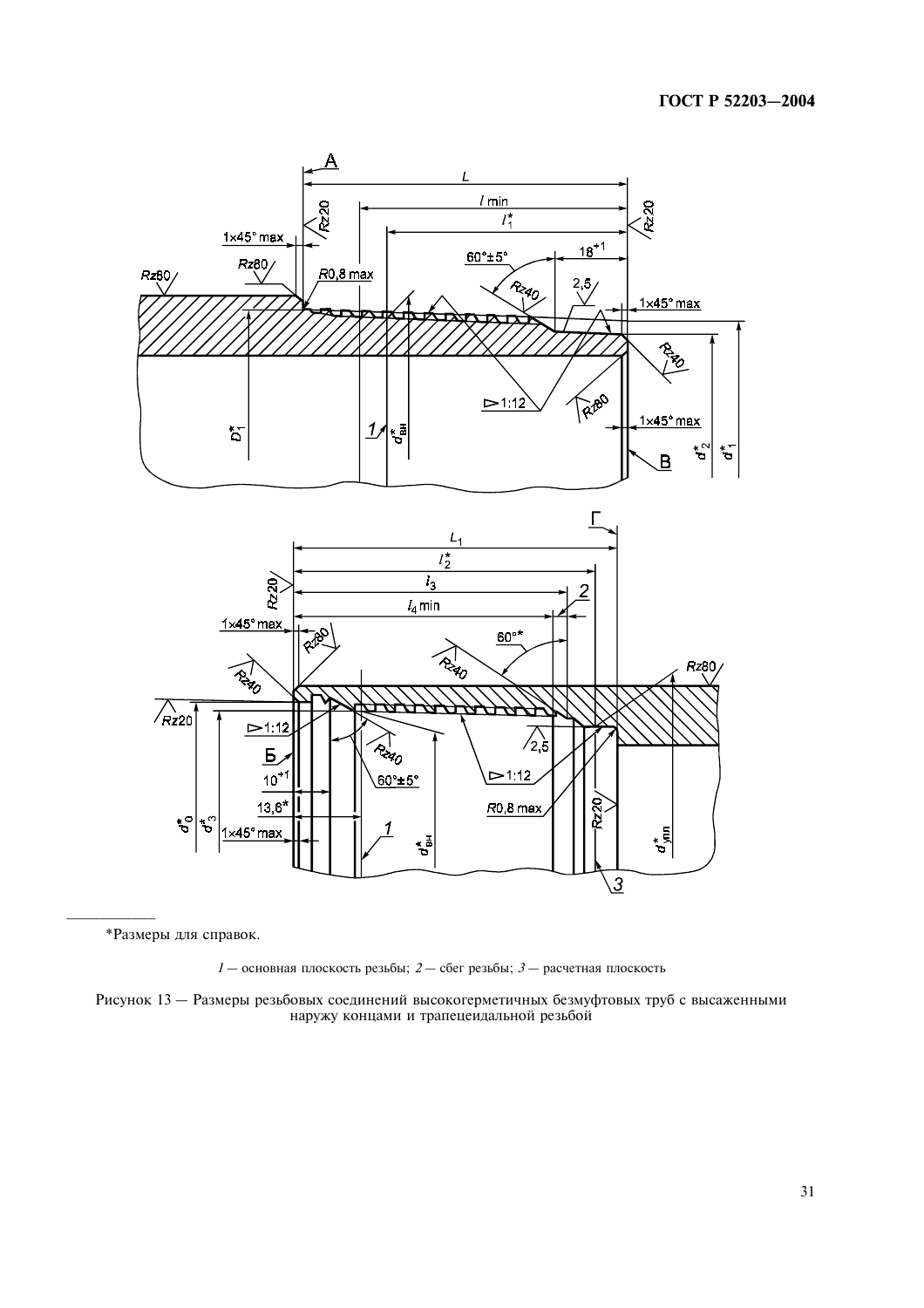

б) Раструбный конец трубы

\*Размеры для справок.

1 - конец трубы Б; 2 - гладкий калибр-кольцо; 3 - гладкий калибр-пробка; 4 - резьбовой калибр-пробка; 5 - резьбовой (с полным или неполным профилем) калибр-кольцо; ИП - измерительная плоскость калибра

Примечание - Прииспользовании резьбового (с полным или неполным профилем) калибра-кольца для определения натяга резьбы ниппельного конца трубы Б требования к величине натяга идентичные, как и при использовании гладкого калибра-кольца.

Рисунок 14 - Схема определения натяга резьбы высокогерметичных безмуфтовых труб с высаженными наружу концами и трапецеидальной резьбой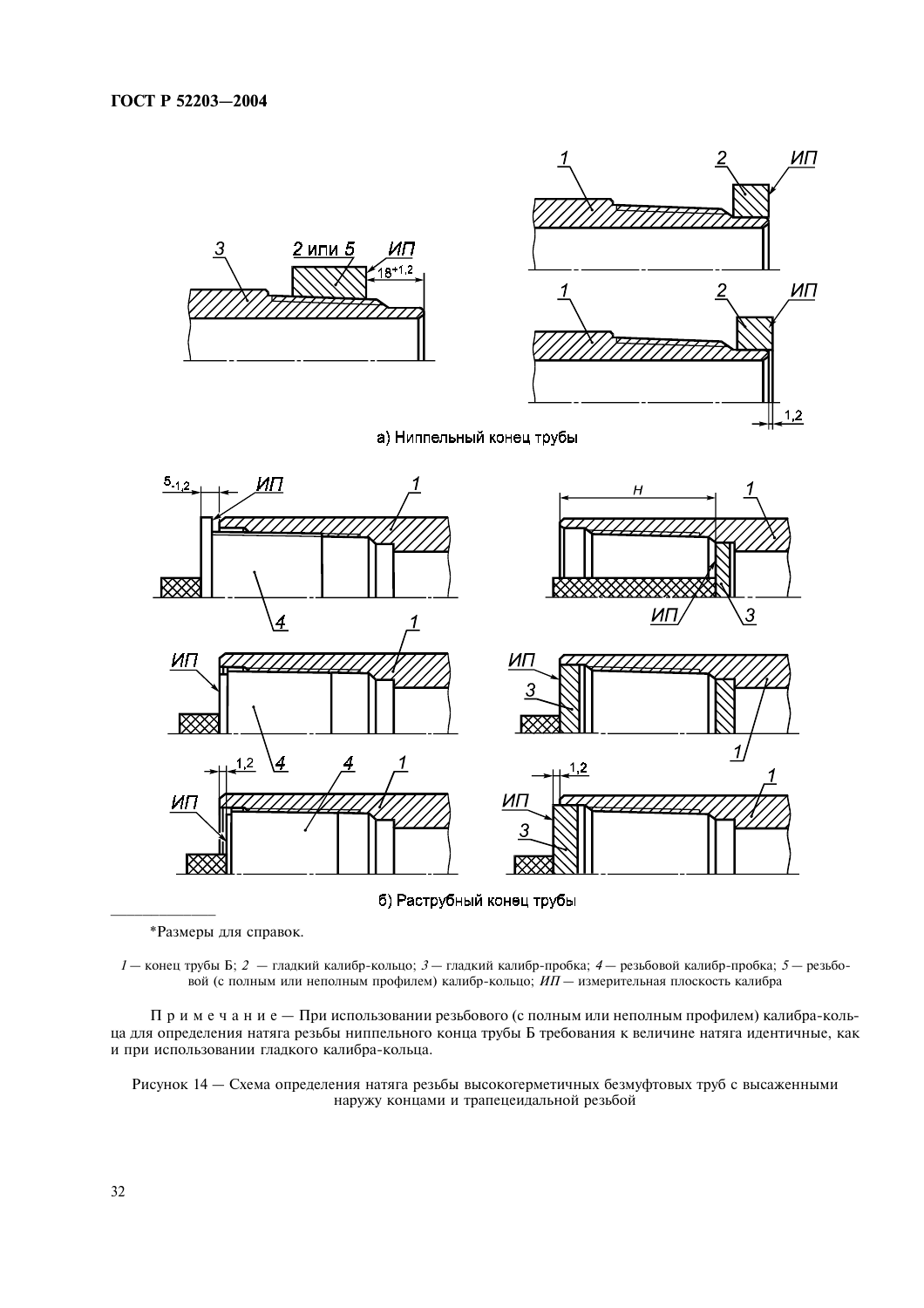Таблица 21 - Размеры соединения ниппельного конца высокогерметичных безмуфтовых труб с высаженными наружу концами и трапецеидальной резьбой

| В миллиметрах |  |
|---------------|--|
|---------------|--|

|                              | Внутренний                                                                             | Наружный                                                         |                                                               | Диаметр<br>уплотни-<br>тельного<br>конического<br>пояска в<br>плоскости<br>торца трубы<br>$d_2^*$ | Расстояние от торца ниппеля до  |                                   |                               |  |  |  |  |  |
|------------------------------|----------------------------------------------------------------------------------------|------------------------------------------------------------------|---------------------------------------------------------------|---------------------------------------------------------------------------------------------------|---------------------------------|-----------------------------------|-------------------------------|--|--|--|--|--|
| Условный<br>диаметр<br>трубы | диаметр<br>резьбы в<br>основной<br>плоскости<br>$d_{\rm BH}^{\quad*}$                  | диаметр<br>большого<br>основания<br>резьбового<br>конуса $D_1^*$ | Наружный<br>диаметр<br>резьбы в<br>плоскости<br>торца $d_1^*$ |                                                                                                   | упорного<br>уступа А $L^{+0,5}$ | начала сбега<br>$p$ езьбы $l$ min | основной<br>плоскости $l_1^*$ |  |  |  |  |  |
| 60<br>73                     | 62,267<br>75,267                                                                       | 66,0<br>79,0                                                     | 60,167<br>72,750                                              | 57,167<br>69,750                                                                                  | 70,0                            | 62,0                              | 54,0                          |  |  |  |  |  |
| 89<br>102<br>114             | 91,267<br>95,0<br>88,750<br>104,267<br>101,750<br>108,0<br>117,267<br>114,750<br>121,0 | 85,750<br>98,750<br>111,750                                      | 75,0                                                          | 67,0                                                                                              | 59,0                            |                                   |                               |  |  |  |  |  |
|                              | *Размеры для справок.                                                                  |                                                                  |                                                               |                                                                                                   |                                 |                                   |                               |  |  |  |  |  |

Таблица 22 — Размеры соединения раструбного конца высокогерметичных безмуфтовых труб с высаженными наружу концами и трапецеидальной резьбой

В миллиметрах

| Условный<br>диаметр<br>трубы |                                                | Внутренний диаметр<br>резьбы   | Диаметр<br>уплотни-                                                                | Диаметр                                               |                                                                | Расстояние от торца до            | Длина<br>резьбового<br>конуса $l_3$<br>(пред. откл.<br>$\pm 0.5$ | Длина                                                |  |
|------------------------------|------------------------------------------------|--------------------------------|------------------------------------------------------------------------------------|-------------------------------------------------------|----------------------------------------------------------------|-----------------------------------|------------------------------------------------------------------|------------------------------------------------------|--|
|                              | в основной<br>плоскости<br>$d_{_{\rm BH}}{}^*$ | в плоскости<br>торца $d_3$ *   | тельной<br>конической<br>расточки в<br>расчетной<br>плоскости<br>$d_{\text{vIII}}$ | конической<br>ВЫТОЧКИ В<br>плоскости<br>торца $d_0^*$ | упорного<br>уступа Г $L_1$<br>(пред.<br>ОТКЛ.<br>минус $0,5$ ) | расчетной<br>плоскости<br>$l_2^*$ |                                                                  | резьбы с<br>ПОЛНЫМ<br>профилем<br>l <sub>A</sub> min |  |
| 60                           | 62,267                                         | 63,4                           | 57,30                                                                              | 65,8                                                  | 70,0                                                           | 66,0                              | 60,0                                                             | 50,0                                                 |  |
| 73<br>89<br>102<br>114       | 75,267<br>91,267<br>104,267<br>117,267         | 76,5<br>92,4<br>105,4<br>118,4 | 69,80<br>85,80<br>98,80<br>111,80                                                  | 78,8<br>94,8<br>107,8<br>120,8                        | 75,0                                                           | 72,0                              | 65,0                                                             | 55,0                                                 |  |

\*Размеры для справок.

Примечание - Конец сбега резьбы для труб условным диаметром 114 мм может находиться на фаске, расположенной между резьбой и уплотнительной конической расточкой.

4.26.6 При определении диаметра уплотнительного конического пояска ниппельного конца труб Б измерительная плоскость гладкого калибра-кольца должна совпадать с торцом трубы или не доходить до торца не более чем на 1,2 мм в соответствии с рисунком 14.

4.26.7 Натяг резьбы раструбного конца труб Б по резьбовому калибру-пробке должен быть равен  $5_{-1.2}$  мм в соответствии с рисунком 14.

Измерительная плоскость гладкого калибра-пробки при проверке натяга резьбы раструбного конца труб Б должна совпадать с торцом трубы или утопать относительно ее торца не более чем на 1.2 мм в соответствии с рисунком 14.

4.26.8 При определении диаметра уплотнительной конической расточки раструбного конца труб Б измерительная плоскость гладкого калибра-пробки должна находиться от ее торца на расстоянии Н, равном 54,0 мм, - для труб условным диаметром 60 мм и 59,0 мм - для труб диаметром более 60 мм в соответствии с рисунком 14.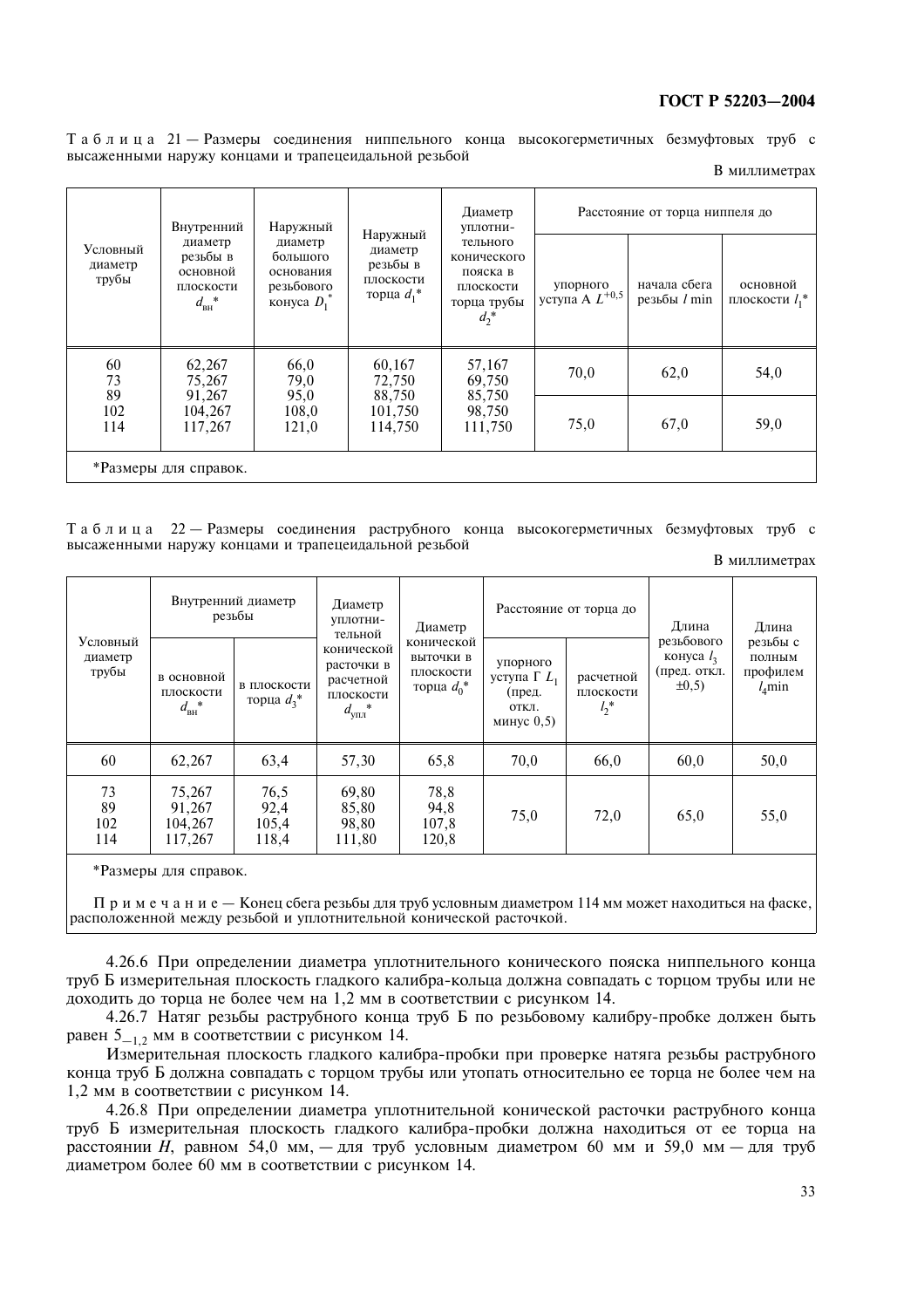Предельное отклонение диаметра уплотнительной конической расточки не должно превышать плюс 1,2 мм.

4.26.9 При определении диаметра конической выточки раструбного конца труб Б измерительная плоскость гладкого калибра-пробки должна совпадать с торцом трубы или не доходить до торца не более чем на 1,2 мм в соответствии с рисунком 14.

4.26.10 Упорные поверхности А. Б. В и Г труб Б должны быть перпендикулярны к оси резьбы. Предельное отклонение от перпендикулярности и от плоскостности на ширине упорных поверхностей труб не должно превышать 0,06 мм каждое.

4.26.11 Оси резьбы и уплотнительных конических поверхностей ниппельного и раструбного концов трубы должны совпадать.

Предельное отклонение от соосности не должно превышать 0,04 мм.

4.26.12 Поверхность гладкой части резьбового конуса ниппельного конца трубы Б, расположенная за сбегом резьбы, должна являться продолжением поверхности, образованной вершинами профиля резьбы.

4.26.13 Разностенность в плоскости торцов В (ниппельного конца) и Б (раструбного конца) не должна превышать 1,0 мм.

4.26.14 Ширина упорных поверхностей А (ниппельного конца) и Г (раструбного конца) должна быть не менее указанной в таблице 23.

Таблица 23 - Минимальная ширина упорных поверхностей ниппельного А и раструбного Г концов высокогерметичных безмуфтовых труб с высаженными наружу концами с трапецеидальной резьбой

В миллиметрах

| Условный диаметр трубы | Номинальная толщина | Минимальная ширина упорных поверхностей |                  |  |  |
|------------------------|---------------------|-----------------------------------------|------------------|--|--|
|                        | стенки              | A                                       |                  |  |  |
| 60                     | 5,0                 | 1,75                                    | 2,00             |  |  |
| 73                     | 5,5<br>7,0          | 1,75<br>2,75                            | $^{2,25}_{3,50}$ |  |  |
| 89                     | $6,5$<br>$8,0$      | $2,75$<br>3,75                          | $3,25$<br>4,50   |  |  |
| 102                    | 6,5                 | 3,25                                    | 3,50             |  |  |
| 114                    | 7,0                 | 3,75                                    | 4,00             |  |  |

4.27 Поверхности резьбы насосно-компрессорных труб, уплотнительных конических поверхностей, упорных торцов и уступов труб Т и муфт к ним, а также конической выточки безмуфтовых (раструбных) труб Б должны быть гладкими, без заусенцев, рванин и других дефектов, нарушающих их непрерывность и прочность.

Параметр шероховатости поверхности резьбы Rz не должен быть более 20 мкм.

4.28 Оси резьбы обоих концов отдельной муфты должны совпадать.

Предельные отклонения от соосности, мм, не более:

в плоскости торца муфты — 0,75;

на длине 1,0 м - 3,0.

4.29 Нитки с черновинами по вершинам резьбы не допускаются на расстоянии менее  $(1-n)$  мм от торца трубы.

Значение п устанавливается равным:

7,5 мм - для резьбы с шагом 2,54 мм;

8.5 MM 4.233 мм:  $\rightarrow$  $\rightarrow$  $\rightarrow$  $\rightarrow$ 

 $10.0$  MM  $\rightarrow$ 3,175 и 5,080 мм.  $\rightarrow$  $\rightarrow$  $\rightarrow$ 

4.30 Предельная разность диаметров резьбы муфт всех труб и раструбных концов труб Б в одном сечении (овальность) не должна превышать:

0,10 мм - для муфт и раструбных концов труб условным диаметром от 27 до 60 мм включительно;

0.13 мм - условным диаметром 73 и 89 мм включительно;

 $0.15$  мм — условным диаметром 102 и 114 мм.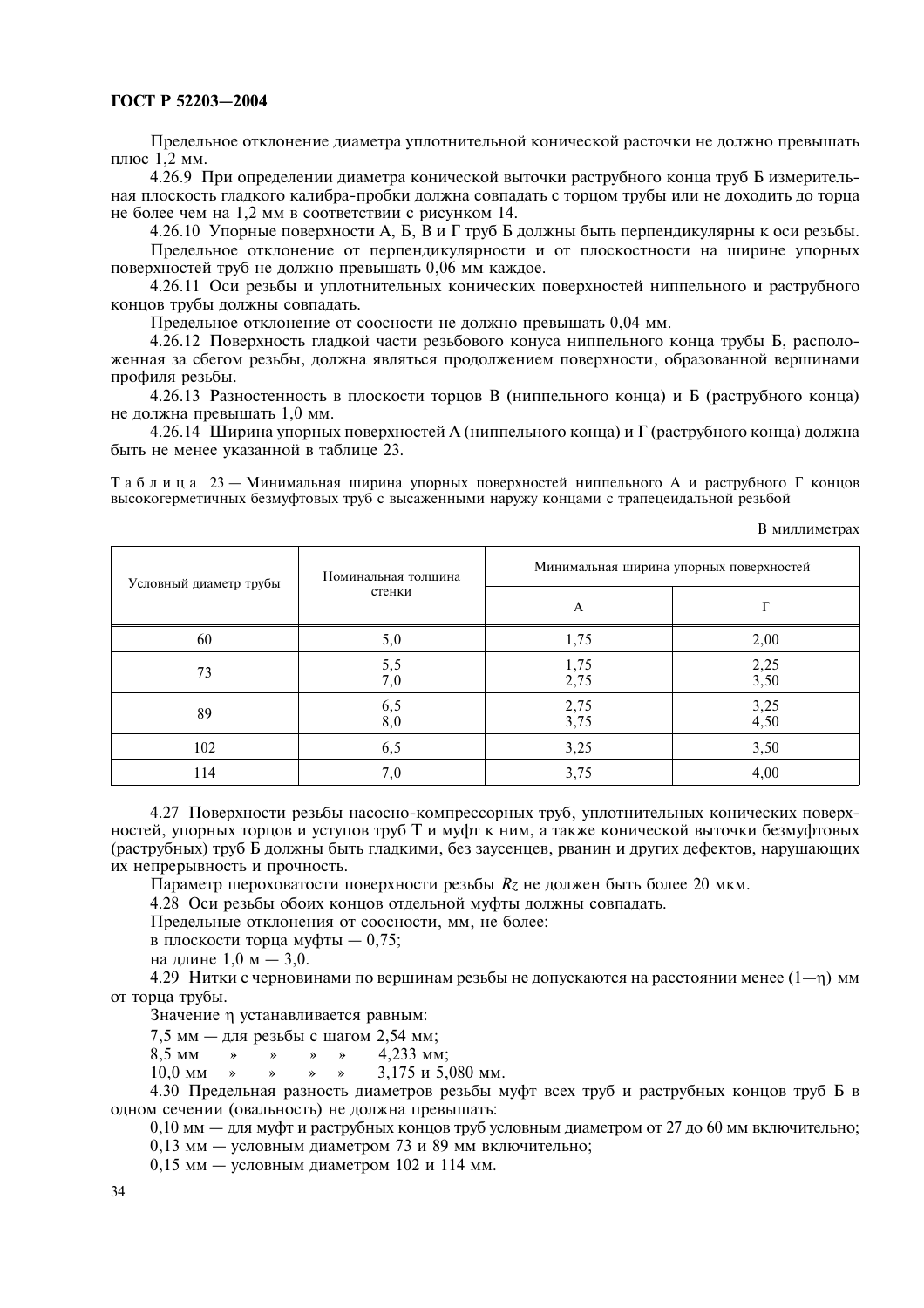4.31 Каждая труба и заготовка для муфт должны быть подвергнуты неразрушающему контролю на наличие дефектов:

- продольных и поперечных - по всей длине трубы (в том числе сварного шва - для электросварных прямошовных труб) и заготовки;

- поперечных - для высаженных концов труб Б и В обязательно.

#### 5 Маркировка

5.1 Маркировка труб должна соответствовать ГОСТ 10692 с дополнениями.

5.2 На каждой трубе на расстоянии 300-700 мм от ее муфтового или раструбного (для труб Б) конца должна быть нанесена четкая маркировка клеймами шрифтом не менее 6—Пр3 или 8—Пр3 по ГОСТ 26.008.

Маркировка наносится ударным способом или накаткой вдоль образующей в один или несколько рядов в следующей последовательности:

- буква  $\Pi$  — только для труб  $\Gamma$  и B с установленным в муфте уплотнительным кольцом из полимерных материалов:

- условный диаметр трубы, мм. — до трех цифр:

- номинальная толщина стенки (целое число, а для труб с дробной толщиной стенки - числа без запятой, разделяющей целые и десятичные доли), мм, — до трех цифр;

- группа прочности (с индексом «с» — для электросварных труб, например Д<sub>с</sub> — буква и индекс (только для электросварных труб);

- номер партии - до пяти цифр;

- товарный знак предприятия-изготовителя - знак или до пяти букв;

- месяц и год выпуска (последние две цифры) — до четырех цифр.

5.3 Место нанесения маркировки ударным способом или накаткой должно быть выделено (обведено или подчеркнуто) устойчивой светлой краской.

5.4 На каждой трубе за местом маркировки, нанесенной ударным способом или накаткой, должна быть нанесена маркировка устойчивой светлой краской в следующей последовательности:

- буква  $\Pi$  — только для труб  $\Gamma$  и B с установленным в муфте уплотнительным кольцом из полимерных материалов;

- обозначение трубы;

- условный диаметр трубы, мм;

- номинальная толщина стенки в целых числах или числах без запятой, разделяющей целые и десятичные доли числа (для труб с дробной толщиной стенки), мм;

- группа прочности;

- длина трубы, см;

- товарный знак предприятия-изготовителя;

- масса трубы, кг;

- обозначение настоящего стандарта.

Допускается нанесение маркировки по белому фону темными красками (черная, фиолетовая или лругая контрастирующая).

5.5 Высота знаков маркировки выбирается в зависимости от диаметра трубы, но не более 50 мм.

Для труб условными диаметрами от 27 до 60 мм включительно допускается проводить замену маркировки каждой трубы краской на маркировку, наносимую ударным способом или накаткой на металлическую бирку, надежно прикрепляемую к каждому пакету. При этом в данной маркировке должны быть приведены общая длина и общая масса находящихся в пакете труб.

5.6 На кажлой муфте лолжна быть четко нанесена маркировка уларным способом или накаткой, включающая товарный знак предприятия-изготовителя и группу прочности.

Муфты с уплотнительным кольцом (или проточкой для него) перед товарным знаком должны дополнительно маркироваться буквой П.

5.7 Все знаки маркировки должны быть нанесены вдоль образующей трубы или муфты.

Допускается при нанесении маркировки способом накатки знаки маркировки размещать перпендикулярно к образующей.

5.8 По согласованию потребителя с изготовителем допускается в маркировку вносить дополнительную информацию с выполнением соответствующей записи в сопроводительных документах качества на поставляемые трубы.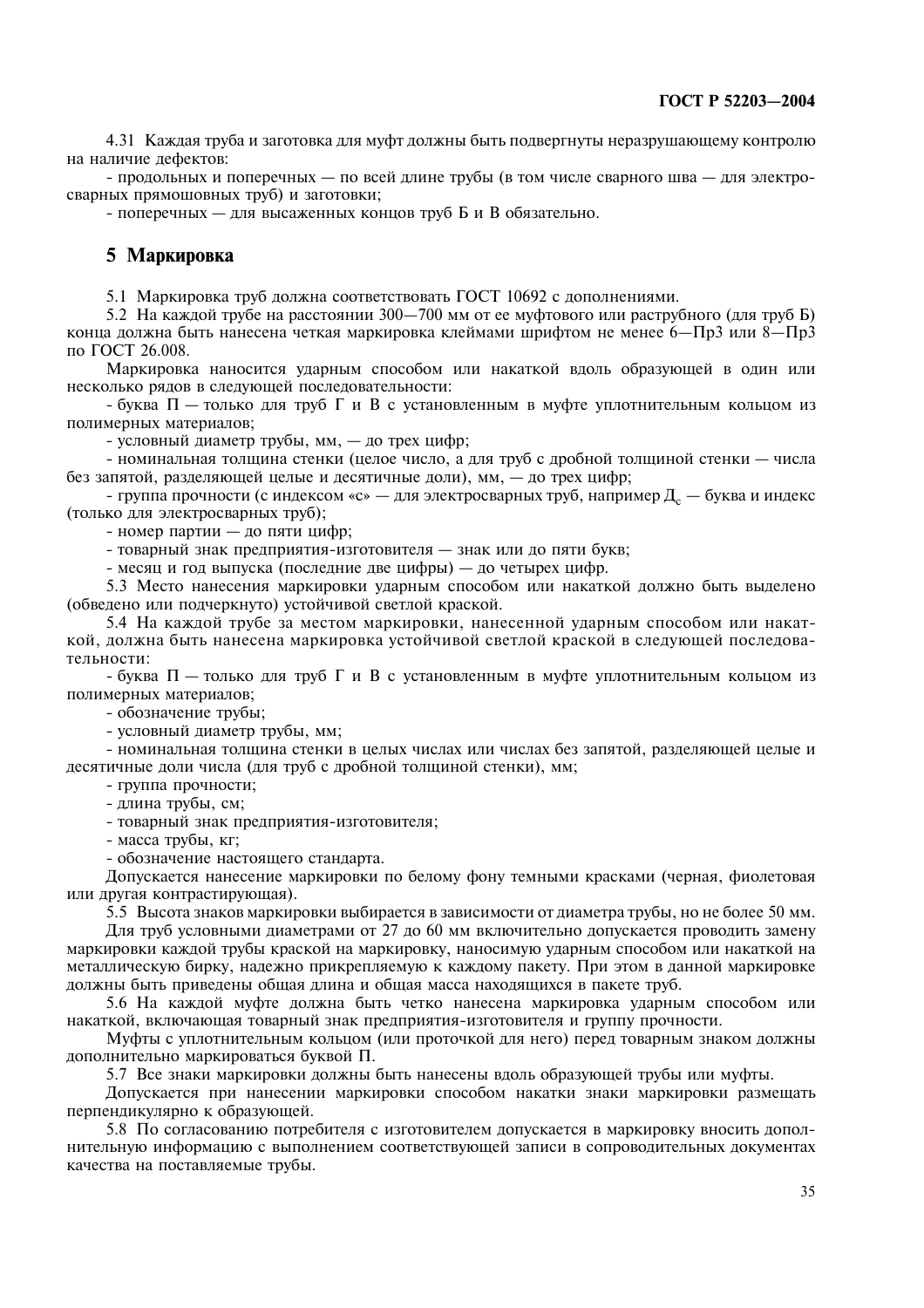#### 6 Упаковка

6.1 Упаковка труб должна соответствовать ГОСТ 10692 с дополнениями.

6.2 Резьбы, упорные торцы и уступы, уплотнительные конические поверхности труб и муфт должны быть защищены металлическими предохранительными деталями (кольцами и ниппелями) от возможных механических повреждений.

По согласованию потребителя и изготовителя допускается изготовление предохранительных деталей из других материалов, обеспечивающих надежную защиту вышеуказанных элементов при погрузочно-разгрузочных работах и транспортировании.

6.3 Конструкция предохранительных деталей должна обеспечивать возможность их многократного использования потребителем.

6.4 Перед навинчиванием на трубу предохранительных деталей уплотнительные конические поверхности, упорные торцы труб и раструбов, упорные уступы муфт и резьбы труб и муфт должны быть покрыты антикоррозионной смазкой.

Допускается применять для этих целей согласованную с потребителем резьбовую смазку.

6.5 Предохранительная деталь должна закрывать резьбу ниппельного конца трубы на длине не менее L минус 3 нитки, а резьбу муфты и/или раструбного конца безмуфтовых труб — на длине, составляющей не менее  $\frac{2}{3}$  длины L.

Все предохранительные детали должны выступать за края торцов труб и муфт не менее чем на  $10.0$  MM.

6.6 Трубы поставляют в пакетах, прочно увязанных по ГОСТ 10692 не менее чем в трех местах.

При увязке труб в пакеты муфты на трубах и раструбные концы безмуфтовых труб должны быть ориентированы в одну сторону.

Масса пакета труб не должна превышать 5 т, а по требованию потребителя - 3 т.

По согласованию изготовителя с потребителем допускается поставка труб в пакетах массой более 5 т.

6.7 При погрузке в одном вагоне должны быть трубы только одной партии.

Лопускается отгрузка в одном вагоне труб разных партий при условии разделения их пакетов.

#### 7 Правила приемки

7.1 Изготовитель должен проводить приемочный контроль труб и муфт, их приемосдаточные и периодические испытания для проверки их на соответствие требованиям настоящего стандарта.

При поставке муфт отдельно от труб каждая муфта должна быть принята приемочным контролем, а их партия - приемосдаточными испытаниями.

7.2 Приемочному контролю подвергают:

- каждую трубу — на соответствие требованиям, изложенным в 3.3; 3.5-3.8; 4.2-4.5; 4.13-4.16; 4.18; 4.19; 4.21; 4.23.10; 4.23.12; 4.24.1-4.24.3; 4.25-4.31; разделах 5 и 6;

- каждую муфту — на соответствие требованиям, изложенным в 3.3; 3.5; 3.7; 4.2; 4.18; 4.19; 4.23.5; 4.23.6; 4.23.9; 4.23.11; 4.23.12; 4.24.1-4.24.3; 4.24.6; 4.24.8; 4.24.9; 4.25.1; 4.25.2; 4.25.4-4.25.6; 4.25.9-4.25.14; 4.29-4.31; в разлелах 5 и 6.

7.3 Приемосдаточным испытаниям на соответствие требованиям 4.6; 4.8; 4.9; 4.22; 4.27 — для труб и требованиям 4.7-4.9; 4.18; 4.27; 4.28 - для муфт подвергаются трубы и муфты, принятые приемочным контролем и укомплектованные в партии.

7.4 Трубы предъявляются к приемке партиями.

Объем партии труб — не более 60 т или 500 шт. (выбирается меньшее).

По согласованию изготовителя с потребителем объем партии допускается увеличивать.

Партия должна состоять из труб или муфт одного типа, одного условного диаметра, одной толщины стенки и группы прочности и сопровождаться документом качества, удостоверяющим соответствие их требованиям настоящего стандарта и содержащим:

- наименование предприятия-изготовителя;

- условный наружный диаметр труб, мм;

- номинальную толщину стенки, мм;

- группу прочности (для электросварных труб в обозначение группы прочности вводится индекс  $\langle CC \rangle$ );

- тип резьбового соединения;

- отметку о наличии в муфте уплотнительных колец из неметаллических материалов (только для муфт к трубам с треугольной резьбой);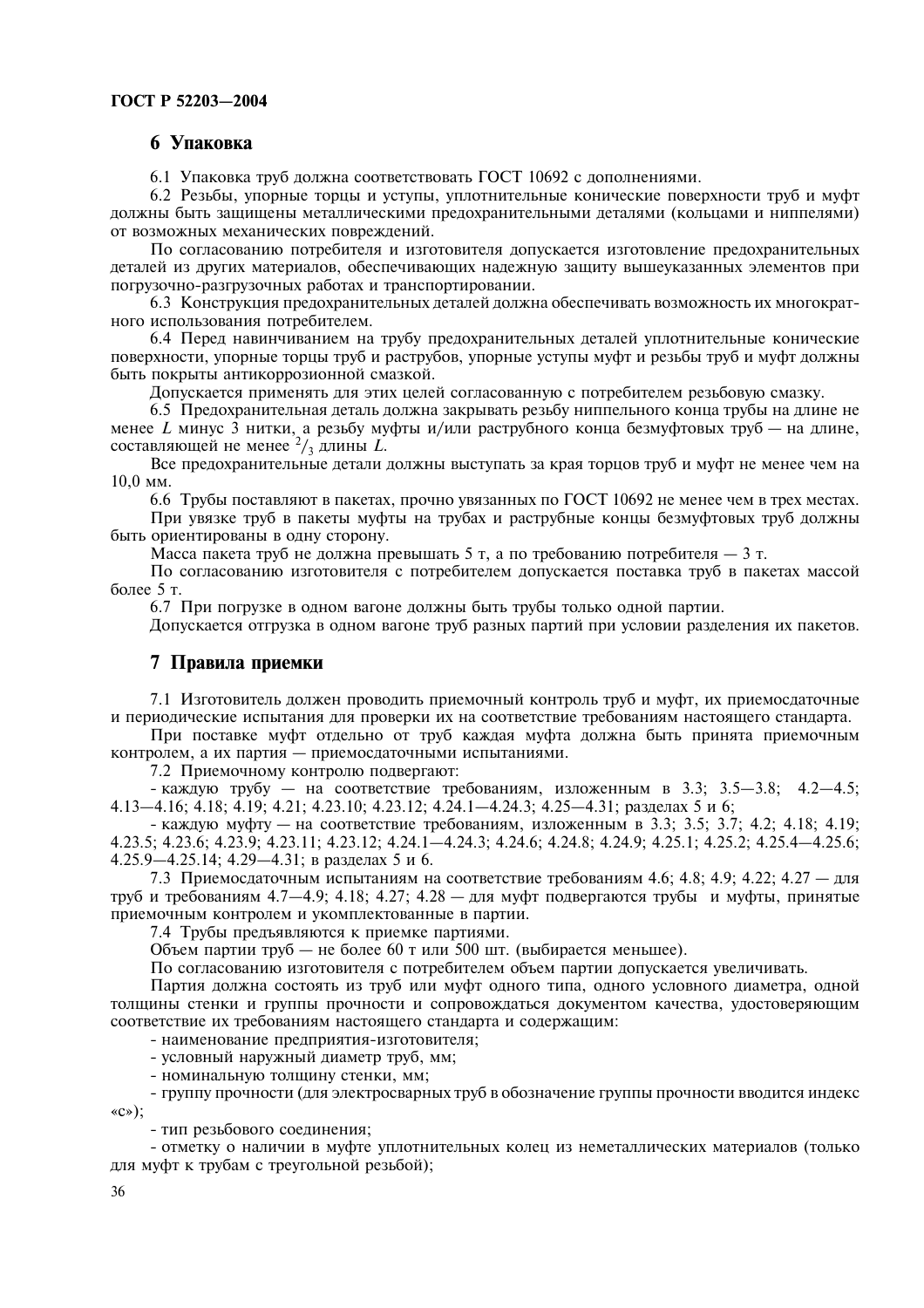- общую длину труб, м;

- общую массу труб, кг;

- номер плавки;

- номер партии (от ... до ... для каждой плавки);

- количество труб в партии;

- массовую долю серы и фосфора для всех входящих в партию плавок;

- результаты испытаний (для труб или муфт, принятых с определением ударной вязкости при пониженных температурах, должна быть указана температура проведения испытаний);

- обозначение настоящего стандарта.

7.5 Каждая труба и каждая муфта партии должны быть подвергнуты проверке на соответствие требованиям настоящего стандарта с выполнением, при необходимости, измерений дефектов.

7.5.1 Проверке соосности резьб должно быть подвергнуто не менее 1 % муфт каждой партии.

7.5.2 Проверку натяга свинченных вручную труб и муфт следует проводить только при выполнении заказа потребителя на поставку труб с незакрепленной муфтой.

7.5.3 Проверку внутреннего диаметра и общей изогнутости труб Б допускается проводить до высалки коннов.

7.5.4 Проверку качества сопряжения торца трубы Т и упорного уступа муфты к ней следует выполнять у каждого соединения этих труб.

7.6 Проверка массы должна проводиться на каждой трубе.

По согласованию с потребителем изготовитель может не проводить данную проверку, при этом трубы принимают по расчетной массе.

Муфты принимают по расчетной массе.

7.7 Массовая доля серы и фосфора должна проверяться в пробе от каждой плавки.

Для труб, изготовляемых из приобретенного металла, массовая лоля серы и фосфора улостоверяется документом о качестве предприятия-изготовителя металла.

7.8 Проверке механических свойств металла труб и муфт должна подвергаться одна труба и одна муфта (муфтовая заготовка) от каждой плавки.

7.9 Испытание сварного соединения на твердость, растяжение и ударную вязкость следует проводить на образцах произвольно выбранной трубы от партии.

7.10 Проверке на сплющивание должна подвергаться одна электросварная труба от каждой партии.

При пуске трубоэлектросварочного стана после каждой его остановки испытанию на сплющивание следует подвергать не менее чем первые две готовые трубы.

7.11 Испытанию внутренним гидравлическим давлением должна быть подвергнута каждая труба.

Испытание труб Б допускается проводить после термической обработки, до нарезания резьбы.

7.12 Каждая труба и муфтовая заготовка должны быть подвергнуты неразрушающему контролю.

7.13 При получении неудовлетворительных результатов приемосдаточных испытаний хотя бы по одному из показателей по нему проводят повторные испытания на удвоенном количестве труб, взятых от той же партии.

Результаты повторных испытаний распространяют на всю партию, кроме труб с неудовлетворительными результатами испытаний.

7.14 Периодическим испытаниям подвергают трубы и муфты, прошедшие приемосдаточные испытания.

Испытания проводят организации, имеющие соответствующие лицензии, не реже одного раза в три года или при изменении технологии изготовления труб по программам и методикам, утвержденным в установленном порядке.

При проведении периодических испытаний следует подвергать проверке:

- шаг резьбы (на длине 25,4 мм и на всей длине резьбы с полным профилем);

- углы наклона сторон профиля, конусность по среднему диаметру резьбы труб и муфт к ним; - конусность по внутреннему диаметру резьбы труб Т и ниппельных концов труб Б и по наружному диаметру резьбы муфт труб Т и раструбных концов труб Б;

- высоту профиля резьбы труб и муфт;

- перпендикулярность и плоскостность упорных поверхностей, соосности резьбы и уплотнительных конических поверхностей соединений труб Т и муфт к ним и труб Б, ширину упорных поверхностей А (ниппельного конца) и Г (раструба) труб Б;

- другие, приведенные в разделе 4 настоящего стандарта, линейные и угловые размеры резьбы труб и муфт.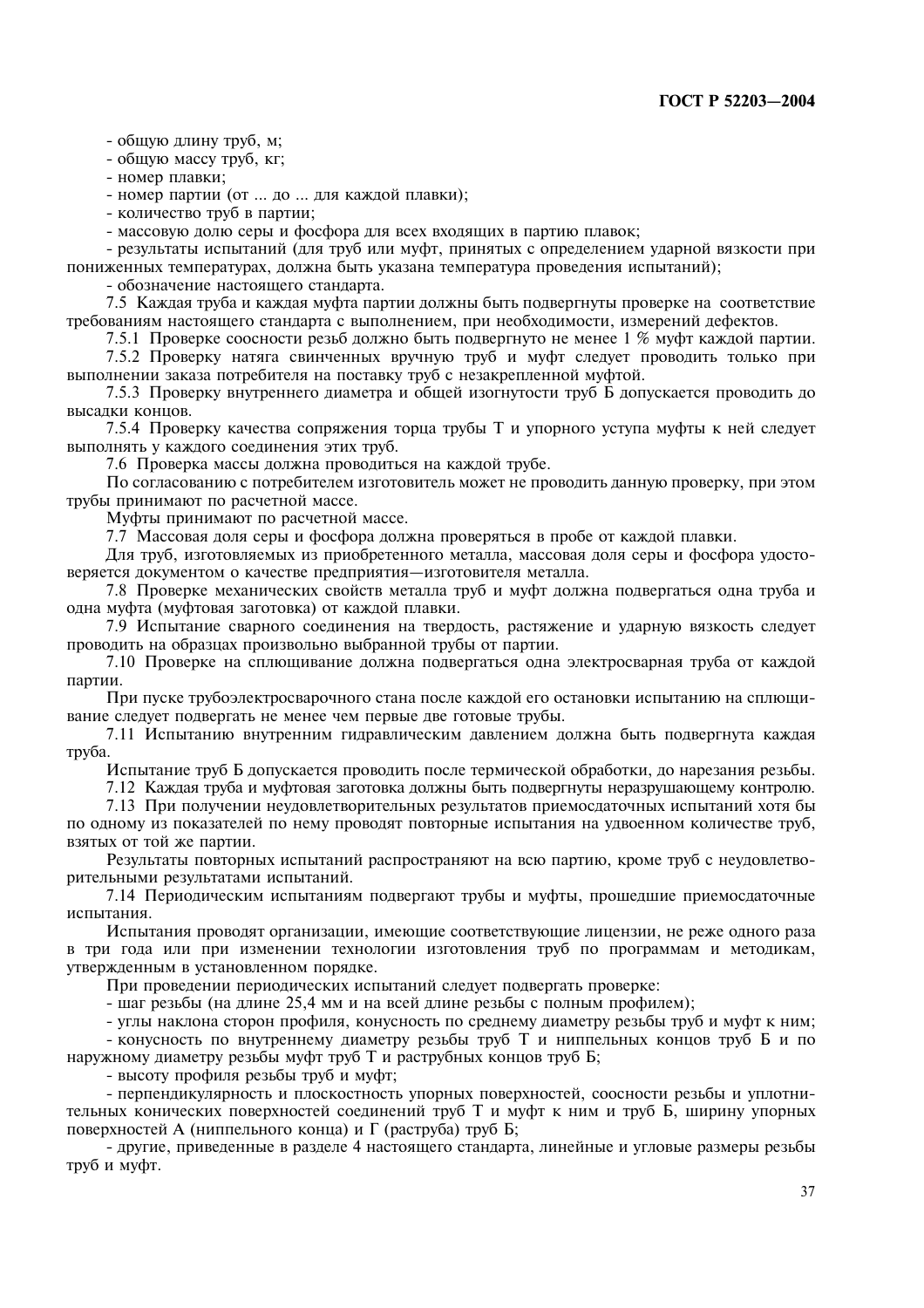#### 8 Методы испытаний

8.1 Наружную и внутреннюю поверхности труб, маркировку и упаковку проверяют визуально. При проверке внутренней поверхности труб следует использовать источники света мощностью не менее 60 Вт, устанавливаемые поочередно у торца ниппеля или навинченной на трубу муфты со стороны, противоположной месту расположения проверяющего (контролера, оператора).

8.2 Глубину залегания дефектов следует проверять после надпиловки в одном-трех местах глубиномером (ГОСТ 7661), индикатором (ГОСТ 577), стенкомером (ГОСТ 11358) и другими средствами линейных измерений, обеспечивающими выполнение требований настоящего стандарта.

8.3 Проверку размеров труб и муфт следует проводить с помощью универсальных измерительных средств или специальных приборов.

8.3.1 Длину трубы следует проверять рулеткой (ГОСТ 7502) или другими средствами линейных измерений, обеспечивающими выполнение требований настоящего стандарта.

8.3.2 Проходной диаметр и общую кривизну трубы следует проверять по всей ее длине цилиндрической оправкой длиной 1250 мм и наружным диаметром, указанным в таблице 24.

Таблица 24 — Наружные диаметры цилиндрических оправок для проверки внутренних диаметров и общей кривизны труб

| В миллиметрах |  |
|---------------|--|
|---------------|--|

|                  |                               |                               | Труба                                                             |                                                                         |                                                                   |
|------------------|-------------------------------|-------------------------------|-------------------------------------------------------------------|-------------------------------------------------------------------------|-------------------------------------------------------------------|
| Условный диаметр | Номинальная<br>толщина стенки | В, Г, Н (кроме раструбных), Т |                                                                   | Б, Н (только раструбные)                                                |                                                                   |
| трубы            | трубы <i>s</i>                | Проходной<br>диаметр трубы    | Наружный<br>диаметр<br>цилиндрической<br>оправки $d_{\text{omp}}$ | Проходной<br>диаметр (в конце<br>высаженной<br>части) трубы $d_{\rm B}$ | Наружный<br>диаметр<br>цилиндрической<br>оправки $d_{\text{omp}}$ |
| 27               | 3,0                           | 20,7                          | 18,3                                                              |                                                                         |                                                                   |
|                  | 4,0                           | 18,7                          | 16,3                                                              |                                                                         |                                                                   |
| 33               | 3,5                           | 26,4                          | 24,0                                                              |                                                                         |                                                                   |
|                  | 4,5                           | 24,4                          | 22,0                                                              |                                                                         |                                                                   |
| 42               | 3,5                           | 35,2                          | 32,8                                                              |                                                                         |                                                                   |
|                  | 5,0                           | 32,2                          | 29,8                                                              |                                                                         |                                                                   |
|                  | 4,0                           | 40,3                          | 37,9                                                              |                                                                         |                                                                   |
| 48               | 5,0                           | 38,3                          | 35,9                                                              |                                                                         |                                                                   |
|                  | 6,5                           | 35,3                          | 32,9                                                              |                                                                         |                                                                   |
|                  | 8,0                           | 32,3                          | 29,9                                                              |                                                                         |                                                                   |
|                  | 5,0                           | 50,3                          | 47,9                                                              | 48,3                                                                    | 46,3                                                              |
| 60               | 6,5                           | 47,3                          | 44,9                                                              |                                                                         |                                                                   |
|                  | 7,5                           | 45,3                          | 42,9                                                              |                                                                         |                                                                   |
|                  | 8,5                           | 43,3                          | 40,9                                                              |                                                                         |                                                                   |
|                  | 5,5                           | 62,0                          | 59,6                                                              | 60,0                                                                    | 58,0                                                              |
|                  | 7,0                           | 59,0                          | 56,6                                                              | 59,0                                                                    | 57,0                                                              |
| 73               | 8,0                           | 57,0                          | 54,6                                                              |                                                                         |                                                                   |
|                  | 9,0                           | 55,0                          | 52,6                                                              |                                                                         |                                                                   |
|                  | 10,0                          | 53,0                          | 50,6                                                              |                                                                         |                                                                   |
|                  | 11,5                          | 50,0                          | 47,6                                                              |                                                                         |                                                                   |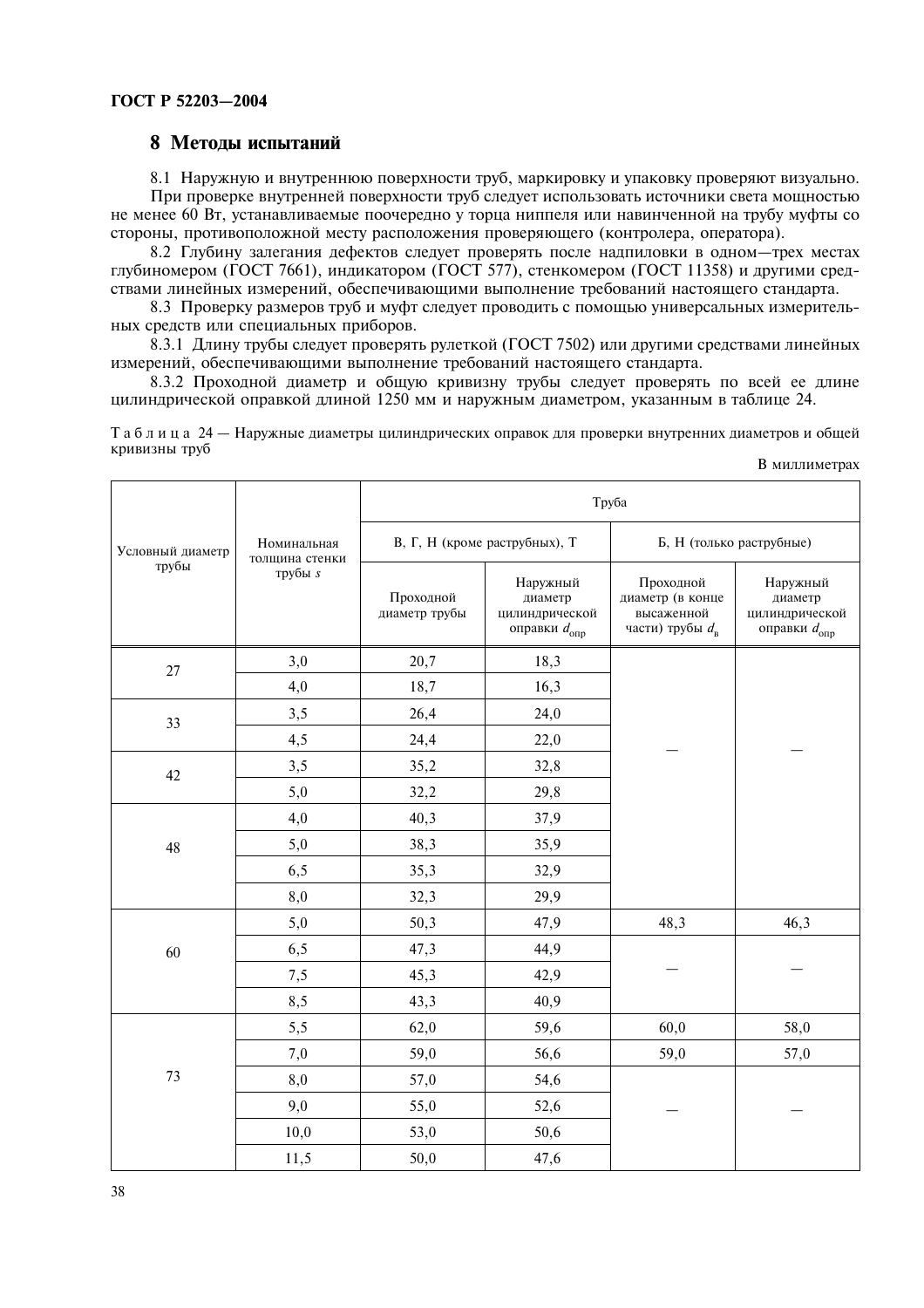#### Окончание таблицы 24

В миллиметрах

|                  |                                                                      |                            |                                                                   | Труба                                                                   |                                                                   |
|------------------|----------------------------------------------------------------------|----------------------------|-------------------------------------------------------------------|-------------------------------------------------------------------------|-------------------------------------------------------------------|
| Условный диаметр | Номинальная<br>толщина стенки                                        |                            | В, Г, Н (кроме раструбных), Т                                     | Б, Н (только раструбные)                                                |                                                                   |
| трубы            | трубы s                                                              | Проходной<br>диаметр трубы | Наружный<br>диаметр<br>цилиндрической<br>оправки $d_{\text{onp}}$ | Проходной<br>диаметр (в конце<br>высаженной<br>части) трубы $d_{\rm B}$ | Наружный<br>диаметр<br>цилиндрической<br>оправки $d_{\text{onp}}$ |
|                  | 6,0                                                                  | 76,9                       | 73,7                                                              |                                                                         |                                                                   |
|                  | 6,5                                                                  | 75,9                       | 72,7                                                              | 73,9                                                                    | 71,9                                                              |
|                  | 7,5                                                                  | 73,9                       | 70,7                                                              |                                                                         |                                                                   |
| 89               | 8,0                                                                  | 72,9                       | 69,7                                                              | 70,9                                                                    | 68,9                                                              |
|                  | 9,5                                                                  | 69,9                       | 66,7                                                              |                                                                         |                                                                   |
|                  | 11,0                                                                 | 66,9                       | 63,7                                                              |                                                                         |                                                                   |
|                  | 12,0                                                                 | 64,9                       | 61,7                                                              |                                                                         |                                                                   |
|                  | 13,5                                                                 | 61,9                       | 58,7                                                              |                                                                         |                                                                   |
|                  | 6,0                                                                  | 89,6                       | 86,4                                                              |                                                                         |                                                                   |
|                  | 6,5                                                                  | 88,6                       | 85,4                                                              | 86,6                                                                    | 84,6                                                              |
| 102              | 8,5                                                                  | 84,6                       | 81,4                                                              |                                                                         |                                                                   |
|                  | 10,5                                                                 | 80,6                       | 77,4                                                              |                                                                         |                                                                   |
|                  | 13,0                                                                 | 75,6                       | 72,4                                                              |                                                                         |                                                                   |
|                  | 15,5                                                                 | 70,6                       | 67,4                                                              |                                                                         |                                                                   |
|                  | 7,0                                                                  | 100,3                      | 97,1                                                              | 98,3                                                                    | 96,3                                                              |
|                  | 8,5                                                                  | 97,3                       | 94,1                                                              |                                                                         |                                                                   |
| 114              | 10,0                                                                 | 94,3                       | 91,1                                                              |                                                                         |                                                                   |
|                  | 11,0                                                                 | 92,3                       | 89,1                                                              |                                                                         |                                                                   |
|                  | 13,0                                                                 | 88,3                       | 85,1                                                              |                                                                         |                                                                   |
|                  | 14,5                                                                 | 85,3                       | 82,1                                                              |                                                                         |                                                                   |
|                  | 16,0                                                                 | 82,3                       | 79,1                                                              |                                                                         |                                                                   |
|                  | Примечание - Наружный диаметр цилиндрической оправки рассчитан:      |                            |                                                                   |                                                                         |                                                                   |
|                  | - для труб В, Г, Н (кроме раструбных) и Т:                           |                            |                                                                   |                                                                         |                                                                   |
|                  | условным диаметром от 27 до 89 мм по формуле                         |                            |                                                                   | $d_{\text{om}} = (d - 2.4 \text{ mm})$ ;                                | (5)                                                               |
|                  | условным диаметром 89 мм и выше по формуле                           |                            |                                                                   | $d_{\text{om}} = (d - 3.2 \text{ MM}),$                                 | (6)                                                               |
|                  | где $d$ — внутренний диаметр трубы, указанный в таблицах 2-4;        |                            |                                                                   |                                                                         |                                                                   |
|                  | - для труб Б всех диаметров и раструбных труб Н по формуле           |                            |                                                                   | $d_{\text{onp}} = (d_{\text{B}} - 2.0 \text{ mm}),$                     | (7)                                                               |
|                  | где $d_{\rm B}$ — внутренний диаметр в конце высаженной части трубы. |                            |                                                                   |                                                                         |                                                                   |

По согласованию изготовителя с потребителем трубы В, Г, Н и Т условным диаметром 60 мм и толщиной стенки 5,0 мм могут быть проверены оправками увеличенного диаметра, равного 49,0 мм, а трубы условным диаметром 73 мм и тол диаметра, равного 60,5 мм.

Предельное отклонение наружного диаметра цилиндрических оправок не должно превышать плюс 0,25 мм.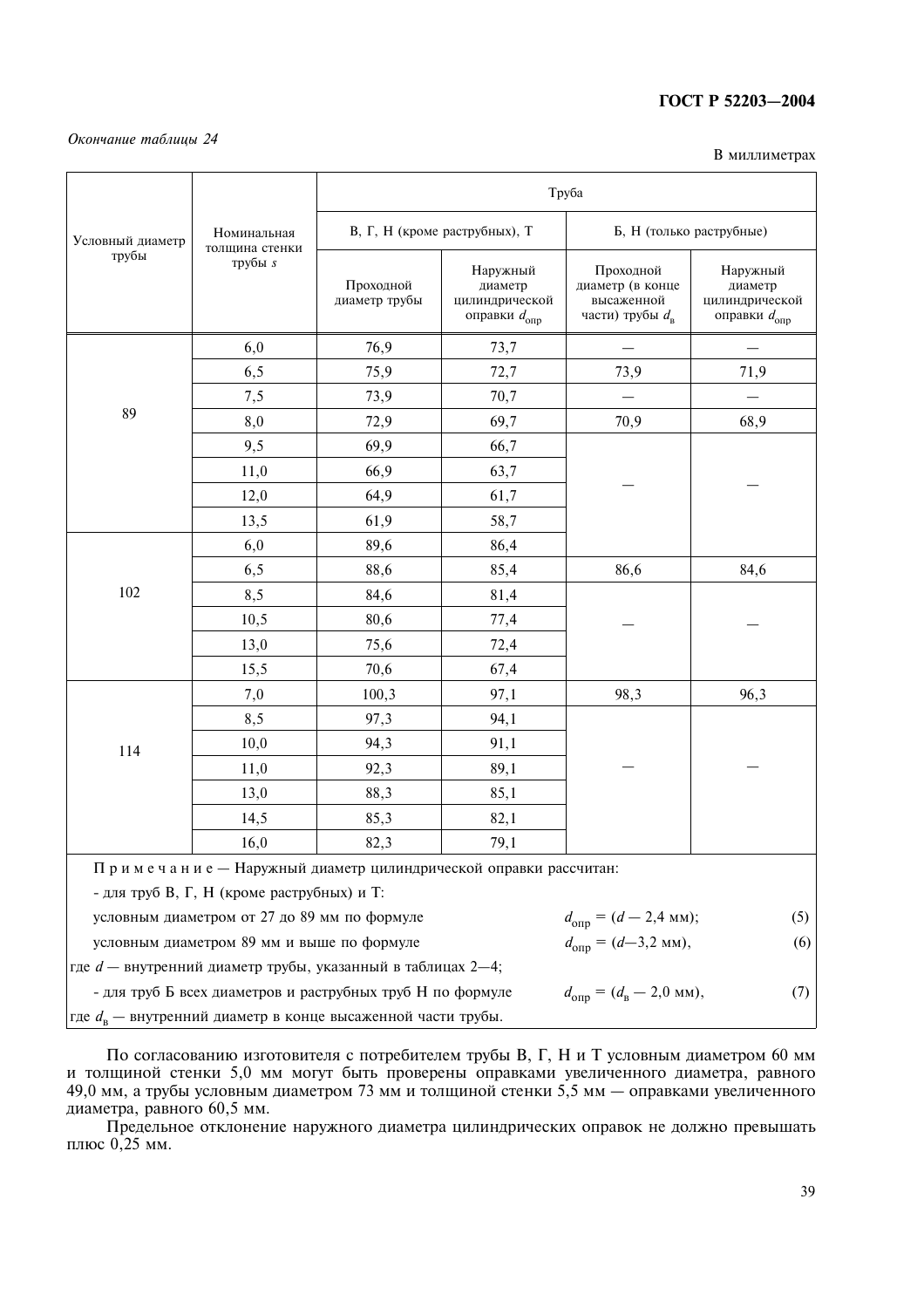8.3.3 Изогнутость на концевых участках трубы следует проверять поверочной линейкой длиной 1000 мм типа ШД-2 (ГОСТ 8026) и штангенглубиномером (ГОСТ 162).

Для измерения визуально выбирают участок трубы с максимальной изогнутостью.

Общую изогнутость труб диаметром 114 мм следует контролировать на середине трубы натянутой струной (леской), прикладываемой к наружной поверхности трубы со стороны вогнутости, а измерения выполнять линейкой (ГОСТ 427).

При измерении изогнутости длина высаженной части трубы в расчет не принимается.

Допускается применение для контроля других средств, обеспечивающих выполнение требований настоящего стандарта.

8.4 Проверку размеров резьбы труб и муфт следует выполнять с помощью универсальных измерительных средств или специальных приборов.

8.4.1 Конусность резьбы проверяют калибрами и шупами или специальными приборами.

Конусность по наружному диаметру резьбы труб В и Г и по внутреннему диаметру резьбы муфт следует проверять гладким коническим калибром по ГОСТ 10654 или специальными приборами.

Конусность по наружному диаметру резьбы труб Б и Т и ниппельных концов труб Б, раструбных концов труб Б и муфт труб Т, а также конусность уплотнительных конических поверхностей труб Т и муфт к ним и труб Б следует проверять гладким коническим калибром по ГОСТ 25576 или специальными приборами.

Конусность определяется как частное от деления разности диаметров (наружных, средних или внутренних) двух любых ниток на длину резьбы (измеренную параллельно ее оси) между этими нитками.

При проверке конусности резьбы с применением гладкого калибра для измерения ее значения необходимо использовать, как правило, щуп шириной до 7,0 мм (включительно) и проводить последующий пересчет полученного значения с учетом длины калибра-кольца или калибра-пробки (без ширины конструктивной проточки).

При использовании для измерения конусности шупа шириной свыше 7.0 мм к полученным значениям слелует лобавлять поправку, опрелеляемую как

$$
\Delta \beta = 0, 5(d - \sqrt{d^2 - \beta}), \tag{8}
$$

где  $d$  — средний (для труб B и Г) или внутренний (для труб Б и Т) диаметр резьбы в основной плоскости, мм;

 $\beta$  ширина шупа, мм.

8.4.2 Проверку натяга резьбовых соединений каждой трубы и каждой муфты следует проводить калибрами для треугольной (ГОСТ 10654) или трапецеидальной (ГОСТ 25576) резьбы или специальными приборами.

Допускается проводить контроль натяга резьбы муфты до нанесения на нее фосфатного или цинкового покрытия.

Перед проведением контроля калибр тщательно очищают волосяной щеткой, а его рабочую поверхность смазывают тонким слоем минерального (например по ГОСТ 32) или индустриального (например по ГОСТ 20799) масла.

Калибр должен иметь одинаковую температуру с проверяемым изделием.

Натяг определяют как расстояние между измерительной плоскостью калибра и торцом трубы или муфты и он должен соответствовать требованиям настоящего стандарта.

Измерение натяга следует проводить штангенциркулем (ГОСТ 166) или штангенглубиномером (ГОСТ 162) с использованием калибров.

Натяг треугольной резьбы труб В и Г и муфт к ним следует проверять резьбовыми калибрамикольцами и калибрами-пробками по ГОСТ 10654.

Натяг резьбы труб Т и ниппельных концов труб Б следует проверять гладкими и резьбовыми калибрами-кольцами, а диаметр уплотнительного конического пояска — гладкими калибрами-кольцами по ГОСТ 25576.

Натяг резьбы муфт к трубам Т и раструбных концов труб Б следует проверять гладкими и резьбовыми калибрами-пробками, а диаметры уплотнительной конической расточки и конической выточки - гладкими калибрами-пробками по ГОСТ 25576.

Примечание - При наличии разногласий между потребителем и изготовителем по фактической величине натяга окончательным считается измерение, выполненное при полном удалении покрытия резьбы способами химического или анодного растворения.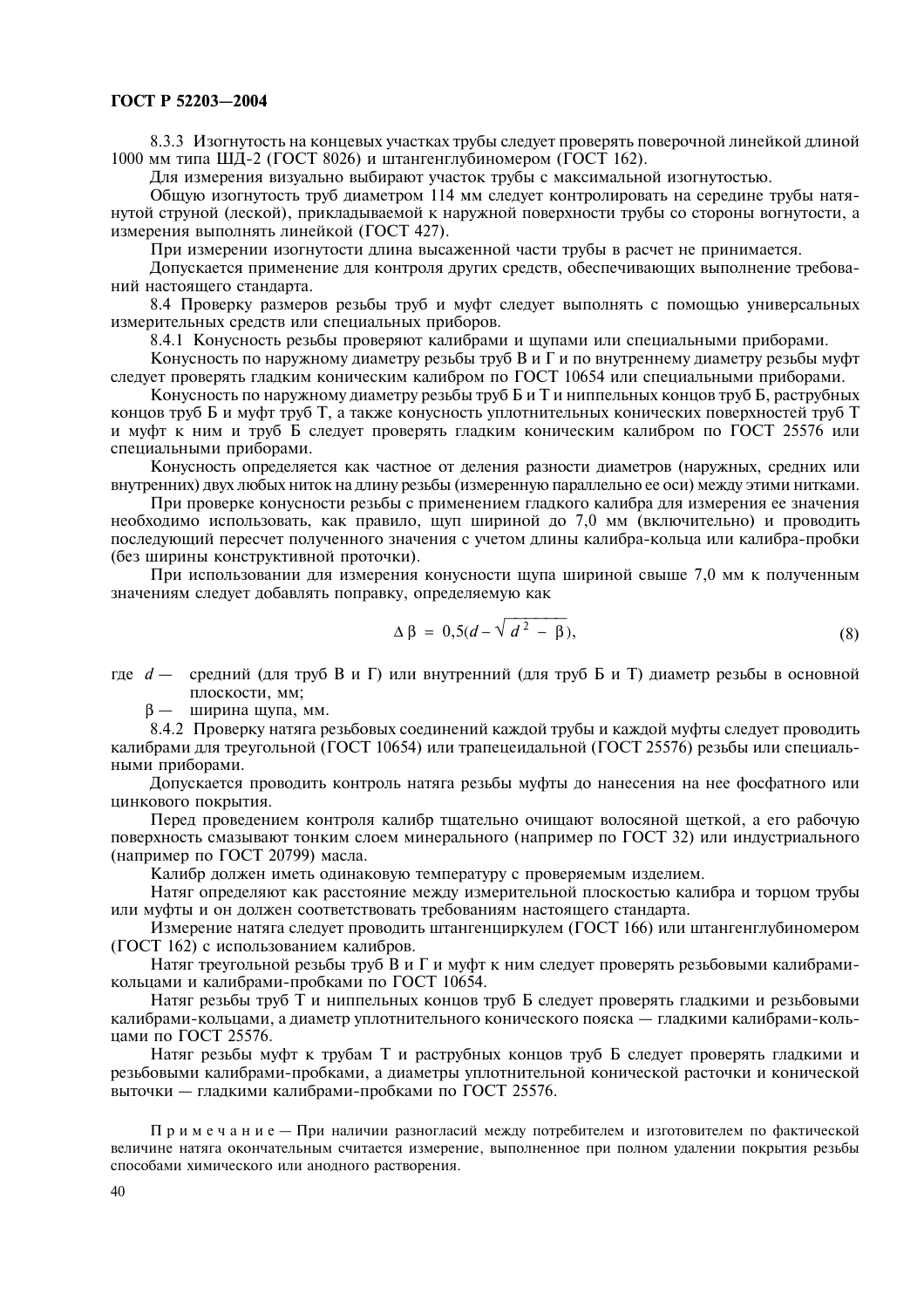8.4.3 Проверку натяга при свинчивании муфты с трубой вручную следует проводить измерением штангенциркулем (ГОСТ 166).

8.4.4 Соосность резьбы муфт для труб В, Г и Т следует проверять на специальном стенде или токарном станке с использованием стойки или штатива (ГОСТ 10197), индикатора часового типа по ГОСТ 577 ценой деления не более 0,01 мм и цилиндрических стержней.

Муфту следует навинчивать на цилиндрический стержень, точно выверенный и центрированный в патроне токарного станка или специального приспособления.

На каждом цилиндрическом стержне при его изготовлении на одном станке и с одной установки должна быть выполнена нарезка резьбы и обточка его по наружному диаметру.

В свободный конец муфты должен ввинчиваться другой цилиндрический, изготовленный аналогично, чисто обработанный стержень длиной не менее 250 мм.

Вращая муфту с использованием зажатого в стойке или штативе индикатора, определяют биение (удвоенное значение отклонения от соосности) стержня у торца муфты и у конца стержня. Отсчет биения у конца стержня ведется от середины муфты.

8.4.5 Высоту (глубину) профиля резьбы следует измерять специальным индикаторным глубиномером (ГОСТ  $7661$ ).

Наконечник измерительного стержня индикатора должен соответствовать типу резьбы.

Установку индикаторного глубиномера перед проведением измерений проводят по эталону или по плоской доведенной поверхности чистотой класса не ниже Rz20.

Допускается проводить контроль профиля резьбы другими средствами и методами, обеспечивающими выполнение требований настоящего стандарта.

8.4.6 Длину резьбы следует проверять штангенциркулем (ГОСТ 166) или линейкой (ГОСТ 427) непосредственным измерением от торца трубы до конца сбега резьбы (для труб) или от начала резьбы до середины (до перереза ниток резьбы) муфты.

8.4.7 Толшину стенки пол резьбой *t* слелует проверять стенкомером (ГОСТ 11358) или микрометром (ГОСТ 6507) во впадине первой нитки резьбы, расположенной со стороны торца трубы.

Подвижный измерительный наконечник стенкомера или микромера должен иметь форму, которая позволит провести данные измерения соответствующей резьбы.

8.4.8 Проверку сопряжения торца трубы Т с упорным уступом муфты для нее следует проводить пластинчатым шупом толщиной не более 0,03 мм, при этом щуп не должен проходить по всему периметру стыка.

8.5 Определение массы трубы следует проводить на специальных средствах для взвешивания (например по ГОСТ 29329) по методике производителя труб.

8.6 Содержание серы и фосфора в сталях следует определять по ГОСТ 12345 и ГОСТ 12347 соответственно.

Пробы следует отбирать в соответствии с требованиями ГОСТ 7565.

8.7 Проверку механических свойств металла следует проводить на образцах, вырезанных из произвольно отобранной трубы методом, не вызывающим изменения структуры и механических свойств металла, в соответствии с ГОСТ 30432.

Образцы всех труб с высаженными концами следует вырезать из высаженной части.

Образцы для проведения испытаний должны быть отобраны от трубы или муфтовой заготовки в трех местах по дуге в  $120^{\circ} \pm 15^{\circ}$ , при этом образцы от электросварных труб не должны отбираться из зоны термического влияния сварного шва.

Допускается выпрямлять концы образца для захвата зажимами испытательной машины.

8.7.1 Испытание на растяжение следует проводить по ГОСТ 10006 на коротких продольных образнах.

Для испытаний отбирают по одному образцу от произвольно выбранной из партии трубы или муфтовой заготовки (муфты).

8.7.2 Испытание на твердость металла трубы (сварного соединения — у электросварных труб) или муфты следует проводить по ГОСТ 9012 или ГОСТ 9013 по их наружным или внутренним поверхностям либо на трех образцах, вырезанных из их тела.

Испытания труб или образцов от них толщиной стенок менее 7,0 мм необходимо проводить с применением оправки, исключающей их прогиб.

Метод проведения испытаний на твердость определяет изготовитель.

8.7.3 Испытание на сплющивание электросварных труб следует выполнять по ГОСТ 8695 на кольцевых образцах шириной 60 мм, вырезанных с обоих концов готовых труб (или у труб - до нарезки резьбы).

У образцов сварной шов должен находиться в зоне наибольшего изгиба (3 или 9 ч).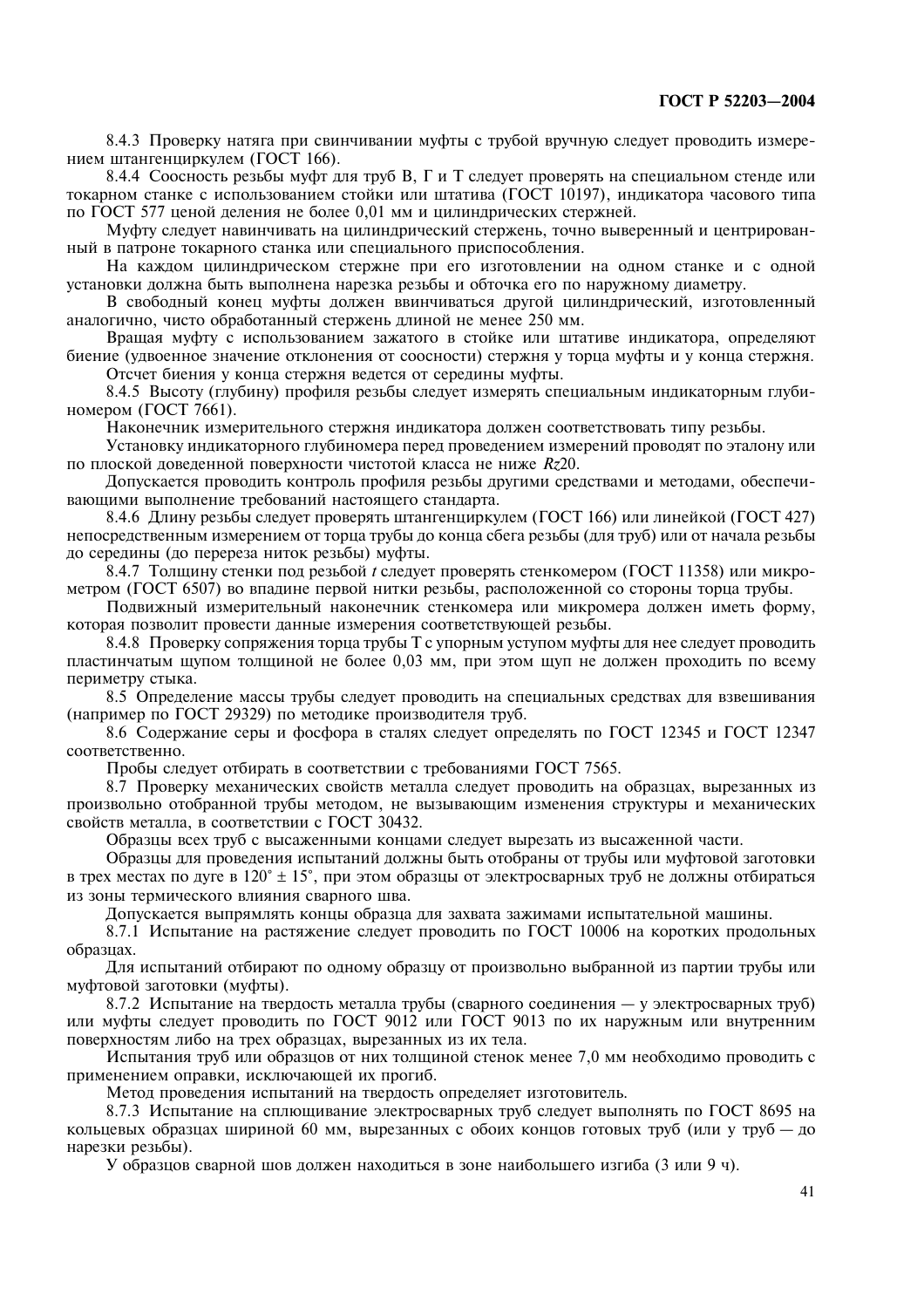Допускается наличие на образцах фаски не более 1×45°.

Расстояние между плоскостями в момент появления в образце признаков разрушения (трещина, излом, расслоение) не должно превышать значений, полученных при расчете по формулам, приведенным в таблице 9.

8.8 Испытание внутренним гилравлическим лавлением слелует проволить по метолике произволителя.

Продолжительность испытания каждой трубы должна быть не менее 10 с.

Трубы, у которых в соединении обнаружен пропуск испытательной жидкости, подлежат перенарезанию резьбы, навороту (при необхолимости) новой муфты и послелующему провелению повторного гидравлического испытания.

Трубы, у которых в теле или сварном шве обнаружена течь испытательной жидкости, подлежат отбраковке.

8.9 Неразрушающий контроль труб и муфтовых заготовок следует проводить:

- для тела труб (в том числе электросварных) и муфтовых заготовок — ультразвуковым по ГОСТ 17410 или магнитным индукционным методом;

- для высаженных концов бесшовных труб - магнитопорошковым методом;

- для сварного шва и концов (на расстоянии 150 мм от ее торцов) электросварных труб ультразвуковым методом по ГОСТ 14782.

По согласованию с потребителем допускается применение других неразрушающих методов контроля, обеспечивающих выполнение требований настоящего стандарта.

Неразрушающий контроль проволят после всех операций, связанных с термообработкой и правкой труб и муфтовых заготовок, по нормативным документам.

Перед проведением контроля настройка чувствительности аппаратуры должна проводиться по стандартному образцу предприятия (СОП), изготовленному из гладкой части трубы или муфтовой заготовки контролируемого размера и имеющему специальные искусственные дефекты, рекомендуемые размеры которых приведены в таблицах 25 и 26, а пространственное расположение стандартных образцов представлено на рисунке 15.

Таблица 25 — Рекомендуемые размеры искусственных дефектов стандартного образца предприятия (СОП), используемого для настройки чувствительности аппаратуры неразрушающего контроля бесшовных труб, муфтовых заготовок и тела электросварных труб

В миллиметрах

|                                                                                                                                                                   |                  |                                                                   |                      | Метод неразрушающего контроля |                                      |               |                                           |
|-------------------------------------------------------------------------------------------------------------------------------------------------------------------|------------------|-------------------------------------------------------------------|----------------------|-------------------------------|--------------------------------------|---------------|-------------------------------------------|
|                                                                                                                                                                   |                  |                                                                   | ультразвуковой       |                               |                                      |               | магнитный<br><b>ИНДУКЦИОННЫЙ</b>          |
| Группа прочности                                                                                                                                                  |                  |                                                                   |                      |                               | Вид и размеры искусственного дефекта |               |                                           |
| труб                                                                                                                                                              |                  | Риска прямоугольного профиля продольного или поперечного образца, | параллельная его оси |                               |                                      |               | Отверстие<br>(сквозное)<br>в стенке       |
|                                                                                                                                                                   |                  | на наружной поверхности                                           |                      |                               | на внутренней поверхности            |               | образца,<br>перпендикулярное<br>к его оси |
|                                                                                                                                                                   | Длина            | Глубина                                                           | Ширина               | Длина                         | Глубина                              | Ширина        | Диаметр                                   |
| Для всех групп<br>прочности                                                                                                                                       |                  | $0,05s \pm 15$ %,<br>но не<br>менее<br>$0,30\pm0,05$              | $1,0$ max            |                               | $0,1s\pm 15\%$                       | $0,30\pm0,05$ | $1,6 \pm 0,1$                             |
| Только<br>ДЛЯ<br>прочности<br>групп<br>$\overline{A}_c$ , Д, К <sub>с</sub> , К, Е <sub>с</sub> , Е<br>согласова-<br>$-\pi$<br>нию изготовителя<br>с потребителем | $50 \text{ min}$ | $0,125$ s±15 %,<br>но не<br>менее<br>$0,30\pm0,05$                | $1,5$ max            | $50 \text{ min}$              | но не<br>менее<br>$0,50\pm0,05$      | $0,30\pm0,05$ | $3,2\pm 0,1$                              |
| $\Pi$ римечание – s — номинальная толшина стенки трубы или муфтовой заготовки.                                                                                    |                  |                                                                   |                      |                               |                                      |               |                                           |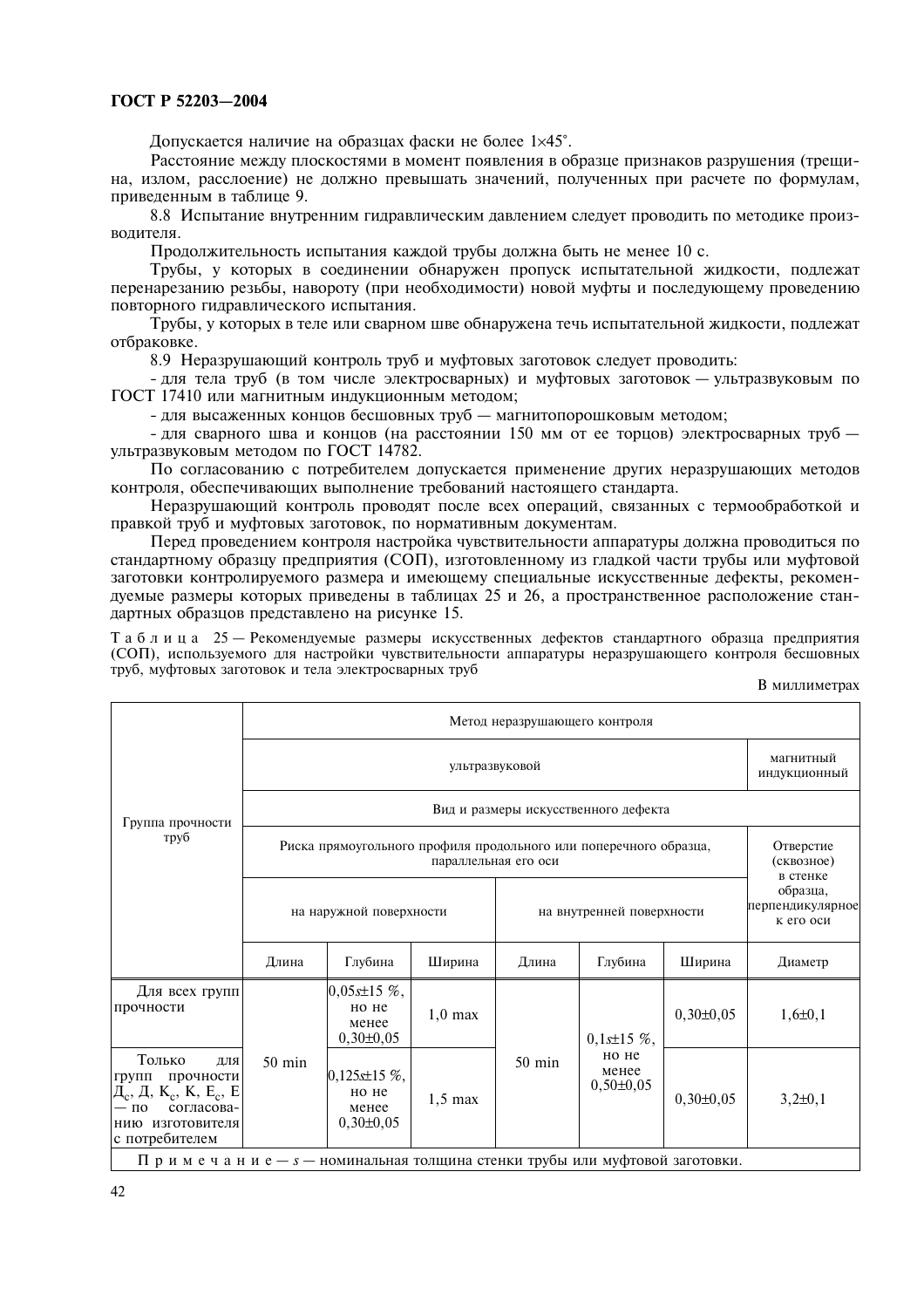Таблица 26 — Рекомендуемые размеры искусственных дефектов стандартного образца предприятия (СОП), используемого для настройки чувствительности аппаратуры неразрушающего контроля сварного шва электросварных труб

В миллиметрах

|                                                      |                  |                                                      |                      |        | Метод неразрушающего контроля                        |           |                                           |
|------------------------------------------------------|------------------|------------------------------------------------------|----------------------|--------|------------------------------------------------------|-----------|-------------------------------------------|
|                                                      |                  |                                                      | ультразвуковой       |        |                                                      |           | магнитный<br><b>ИНДУКЦИОННЫЙ</b>          |
| Группа прочности                                     |                  |                                                      |                      |        | Вид и размеры искусственного дефекта                 |           |                                           |
| труб                                                 |                  |                                                      | параллельная его оси |        | Риска прямоугольного профиля продольного образца,    |           | Отверстие<br>(сквозное)<br>в стенке       |
|                                                      |                  | на наружной поверхности                              |                      |        | на внутренней поверхности                            |           | образца,<br>перпендикулярное<br>к его оси |
|                                                      | Длина            | Глубина                                              | Ширина               | Длина  | Глубина                                              | Ширина    | Диаметр                                   |
| Для всех групп<br>прочности, кроме<br>$P_c$          | $50 \text{ min}$ | $0,10s\pm15\%$ ,<br>но не<br>менее<br>$0,30\pm0,05$  | $1,0$ max            | 50 min | $0,10s\pm15\%$<br>но не<br>менее<br>$0,30\pm0,05$    | $1,0$ max | $3,2\pm0,1$                               |
| Для<br>группы<br>прочности Р.                        |                  | $0,05s \pm 15$ %,<br>но не<br>менее<br>$0,30\pm0,05$ |                      |        | $0,05s \pm 15$ %,<br>но не<br>менее<br>$0,30\pm0,05$ |           | $1,6 \pm 0,1$                             |
| Примечание - $s$ - номинальная толщина стенки трубы. |                  |                                                      |                      |        |                                                      |           |                                           |

Дефекты, сигнал от которых превышает полученный при настройке на испытательном образце сигнал дефектоскопа, считаются критическими; труба или муфтовая заготовка, содержащая критические дефекты, должна быть забракована.

Разрешается проводить зачистку обнаруженного повреждения при условии сохранения впоследствии минимально допустимой толщины стенки.

Контролю высаженных концов трубы магнитопорошковым методом на наличие поперечных дефектов подвергаются наружная и внутренняя поверхности на расстоянии 150 мм от ее торцов до выполнения операций по обрезке концов и навороту муфты (только для труб В).

Трубы, не выдержавшие испытаний неразрушающими методами, должны быть забракованы.

Допускается выполнять их ремонт с обязательным последующим проведением приемки и испытаний по разделам 7 и 8 настоящего стандарта.

8.10 Результаты испытаний распространяются на все трубы и муфты проверяемой партии.

При получении отрицательных результатов испытаний хотя бы по одному из показателей по нему должны быть проведены повторные испытания на удвоенном количестве образцов. Если и в этом случае полученные результаты не удовлетворяют требованиям настоящего стандарта, бракуются все трубы данной партии.

Изготовитель вправе провести повторную обработку всей партии отбракованных труб в соответствии с принятой им технологией и вновь провести испытания этих изделий.

8.11 При проведении испытаний следует соблюдать требования безопасности по ГОСТ 12.2.003.

8.12 Условия на рабочих местах должны соответствовать требованиям ГОСТ 12.1.005 и ГОСТ 12.2.061.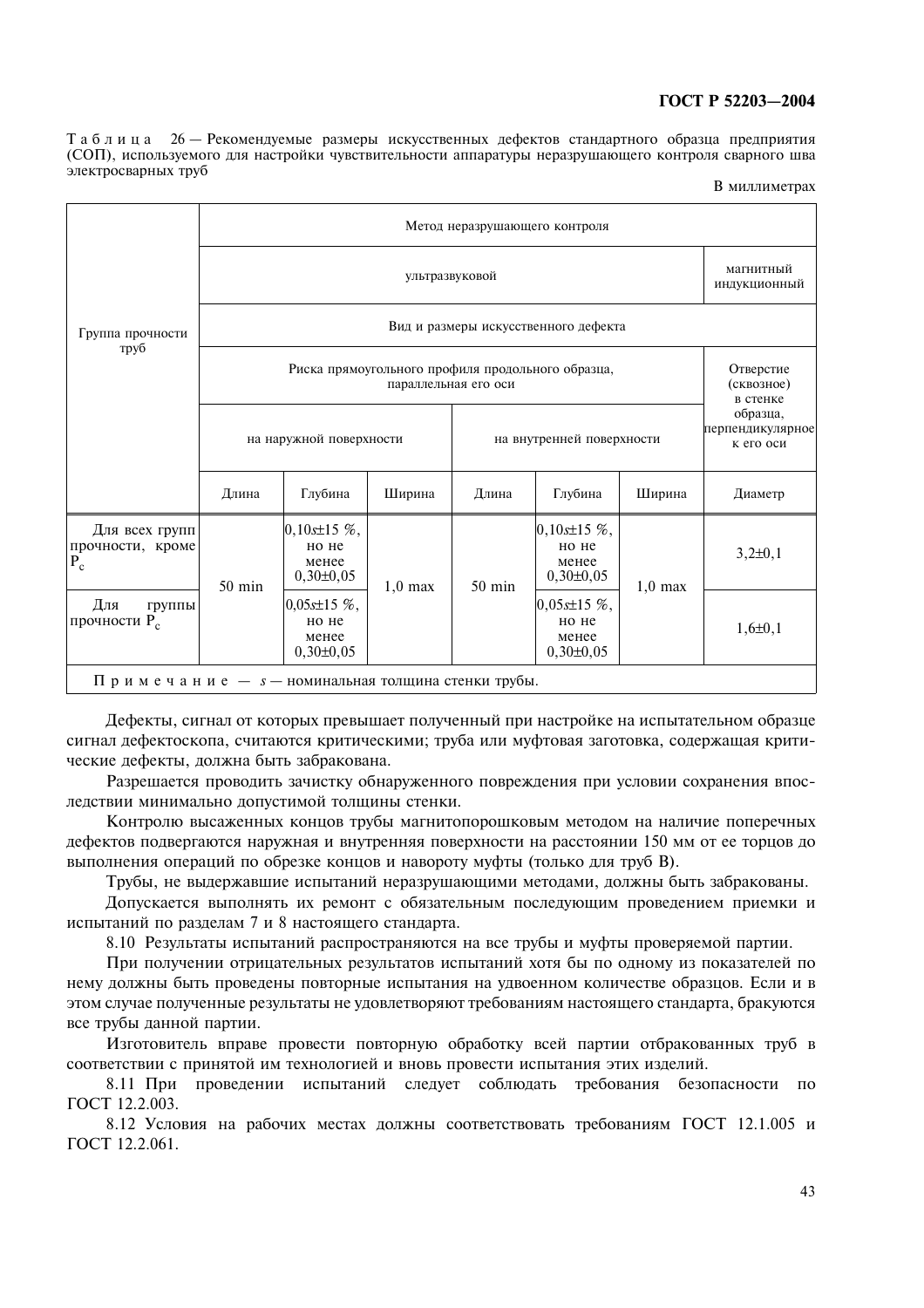

 $A$  — поперечный образец в зоне сварного шва;  $B$  — продольный образец по телу трубы или муфты;  $C$  — сварной шов электросварных труб; *s* - толщина стенки трубы

Рисунок 15 — Схема отбора образцов для испытания материала труб и муфт на ударный изгиб

### 9 Транспортирование и хранение

9.1 Условия транспортирования и хранения труб должны соответствовать ГОСТ 10692 со следующими дополнениями.

9.1.1 При транспортировании труб железнодорожным транспортом в одном вагоне должны находиться трубы только одного типа высадки, одного условного диаметра, одной группы прочности.

Допускается отгрузка в одном вагоне труб разных типоразмеров при условии разделения пакетов.

9.1.2 При транспортировании труб другими видами транспорта условия отгрузки определяются договором (контрактом) между изготовителем и получателем (потребителем) труб.

9.2 Транспортирование труб в части воздействия климатических факторов внешней среды по группе условий хранения 8 ГОСТ 15150.

9.3 Условия хранения – по ГОСТ 15150, группа 7.

#### 10 Указания по эксплуатации

10.1 Изготовленные по настоящему стандарту трубы могут применяться во всех климатических районах по ГОСТ 16350.

Условия эксплуатации - по ГОСТ 15150, группа 5.

10.2 Области применения изготовленных по настоящему стандарту труб ограничиваются средами с параметрами, приведенными в таблице 27.

44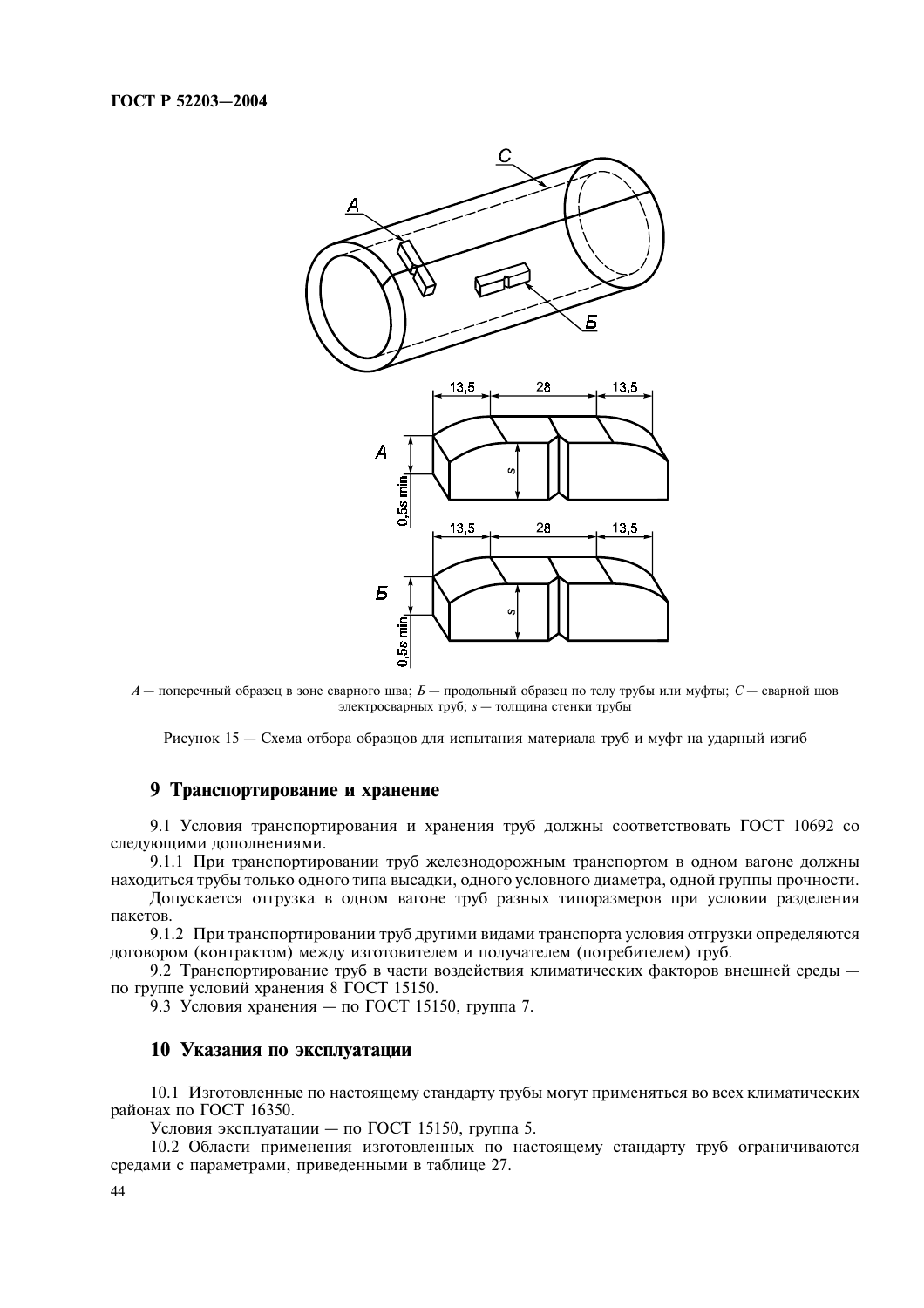Таблица 27 - Области применения труб и муфт к ним в сероводородосодержащих средах в зависимости от газового фактора, абсолютного давления  $(P_{a\bar{b}c})$ , парциального давления сероводорода  $(P_H s)$  и его концентрации (C<sub>H,S</sub>)

|                                                  | Области применения труб для многофазного флюида «нефть-газ-вода»<br>с газовым фактором менее 890 $\text{Hm}^3/\text{m}^3$ ) |                                                                                                                                            |                                                                      | Области применения труб для влажного газа<br>или обводненной нефти с газовым фактором,<br>равным 890 Нм <sup>3</sup> /м <sup>3</sup> и более |
|--------------------------------------------------|-----------------------------------------------------------------------------------------------------------------------------|--------------------------------------------------------------------------------------------------------------------------------------------|----------------------------------------------------------------------|----------------------------------------------------------------------------------------------------------------------------------------------|
|                                                  | $P_{\text{a}6c} \le 1,83 \text{ M} \Pi \text{a} (18,6 \text{ kpc/cm}^2)$                                                    | $P_{\text{a}6c}$ > 1,83 M $\Pi$ a                                                                                                          | $P_{\text{a}6c} \leq 0,450 \text{ M} \Pi \text{a}$                   | $P_{\text{a}6c}$ > 0,450 ΜΠa                                                                                                                 |
| $C_{\text{H}_2\text{S}} \leq 4 \%$<br>(объемных) | 4 % < $C_{\text{H}_2\text{S}} \leq 15$ %<br>$P_{\text{H}_2\text{S}} \leq 0.073 \text{ M} \Pi \text{a}$                      | $(18.6 \text{ KTC/cm}^2)$ ,<br>$C_{\text{H}_2\text{S}} \leq 0.02 \%$<br>(объемных) и<br>$P_{\text{H}_2\text{S}} \le 0,000345 \text{ M}$ Па | $(4.6 \text{ KTC/cm}^2)$ ,<br>$C_{\rm H, S} \le 10 \%$<br>(объемных) | $(4.6 \text{ KTC/cm}^2)$ ,<br>$C_{\text{H}_2\text{S}} \leq 0.075 \%$<br>(объемных) и<br>$P_{\text{H}_2\text{S}} \le 0,000345 \text{ M}$ Па   |
|                                                  |                                                                                                                             |                                                                                                                                            |                                                                      |                                                                                                                                              |

Примечание – Парциальное давление сероводорода ( $P_{H, S}$ ) вычисляется как произведение его концентрации ( $C_{H,S}$ ) на абсолютное давление ( $P_{\text{a}6c}$ ).

10.3 Другие требования по эксплуатации, ремонту и расчету насосно-компрессорных труб устанавливаются нормативными документами.

#### 11 Гарантии изготовителя

11.1 Изготовитель должен гарантировать соответствие насосно-компрессорных труб требованиям настоящего стандарта при соблюдении условий транспортирования, хранения и правил эксплуатации.

11.2 Гарантийный срок предъявления претензий потребителя по качеству труб и муфт должен составлять не менее 12 мес со дня ввода труб в эксплуатацию и 18 мес - со дня изготовления.

#### 12 Контроль со стороны потребителя

12.1 Потребитель имеет право проводить проверку качества и соответствия насосно-компрессорных труб требованиям настоящего стандарта при их производстве.

12.2 Условия проведения потребителем проверки труб определяются договором (контрактом) на их поставку. Изготовитель обязан обеспечить доступ представителя потребителя в подразделения производителя в период выполнения работ по договору.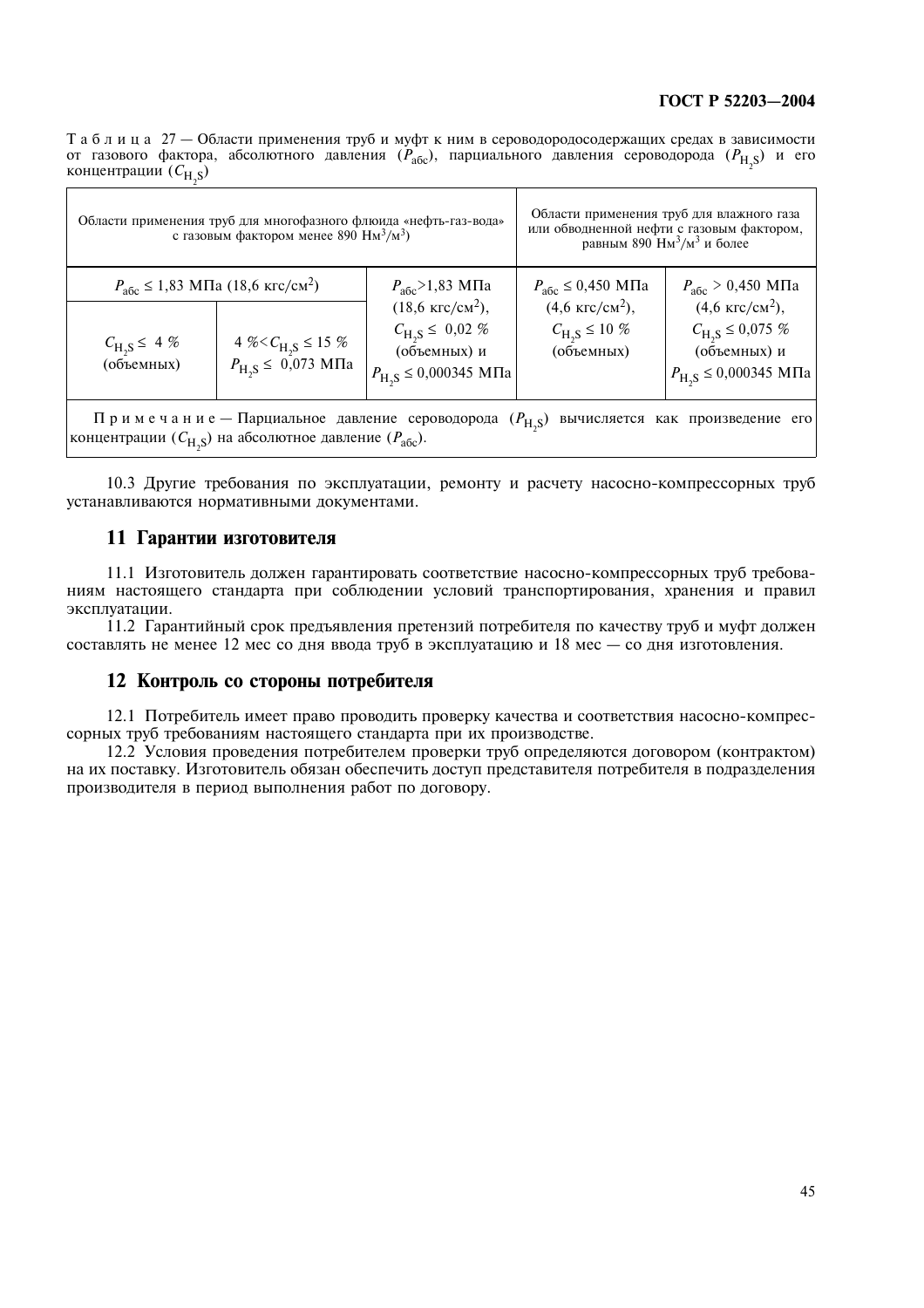# ПРИЛОЖЕНИЕ А<br>(обязательное)

# Примеры условных обозначений насосно-компрессорных труб и муфт к ним

Таблица А.1

| Наименование                                                                                                                                                                                                                             | Условное обозначение                                                  |
|------------------------------------------------------------------------------------------------------------------------------------------------------------------------------------------------------------------------------------------|-----------------------------------------------------------------------|
|                                                                                                                                                                                                                                          | Труба насосно-компрессорная                                           |
| Без резьбы Н, бесшовная, с гладкими концами,<br>условным диаметром 60 мм, толщиной стенки 5,0 мм,<br>из стали группы прочности Д, I группы длины                                                                                         | $H$ -60 $\times$ 5- $H$ -I ГОСТ Р 52203-2004                          |
| То же, II группы длины                                                                                                                                                                                                                   | $H$ -60 $\times$ 5- $H$ -II ГОСТ Р 52203-2004                         |
| То же, с высаженными наружу концами                                                                                                                                                                                                      | $HB-60 \times 5$ - <i>Д</i> -II ГОСТ Р 52203-2004                     |
| Без резьбы Н, электросварная прямошовная, с<br>гладкими концами, условным диаметром 73 мм,<br>толщиной стенки 5,5 мм, из стали группы прочности<br>$\overline{A}_{c}$ , I группы длины                                                   | $H$ -73 $\times$ 5,5- $\frac{\pi}{c}$ -I ГОСТ Р 52203-2004            |
| То же, II группы длины                                                                                                                                                                                                                   | $H$ -73 $\times$ 5,5- $I_{c}$ -II ГОСТ Р 5223-2004                    |
| Без резьбы Н, электросварная прямошовная, с<br>высаженными наружу концами, условным диаметром<br>73 мм, толщиной стенки 5,5 мм, из стали группы<br>прочности Д <sub>с</sub> , I группы длины                                             | $HB-73 \times 5, 5 - \frac{\text{N}}{\text{c}-1}$ $TOCT$ P 52203-2004 |
| То же, II группы длины                                                                                                                                                                                                                   | $HB-73 \times 5, 5-\mu_c-H$ FOCT P 52203-2004                         |
| С гладкими концами Г, с треугольной резьбой,<br>бесшовная, условным диаметром 60 мм, толщиной<br>стенки 5,0 мм, из стали группы прочности Д, I группы<br>ДЛИНЫ                                                                           | $I-60 \times 5 - I - I$ $IOCT$ $P$ 52203-2004                         |
| То же, II группы длины                                                                                                                                                                                                                   | $\Gamma$ -60 $\times$ 5- $\pi$ -II ГОСТ Р 52203-2004                  |
| То же, с уплотнительным кольцом из полимерных<br>материалов в муфте                                                                                                                                                                      | ПГ-60 ×5-Д-II ГОСТ Р 52203-2004                                       |
| С гладкими концами Г, с треугольной резьбой,<br>электросварная прямошовная, условным диаметром<br>73 мм, толщиной стенки 5,5 мм, из стали группы<br>прочности Д <sub>с</sub> , I группы длины                                            | $\Gamma$ -73 $\times$ 5,5- $\mu$ <sub>c</sub> -I ГОСТ Р 52203-2004    |
| С гладкими концами Г, с треугольной резьбой,<br>бесшовная, условным диаметром 60 мм, толщиной<br>стенки 5,0 мм, из стали группы прочности Д, принятой<br>с определением ударной вязкости при пониженных<br>температурах, II группы длины | Г-60 ×5-ДХ-II ГОСТ Р 52203-2004                                       |
| С высаженными наружу концами В, с треугольной<br>резьбой, бесшовная, условным диаметром 60 мм,<br>толщиной стенки 5,0 мм, из стали группы прочности<br>E, I группы длины                                                                 | $B-60 \times 5-E-I$ $TOCT$ $P$ 52203-2004                             |
| С высаженными наружу концами В, с треугольной<br>резьбой, электросварная прямошовная, условным<br>диаметром 60 мм, толщиной стенки 5,0 мм, из стали<br>группы прочности E <sub>c</sub> , II группы длины                                 | $B-60 \times 5-E_c$ -II ГОСТ Р 52203-2004                             |
| То же, с уплотнительным кольцом из полимерных<br>материалов в муфте                                                                                                                                                                      | $\Pi B - 60 \times 5 - E_c - II$ $\Gamma OCT$ P 52203-2004            |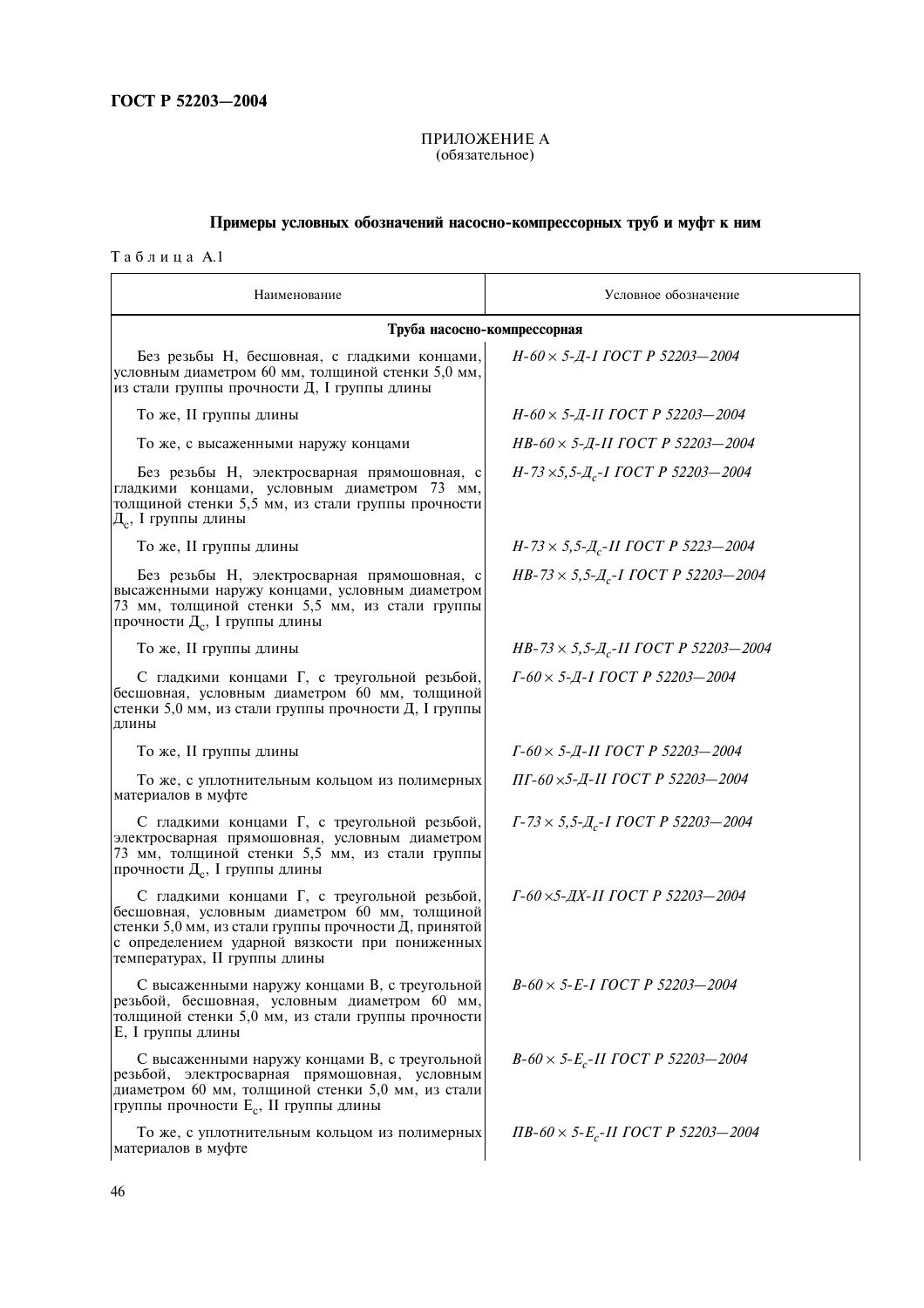Продолжение таблицы А.1

| Наименование                                                                                                                                                                                                                                                                                                                                                                                               | Условное обозначение                      |
|------------------------------------------------------------------------------------------------------------------------------------------------------------------------------------------------------------------------------------------------------------------------------------------------------------------------------------------------------------------------------------------------------------|-------------------------------------------|
|                                                                                                                                                                                                                                                                                                                                                                                                            | Труба насосно-компрессорная               |
| Гладкая высокогерметичная, с трапецеидальной<br>резьбой Т и муфтой, бесшовная, условным диаметром<br>60 мм, толщиной стенки 5,0 мм, из стали группы<br>прочности E, II группы длины                                                                                                                                                                                                                        | $T-60 \times 5-E-II TOCT P 52203 - 2004$  |
| Гладкая высокогерметичная, с трапецеидальной<br>резьбой Т и муфтой, электросварная прямошовная,<br>условным диаметром 60 мм, толщиной стенки 5,0 мм,<br>из стали группы прочности E <sub>c</sub> , I группы длины                                                                                                                                                                                          | $T-60 \times 5-E_c-I$ $TOCT$ P 52203-2004 |
| безмуфтовая<br>Высокогерметичная,<br>Б,<br>$\mathbf c$<br>трапецеидальной резьбой, бесшовная, условным<br>диаметром 60 мм, толщиной стенки 5,0 мм, из стали<br>группы прочности E, II группы длины                                                                                                                                                                                                         | $E-60 \times 5-E-II$ TOCT P 52203-2004    |
| Высокогерметичная,<br>безмуфтовая<br>Б,<br>$\mathbf c$<br>трапецеидальной резьбой, бесшовная,<br>условным<br>диаметром 60 мм, толщиной стенки 5,0 мм, из стали<br>группы прочности Е, принятой с определением<br>величины<br>ударной вязкости<br>при пониженных<br>температурах, II группы длины                                                                                                           | Б-60 × 5-EX-II ГОСТ Р 52203-2004          |
|                                                                                                                                                                                                                                                                                                                                                                                                            | Муфта к насосно-компрессорной трубе       |
| Группы прочности Д, с треугольной резьбой, к<br>прямошовной<br>бесшовной<br>(горячекатаной) или<br>(электросварной) трубе с гладкими концами Г,<br>условным диаметром 73 мм, из стали группы<br>прочности Д или Д <sub>с</sub> (для электросварной)                                                                                                                                                        | Г 73-Д ГОСТ Р 52203-2004                  |
| Группы прочности Д, с треугольной резьбой, к<br>бесшовной<br>(горячекатаной) или<br>прямошовной<br>(электросварной) трубе с гладкими концами Г,<br>условным диаметром 60 мм, из стали группы<br>прочности Д или Д <sub>с</sub> (для электросварной), принятой с<br>определением ударной вязкости при пониженных<br>температурах.                                                                           | Г 60-ДХ ГОСТ Р 52203-2004                 |
| Группы прочности Д, с треугольной резьбой, к<br>бесшовной<br>(горячекатаной) или<br>прямошовной<br>(электросварной) трубе с высаженными наружу<br>концами В, условным диаметром 73 мм из стали<br>группы прочности Д или Д <sub>с</sub> (для электросварной)                                                                                                                                               | В 73-Д ГОСТ Р 52203-2004                  |
| Группы прочности Д, с треугольной резьбой к<br>бесшовной (горячекатаной) или<br>прямошовной<br>(электросварной) трубе с высаженными наружу<br>концами В, условным диаметром 60 мм из стали<br>группы прочности Д или Д <sub>с</sub> (для электросварной),<br>принятой с определением ударной вязкости при<br>пониженных температурах                                                                       | В 60-ДХ ГОСТ Р 52203-2004                 |
| Группы прочности Д, с треугольной резьбой и<br>проточкой для установки уплотнительных колец из<br>бесшовной<br>полимерных<br>материалов.<br>K<br>или<br>прямошовной (электросварной) трубе с гладкими<br>концами Г, условным диаметром 73 мм, из стали<br>группы прочности Д или $\text{I}_c$ (для электросварной)                                                                                         | ПГ 73-Д ГОСТ Р 52203-2004                 |
| Группы прочности Д, с треугольной резьбой и<br>проточкой для установки уплотнительных колец из<br>материалов,<br>бесшовной<br>полимерных<br>$\mathbf K$<br>или<br>прямошовной (электросварной) трубе с гладкими<br>концами Г, условным диаметром 60 мм, из стали<br>группы прочности Д или Д <sub>с</sub> (для электросварной),<br>принятой с определением ударной вязкости при<br>пониженных температурах | ПГ 60-ДХ ГОСТ Р 52203-2004                |
|                                                                                                                                                                                                                                                                                                                                                                                                            | 47                                        |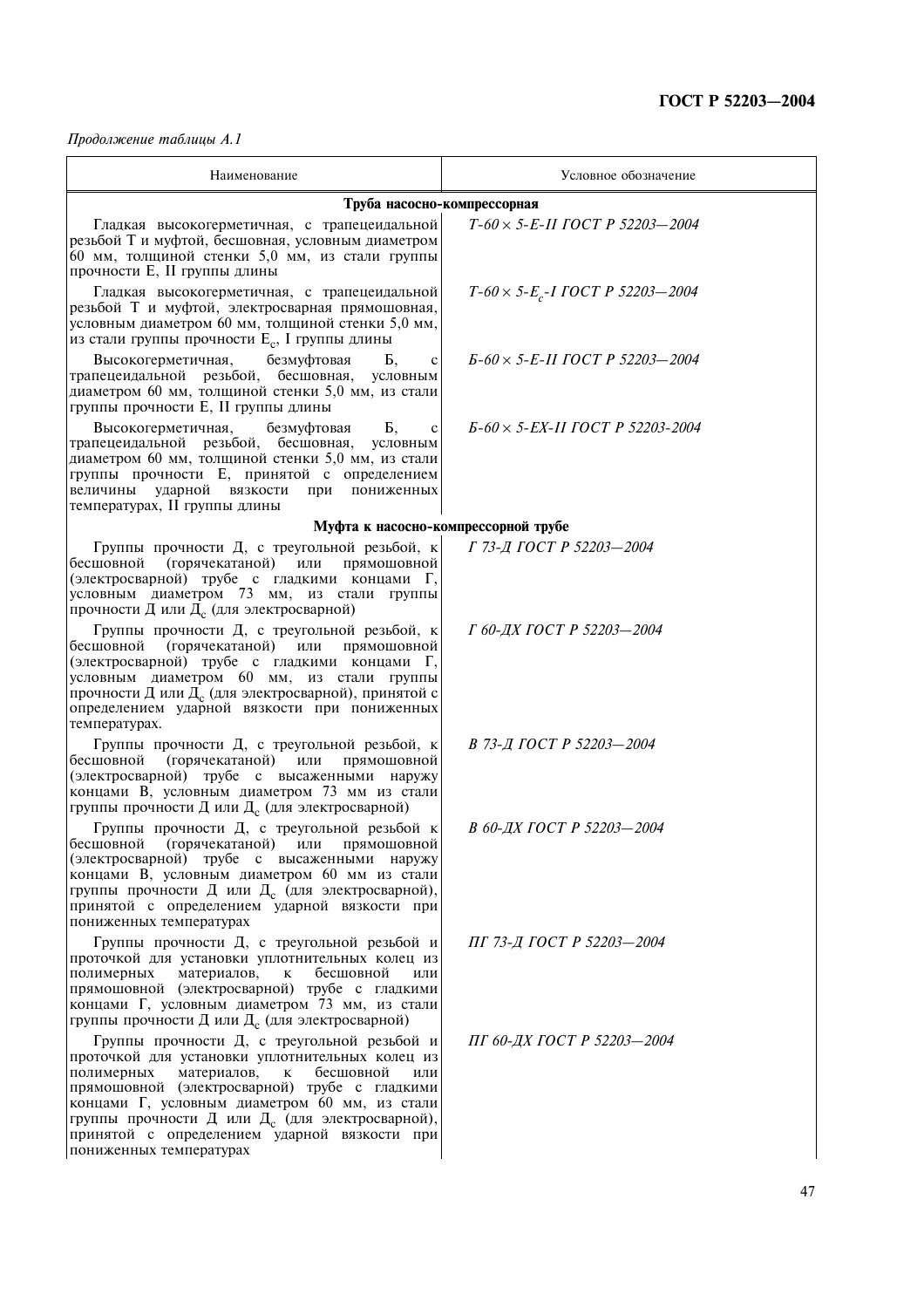Окончание таблицы А.1

| Наименование                                                                                                                                                                                                                                                                                                                                                                                              | Условное обозначение       |
|-----------------------------------------------------------------------------------------------------------------------------------------------------------------------------------------------------------------------------------------------------------------------------------------------------------------------------------------------------------------------------------------------------------|----------------------------|
| Муфта к насосно-компрессорной трубе                                                                                                                                                                                                                                                                                                                                                                       |                            |
| Группы прочности Д, с треугольной резьбой и<br>проточкой для установки уплотнительных колец из<br>полимерных материалов, к бесшовной<br>или<br>прямошовной (электросварной) трубе с высаженными<br>наружу концами В, условным диаметром 73 мм, из<br>стали группы прочности Д или Д. (для электросварной)                                                                                                 | ПВ 73-Д ГОСТ Р 52203-2004  |
| Группы прочности Д, с треугольной резьбой и<br>проточкой для установки уплотнительных колец из<br>бесшовной<br>материалов, к<br>полимерных<br>или<br>прямошовной (электросварной) трубе с высаженными<br>наружу концами В, условным диаметром 60 мм из<br>Д<br>Д.<br>группы прочности<br>стали<br>или<br>(для<br>электросварной), принятой с определением ударной<br>вязкости при пониженных температурах | ПВ 60-ДХ ГОСТ Р 52203-2004 |
| Группы прочности Е, с трапецеидальной резьбой,<br>к гладкой высокогерметичной трубе Т, условным<br>диаметром 60 мм, из стали группы прочности Е                                                                                                                                                                                                                                                           | Т 60-Е ГОСТ Р 52203—2004   |
| Группы прочности Е, с трапецеидальной резьбой,<br>к гладкой высокогерметичной трубе Т, условным<br>диаметром 60 мм, из стали группы прочности Е,<br>принятой с определением ударной вязкости при<br>пониженных температурах                                                                                                                                                                               | T 60-EX FOCT P 52203-2004  |

#### ПРИЛОЖЕНИЕ Б (справочное)

# Библиография

[1] ТУ 301-04-020-92 Резьбоуплотнительные смазки Р402 и Р113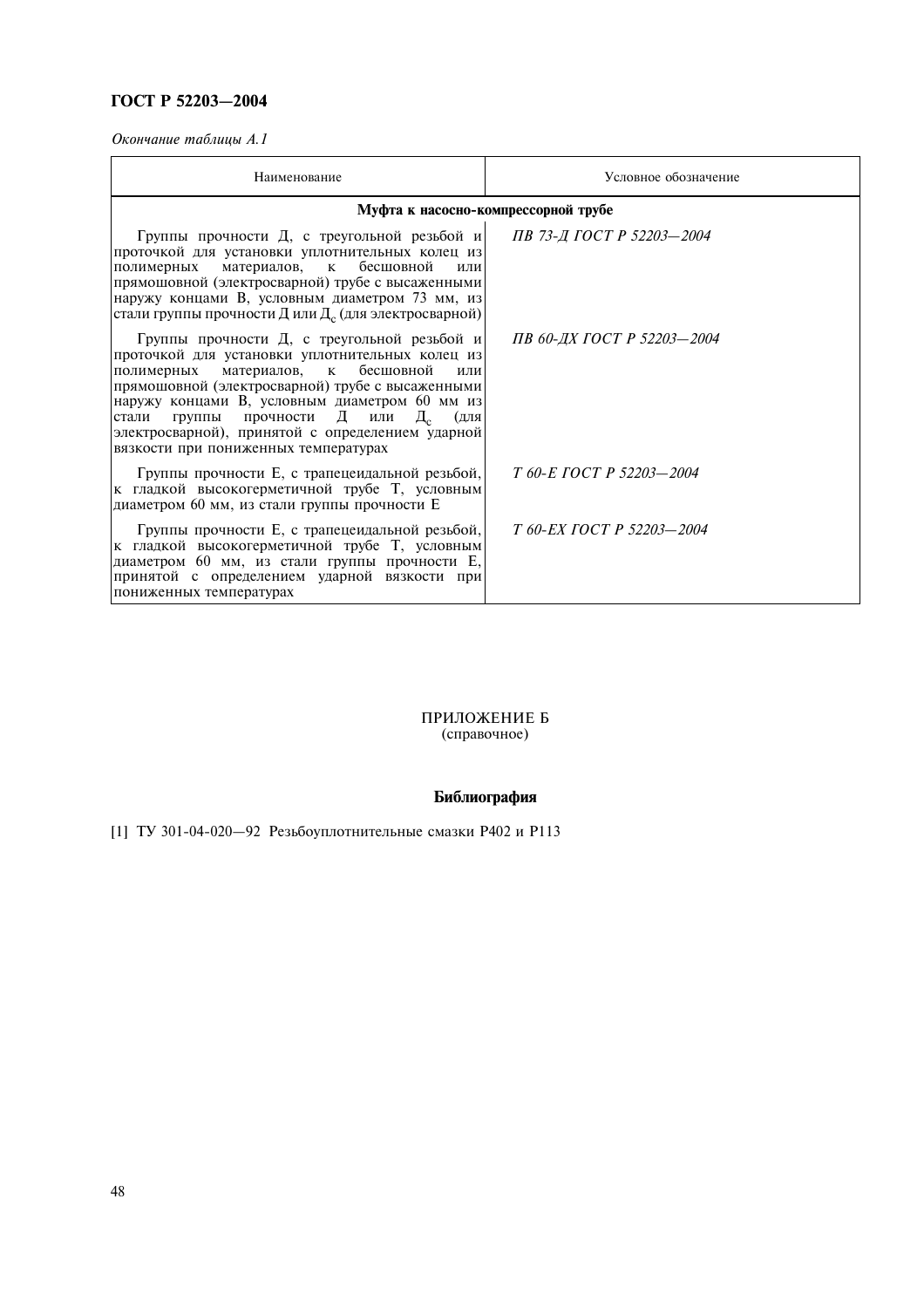|--|

Ключевые слова: стальные трубы, бесшовные трубы, прямошовные электросварные трубы, размеры,<br>группы прочности, механические свойства металла, допуски, приемка продукции, гарантии изготовителя